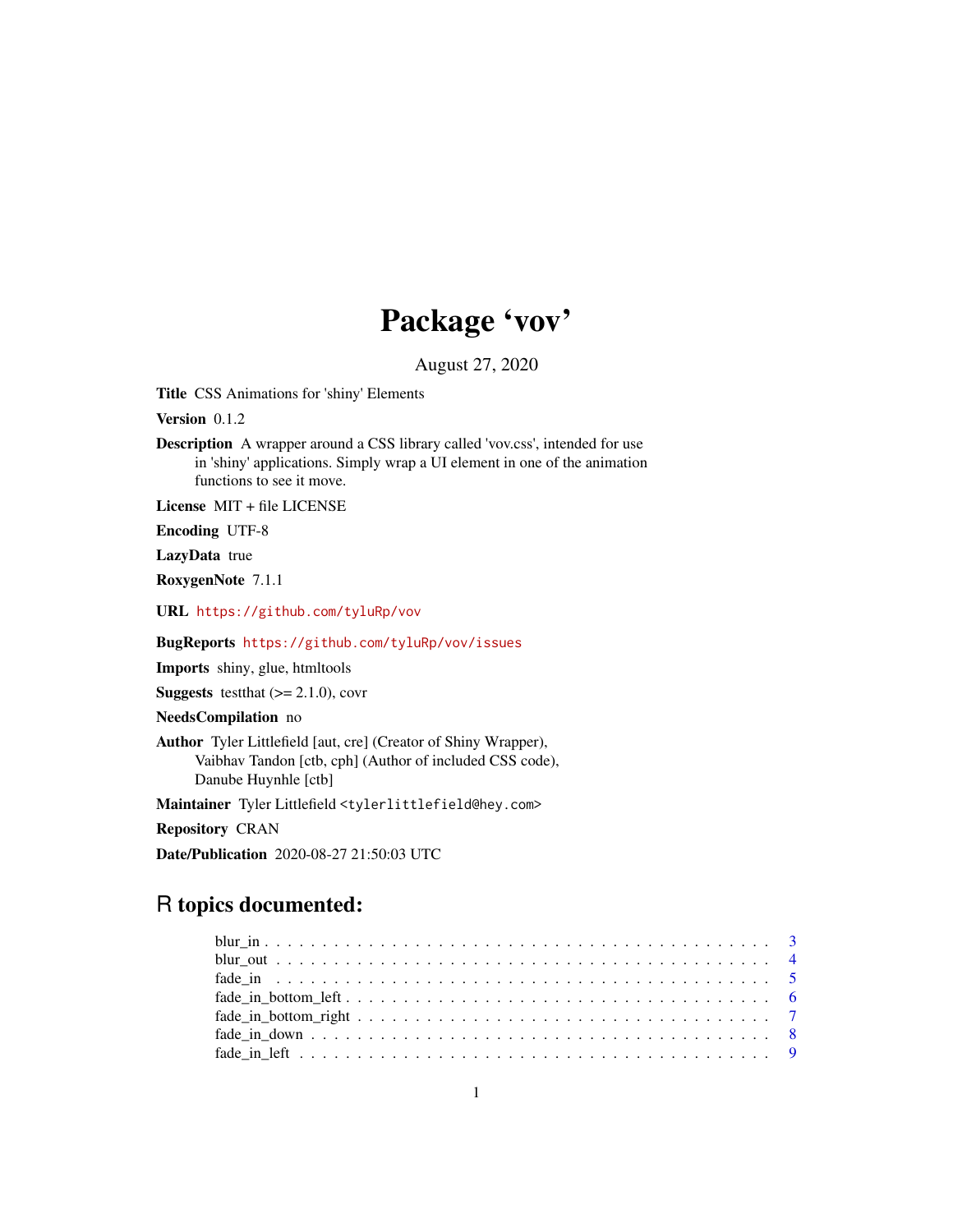|                                                                                                                          | 10 |
|--------------------------------------------------------------------------------------------------------------------------|----|
|                                                                                                                          | 11 |
| $\text{fade\_in\_top\_right} \ldots \ldots \ldots \ldots \ldots \ldots \ldots \ldots \ldots \ldots \ldots \ldots \ldots$ | 12 |
|                                                                                                                          | 13 |
|                                                                                                                          | 14 |
|                                                                                                                          | 15 |
|                                                                                                                          | 16 |
|                                                                                                                          | 17 |
|                                                                                                                          | 19 |
|                                                                                                                          | 20 |
|                                                                                                                          | 21 |
|                                                                                                                          | 22 |
|                                                                                                                          | 23 |
|                                                                                                                          |    |
|                                                                                                                          |    |
|                                                                                                                          |    |
|                                                                                                                          |    |
|                                                                                                                          |    |
|                                                                                                                          |    |
|                                                                                                                          |    |
|                                                                                                                          |    |
|                                                                                                                          |    |
|                                                                                                                          |    |
|                                                                                                                          |    |
|                                                                                                                          |    |
|                                                                                                                          | 37 |
|                                                                                                                          | 38 |
|                                                                                                                          | 39 |
|                                                                                                                          | 40 |
|                                                                                                                          | 41 |
|                                                                                                                          | 42 |
|                                                                                                                          | 43 |
|                                                                                                                          | 44 |
|                                                                                                                          | 46 |
|                                                                                                                          | 47 |
|                                                                                                                          | 48 |
|                                                                                                                          | 49 |
|                                                                                                                          |    |
|                                                                                                                          | 50 |
| wheel in left $\dots$ .                                                                                                  | 51 |
| wheel_in_right                                                                                                           | 52 |
| wheel out left                                                                                                           | 53 |
|                                                                                                                          | 54 |
|                                                                                                                          | 55 |
|                                                                                                                          | 56 |
| zoom_in_left                                                                                                             | 57 |
|                                                                                                                          | 58 |
|                                                                                                                          | 60 |
|                                                                                                                          | 61 |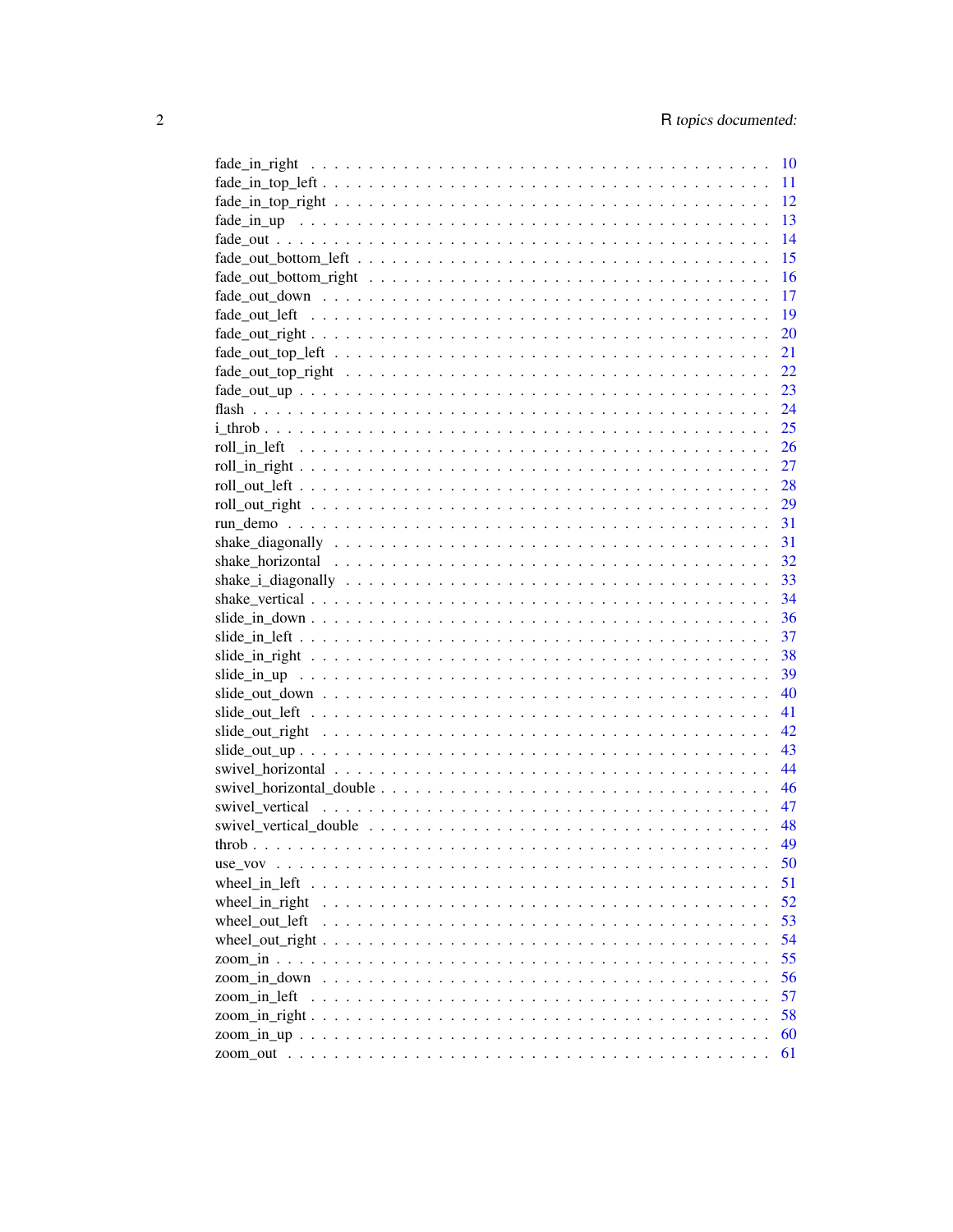#### <span id="page-2-0"></span>blur\_in 3

| Index |  |
|-------|--|
|       |  |
|       |  |
|       |  |
|       |  |
|       |  |

blur\_in *Blur in*

# Description

Animation to blur in a UI element.

#### Usage

blur\_in(ui, duration = NULL, delay = NULL, steps = NULL, iteration = NULL)

# Arguments

| ui        | A UI element                             |
|-----------|------------------------------------------|
| duration  | Duration of animation                    |
| delay     | Delay in seconds before animation starts |
| steps     | Animation steps                          |
| iteration | Iteration of animation                   |

#### Details

- Duration expects one of: "fast" = 800 milliseconds, "faster" = 500 milliseconds, "fastest" = 300 milliseconds, "slow" = 2 seconds, "slower" = 3 seconds, "slowest" = 4 seconds,
- Delay expects one of: 0, 1, 2, 3, 4, 5, no delay if left NULL
- Steps expects one of: 10, 20, 30, 40, 50, no steps if left NULL
- Iteration expects one of: 1, 2, 3, 4, 5, infinite, no iteration if left NULL

```
if (interactive()) {
  library(shiny)
  library(vov)
  ui <- fluidPage(
    use_vov(),
    blur_in(
      h1("Hello world!")
    )
  \mathcal{L}
```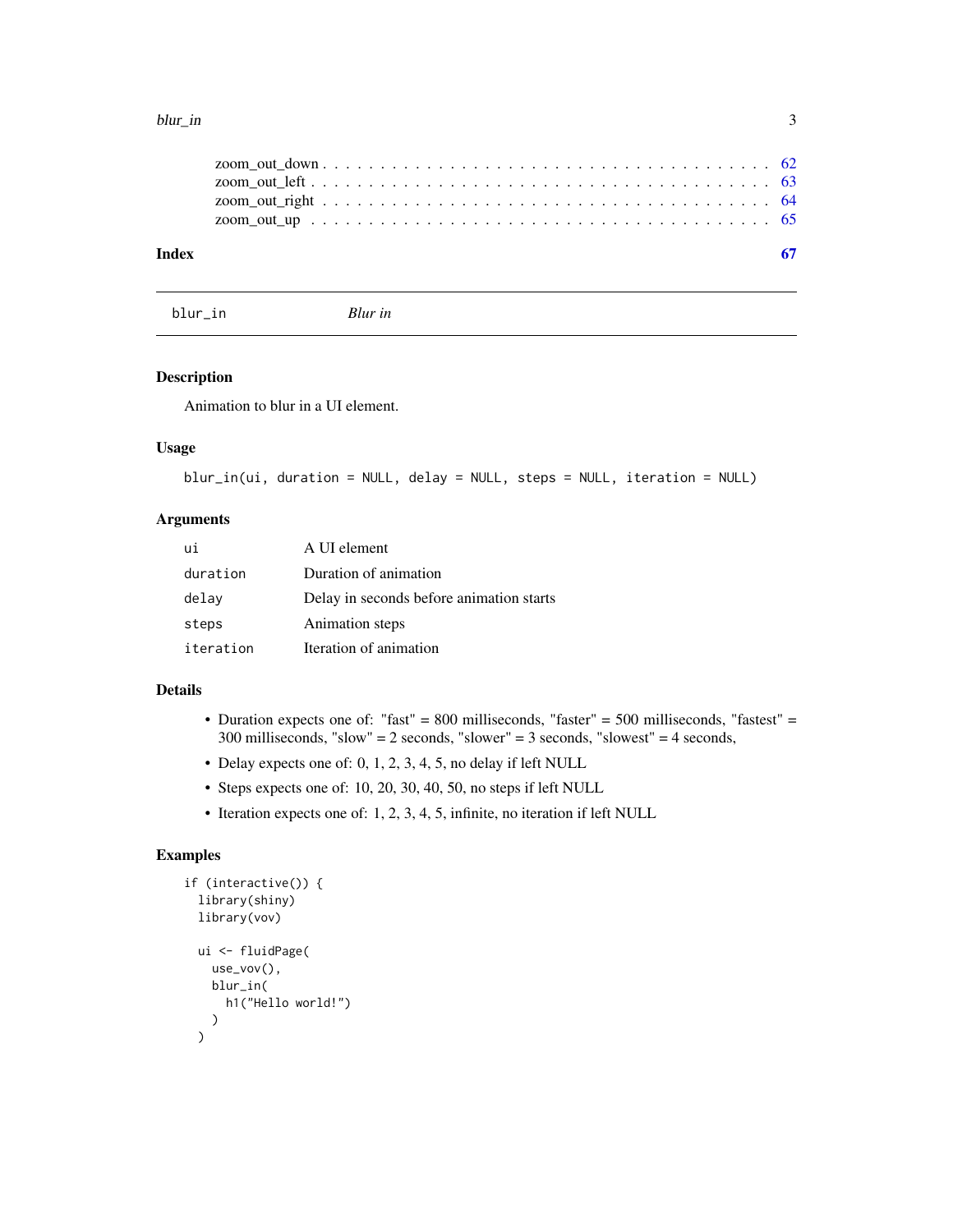```
server <- function(input, output, session) {}
 shinyApp(ui, server)
}
```
blur\_out *Blur out*

#### Description

Animation to blur out (disappear) a UI element.

# Usage

```
blur_out(ui, duration = NULL, delay = NULL, steps = NULL, iteration = NULL)
```
#### Arguments

| шi        | A UI element                             |
|-----------|------------------------------------------|
| duration  | Duration of animation                    |
| delay     | Delay in seconds before animation starts |
| steps     | Animation steps                          |
| iteration | Iteration of animation                   |

# Details

- Duration expects one of: "fast" = 800 milliseconds, "faster" = 500 milliseconds, "fastest" = 300 milliseconds, "slow" = 2 seconds, "slower" = 3 seconds, "slowest" = 4 seconds,
- Delay expects one of: 0, 1, 2, 3, 4, 5, no delay if left NULL
- Steps expects one of: 10, 20, 30, 40, 50, no steps if left NULL
- Iteration expects one of: 1, 2, 3, 4, 5, infinite, no iteration if left NULL

```
if (interactive()) {
 library(shiny)
 library(vov)
 ui <- fluidPage(
   use_vov(),
   blur_out(
      h1("Hello world!")
   )
 \mathcal{L}server <- function(input, output, session) {}
 shinyApp(ui, server)
}
```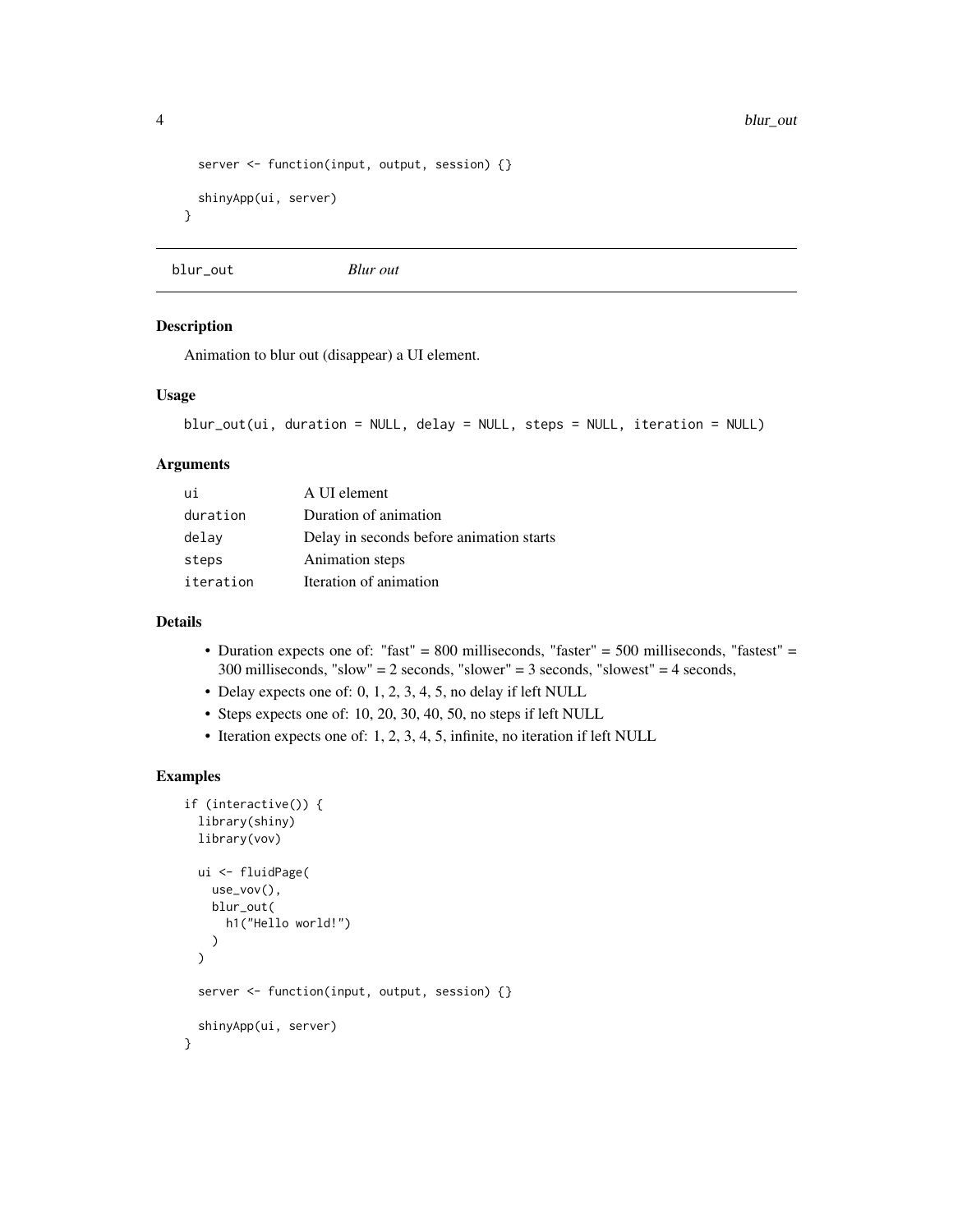<span id="page-4-0"></span>fade\_in *Fade in*

#### Description

Animation to fade in a UI element.

# Usage

fade\_in(ui, duration = NULL, delay = NULL, steps = NULL, iteration = NULL)

# Arguments

| ui        | A UI element                             |
|-----------|------------------------------------------|
| duration  | Duration of animation                    |
| delay     | Delay in seconds before animation starts |
| steps     | Animation steps                          |
| iteration | Iteration of animation                   |

# Details

- Duration expects one of: "fast" = 800 milliseconds, "faster" = 500 milliseconds, "fastest" = 300 milliseconds, "slow" = 2 seconds, "slower" = 3 seconds, "slowest" = 4 seconds,
- Delay expects one of: 0, 1, 2, 3, 4, 5, no delay if left NULL
- Steps expects one of: 10, 20, 30, 40, 50, no steps if left NULL
- Iteration expects one of: 1, 2, 3, 4, 5, infinite, no iteration if left NULL

```
if (interactive()) {
 library(shiny)
 library(vov)
 ui <- fluidPage(
   use_vov(),
   fade_in(
     h1("Hello world!")
   )
 )
 server <- function(input, output, session) {}
 shinyApp(ui, server)
}
```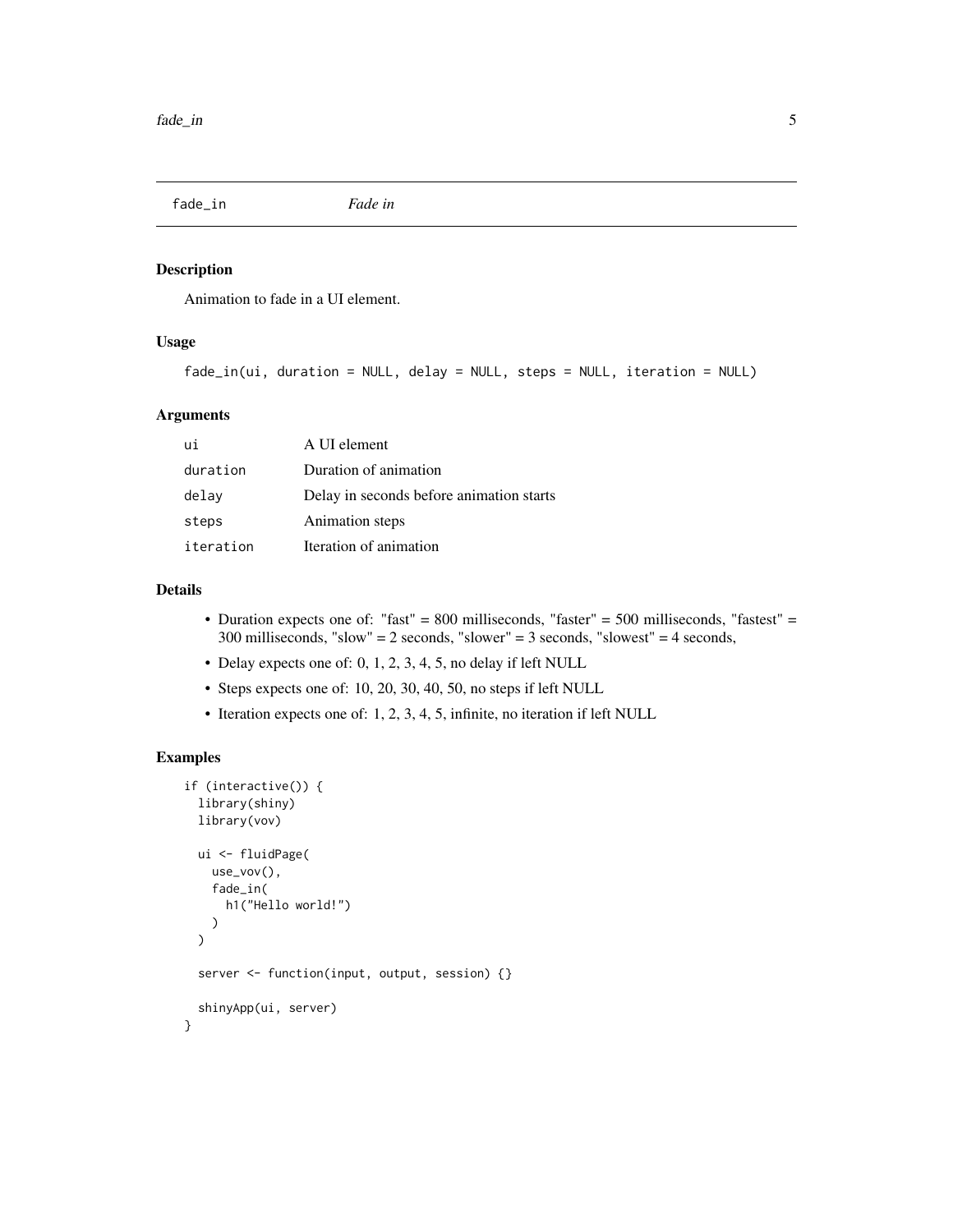<span id="page-5-0"></span>fade\_in\_bottom\_left *Fade in bottom left*

#### Description

Animation to fade in a UI element from the bottom left.

# Usage

```
fade_in_bottom_left(
 ui,
  duration = NULL,
 delay = NULL,
  steps = NULL,
  iteration = NULL
)
```
#### Arguments

| ui        | A UI element                             |
|-----------|------------------------------------------|
| duration  | Duration of animation                    |
| delay     | Delay in seconds before animation starts |
| steps     | Animation steps                          |
| iteration | Iteration of animation                   |

#### Details

- Duration expects one of: "fast" = 800 milliseconds, "faster" = 500 milliseconds, "fastest" = 300 milliseconds, "slow" = 2 seconds, "slower" = 3 seconds, "slowest" = 4 seconds,
- Delay expects one of: 0, 1, 2, 3, 4, 5, no delay if left NULL
- Steps expects one of: 10, 20, 30, 40, 50, no steps if left NULL
- Iteration expects one of: 1, 2, 3, 4, 5, infinite, no iteration if left NULL

```
if (interactive()) {
  library(shiny)
  library(vov)
  ui <- fluidPage(
    use_vov(),
    fade_in_bottom_left(
      h1("Hello world!")
    )
  \mathcal{L}
```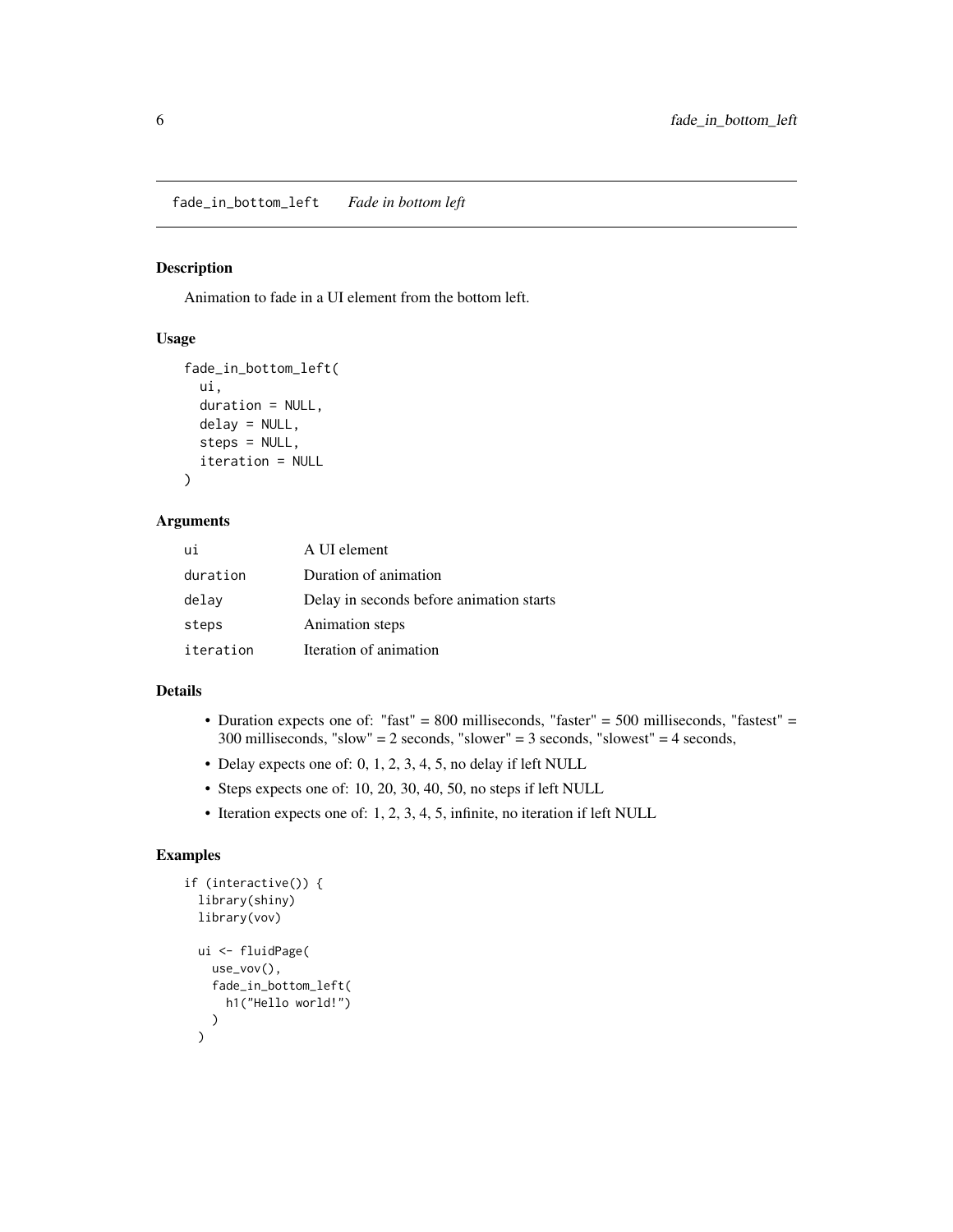```
server <- function(input, output, session) {}
 shinyApp(ui, server)
}
```
fade\_in\_bottom\_right *Fade in bottom right*

#### Description

Animation to fade in a UI element from the bottom right.

#### Usage

```
fade_in_bottom_right(
  ui,
  duration = NULL,
  delay = NULL,
  steps = NULL,
  iteration = NULL
)
```
#### Arguments

| ui        | A UI element                             |
|-----------|------------------------------------------|
| duration  | Duration of animation                    |
| delay     | Delay in seconds before animation starts |
| steps     | Animation steps                          |
| iteration | Iteration of animation                   |

#### Details

- Duration expects one of: "fast" = 800 milliseconds, "faster" = 500 milliseconds, "fastest" = 300 milliseconds, "slow" = 2 seconds, "slower" = 3 seconds, "slowest" = 4 seconds,
- Delay expects one of: 0, 1, 2, 3, 4, 5, no delay if left NULL
- Steps expects one of: 10, 20, 30, 40, 50, no steps if left NULL
- Iteration expects one of: 1, 2, 3, 4, 5, infinite, no iteration if left NULL

```
if (interactive()) {
 library(shiny)
 library(vov)
 ui <- fluidPage(
   use_vov(),
```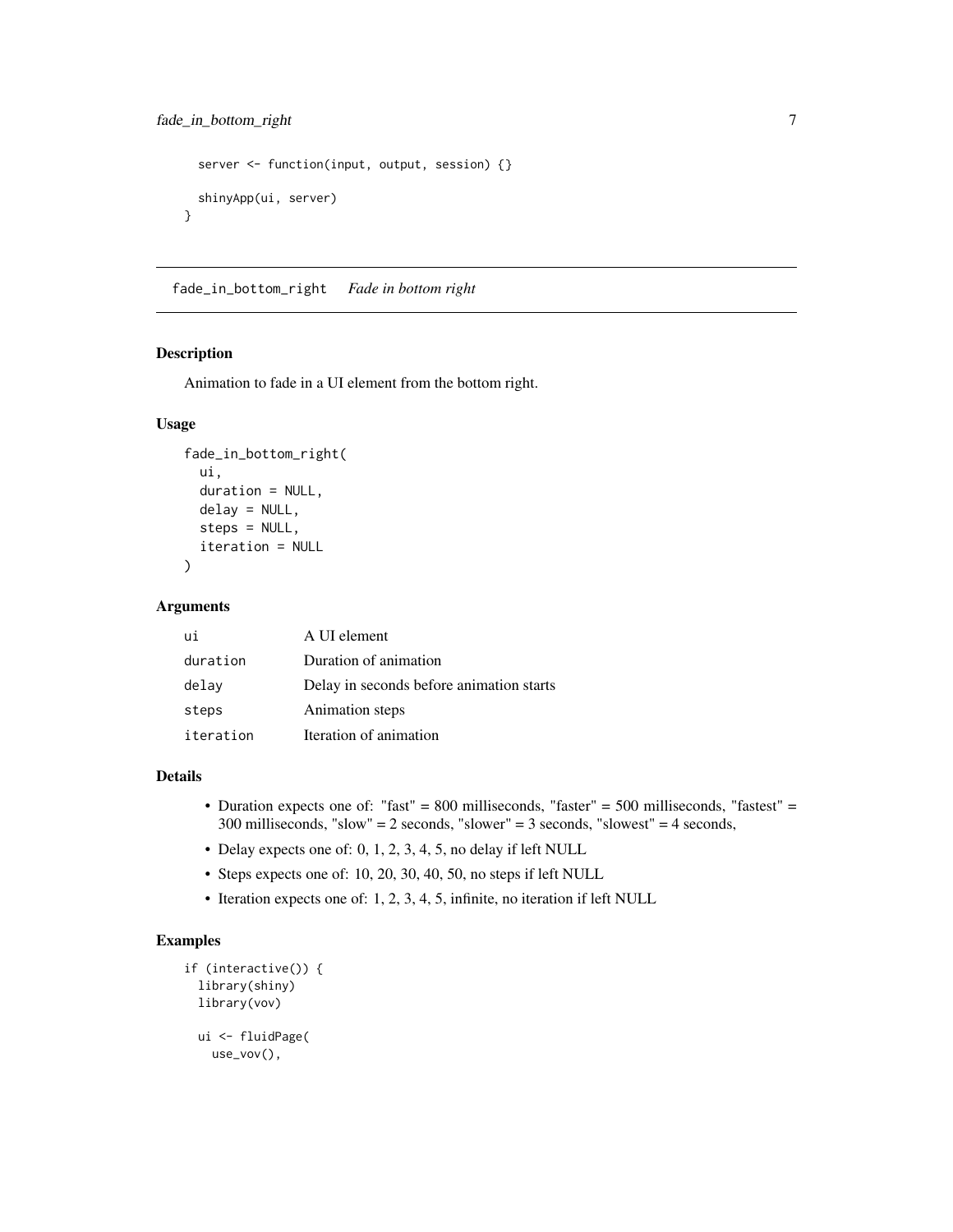```
fade_in_bottom_right(
      h1("Hello world!")
   )
 \lambdaserver <- function(input, output, session) {}
 shinyApp(ui, server)
}
```
fade\_in\_down *Fade in down*

# Description

Animation to fade in a UI element downward.

# Usage

```
fade_in_down(ui, duration = NULL, delay = NULL, steps = NULL, iteration = NULL)
```
#### Arguments

| ui        | A UI element                             |
|-----------|------------------------------------------|
| duration  | Duration of animation                    |
| delay     | Delay in seconds before animation starts |
| steps     | Animation steps                          |
| iteration | Iteration of animation                   |

#### Details

- Duration expects one of: "fast" = 800 milliseconds, "faster" = 500 milliseconds, "fastest" = 300 milliseconds, "slow" = 2 seconds, "slower" = 3 seconds, "slowest" = 4 seconds,
- Delay expects one of: 0, 1, 2, 3, 4, 5, no delay if left NULL
- Steps expects one of: 10, 20, 30, 40, 50, no steps if left NULL
- Iteration expects one of: 1, 2, 3, 4, 5, infinite, no iteration if left NULL

```
if (interactive()) {
 library(shiny)
 library(vov)
 ui <- fluidPage(
   use_vov(),
   fade_in_down(
     h1("Hello world!")
```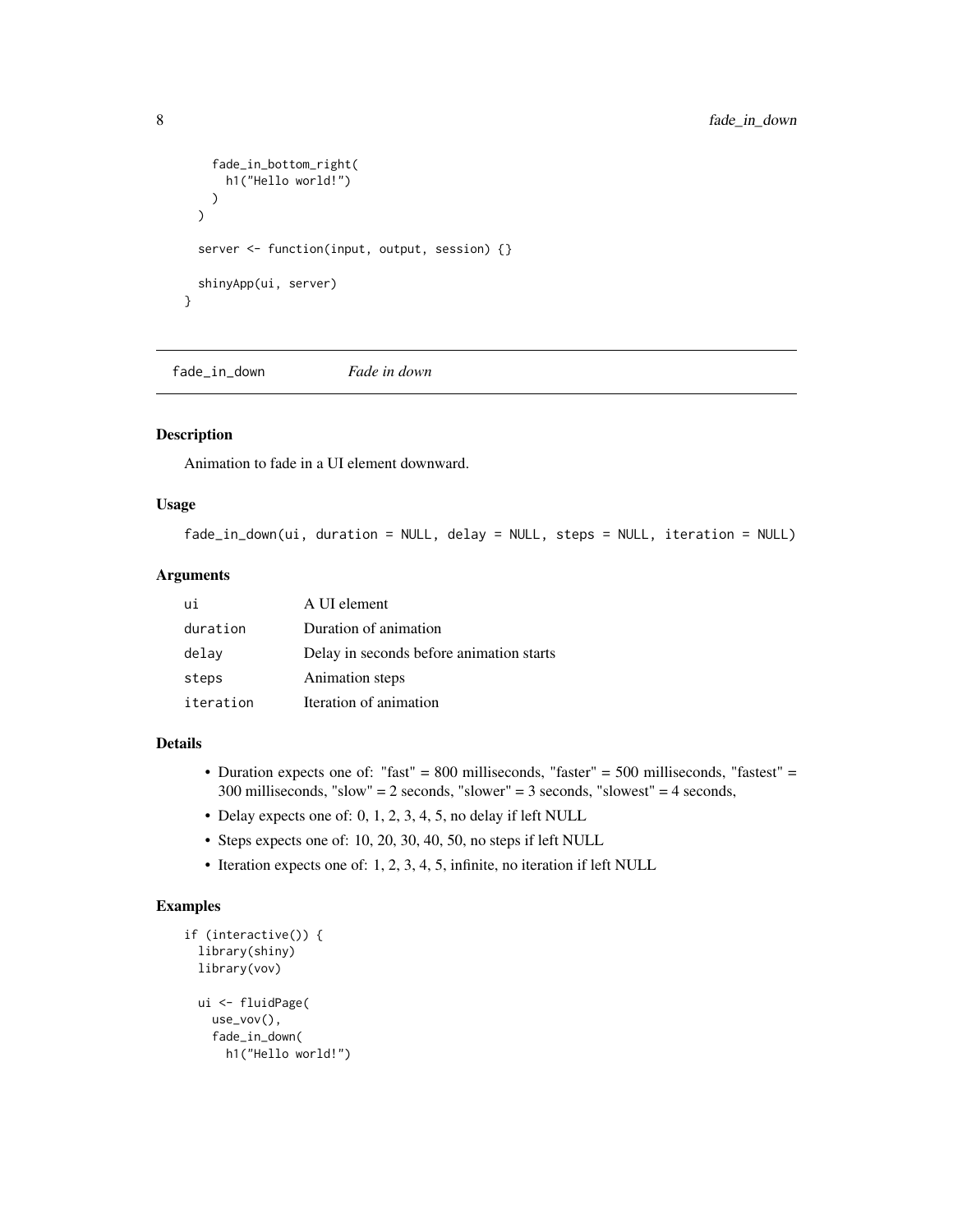# <span id="page-8-0"></span>fade\_in\_left 9

```
)
  \lambdaserver <- function(input, output, session) {}
  shinyApp(ui, server)
}
```
fade\_in\_left *Fade in left*

# Description

Animation to fade in a UI element from the left.

### Usage

fade\_in\_left(ui, duration = NULL, delay = NULL, steps = NULL, iteration = NULL)

# Arguments

| ui        | A UI element                             |
|-----------|------------------------------------------|
| duration  | Duration of animation                    |
| delay     | Delay in seconds before animation starts |
| steps     | Animation steps                          |
| iteration | Iteration of animation                   |

#### Details

- Duration expects one of: "fast" = 800 milliseconds, "faster" = 500 milliseconds, "fastest" = 300 milliseconds, "slow" = 2 seconds, "slower" = 3 seconds, "slowest" = 4 seconds,
- Delay expects one of: 0, 1, 2, 3, 4, 5, no delay if left NULL
- Steps expects one of: 10, 20, 30, 40, 50, no steps if left NULL
- Iteration expects one of: 1, 2, 3, 4, 5, infinite, no iteration if left NULL

```
if (interactive()) {
  library(shiny)
  library(vov)
  ui <- fluidPage(
    use_vov(),
    fade_in_left(
      h1("Hello world!")
    )
  \mathcal{L}
```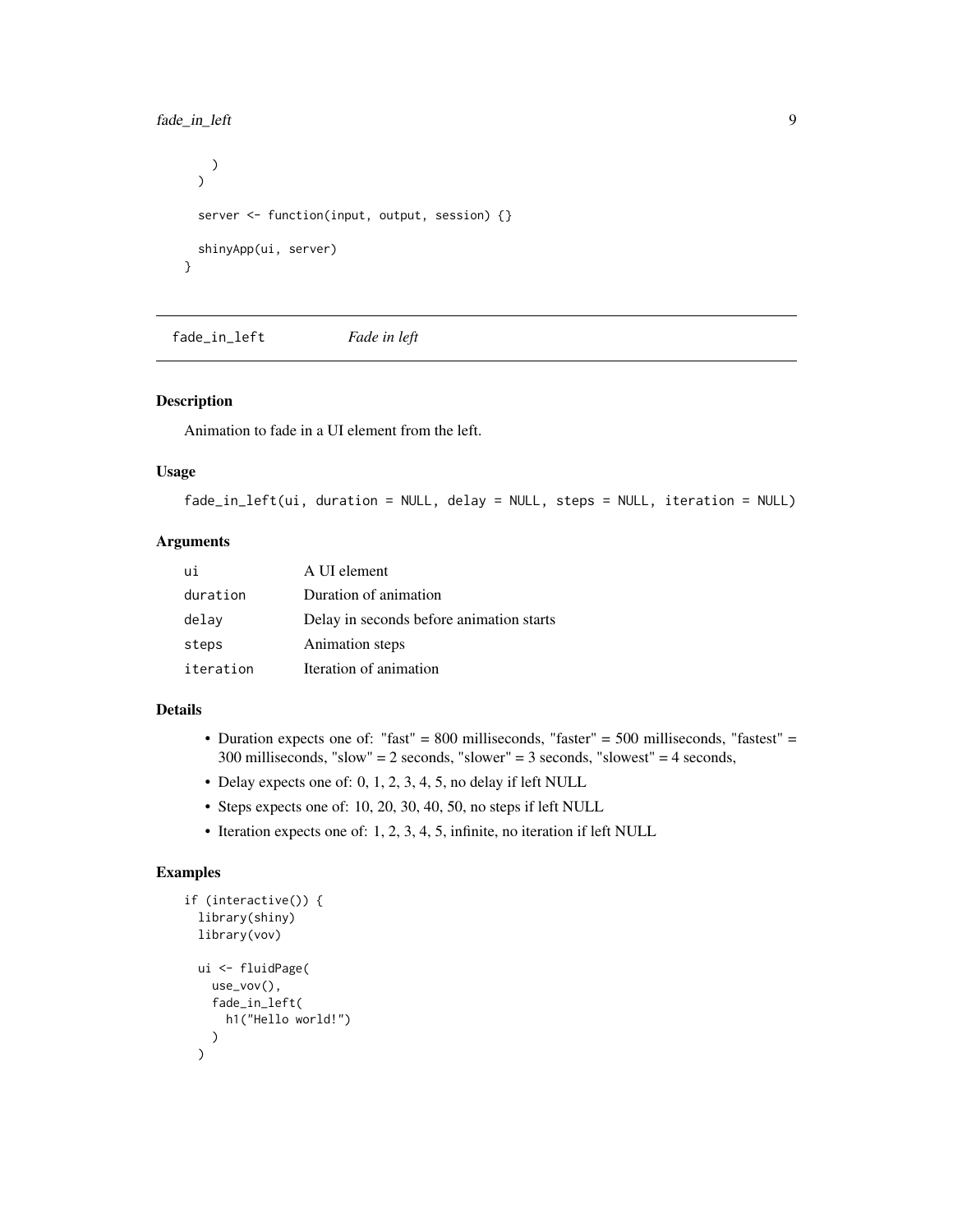```
server <- function(input, output, session) {}
 shinyApp(ui, server)
}
```
fade\_in\_right *Fade in right*

# Description

Animation to fade in a UI element from the right.

# Usage

```
fade_in_right(
  ui,
  duration = NULL,
 delay = NULL,
  steps = NULL,
  iteration = NULL
)
```
#### Arguments

| ui        | A UI element                             |
|-----------|------------------------------------------|
| duration  | Duration of animation                    |
| delav     | Delay in seconds before animation starts |
| steps     | Animation steps                          |
| iteration | Iteration of animation                   |

# Details

- Duration expects one of: "fast" = 800 milliseconds, "faster" = 500 milliseconds, "fastest" = 300 milliseconds, "slow" = 2 seconds, "slower" = 3 seconds, "slowest" = 4 seconds,
- Delay expects one of: 0, 1, 2, 3, 4, 5, no delay if left NULL
- Steps expects one of: 10, 20, 30, 40, 50, no steps if left NULL
- Iteration expects one of: 1, 2, 3, 4, 5, infinite, no iteration if left NULL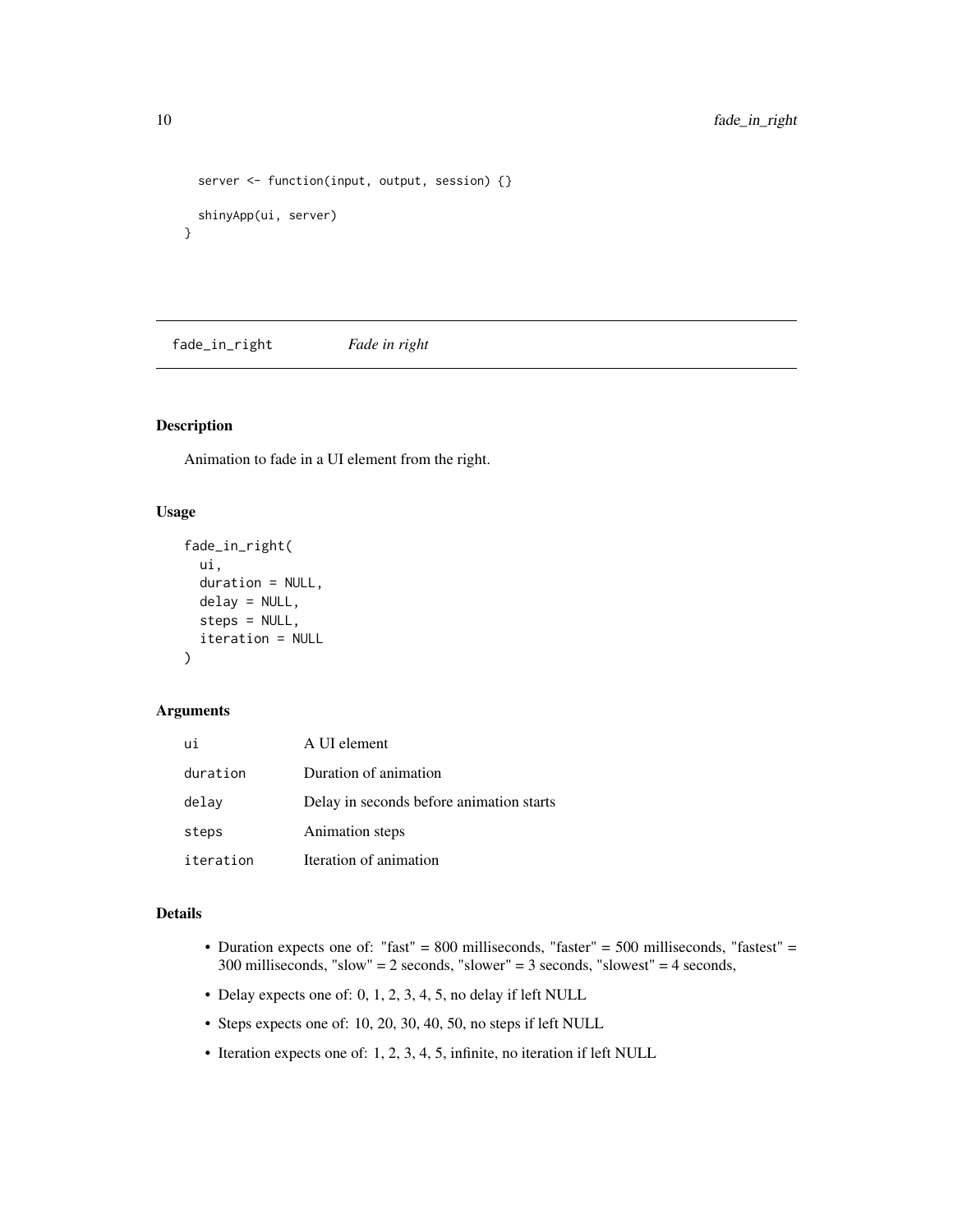<span id="page-10-0"></span>fade\_in\_top\_left 11

# Examples

```
if (interactive()) {
  library(shiny)
  library(vov)
 ui <- fluidPage(
    use_vov(),
    fade_in_right(
      h1("Hello world!")
    )
  \mathcal{L}server <- function(input, output, session) {}
  shinyApp(ui, server)
}
```
fade\_in\_top\_left *Fade in top left*

# Description

Animation to fade in a UI element from the top left.

# Usage

```
fade_in_top_left(
  ui,
  duration = NULL,
  delay = NULL,
  steps = NULL,
  iteration = NULL
\mathcal{L}
```

| ui        | A UI element                             |
|-----------|------------------------------------------|
| duration  | Duration of animation                    |
| delay     | Delay in seconds before animation starts |
| steps     | Animation steps                          |
| iteration | Iteration of animation                   |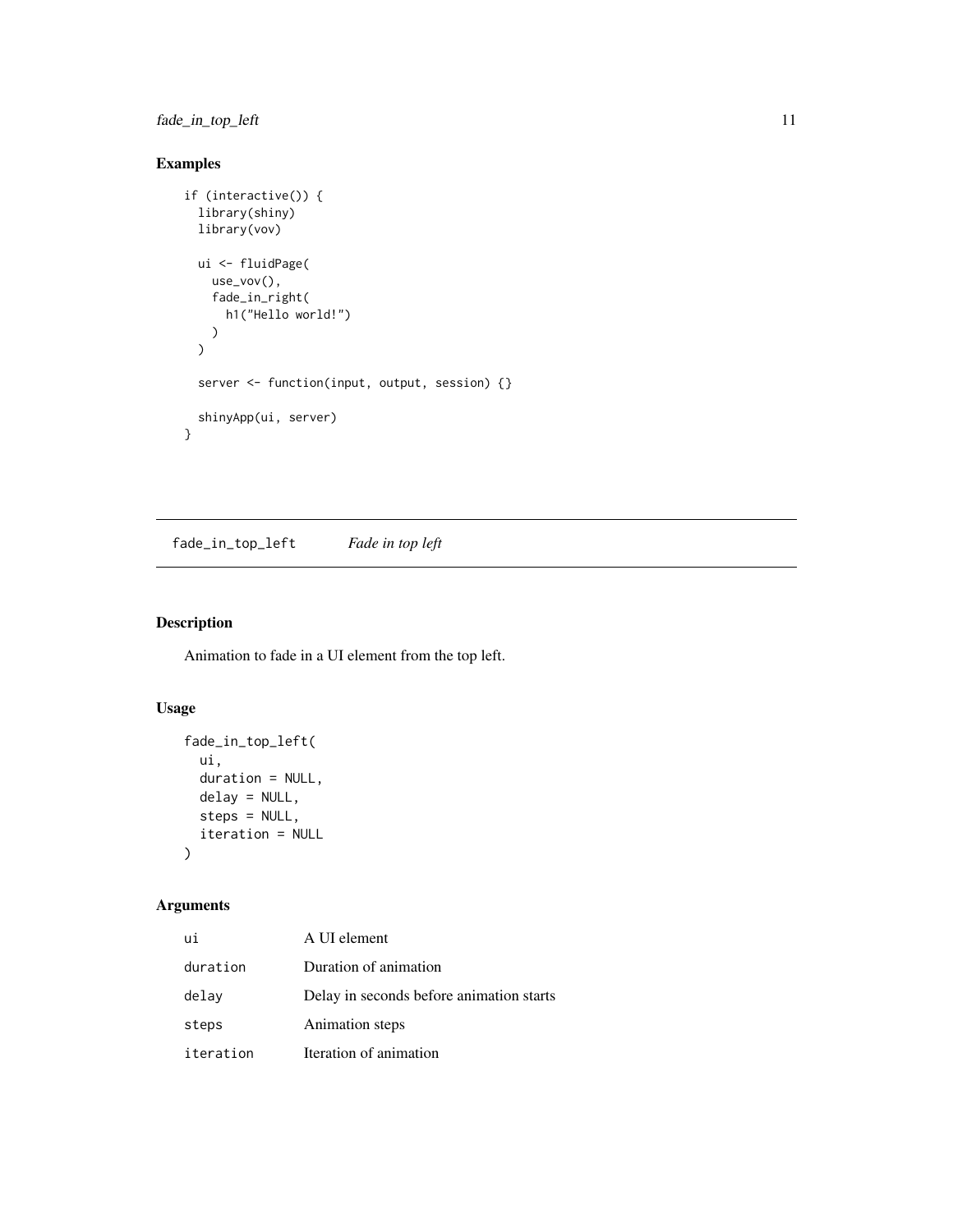- <span id="page-11-0"></span>• Duration expects one of: "fast" = 800 milliseconds, "faster" = 500 milliseconds, "fastest" = 300 milliseconds, "slow" = 2 seconds, "slower" = 3 seconds, "slowest" = 4 seconds,
- Delay expects one of: 0, 1, 2, 3, 4, 5, no delay if left NULL
- Steps expects one of: 10, 20, 30, 40, 50, no steps if left NULL
- Iteration expects one of: 1, 2, 3, 4, 5, infinite, no iteration if left NULL

# Examples

```
if (interactive()) {
 library(shiny)
 library(vov)
 ui <- fluidPage(
   use_vov(),
    fade_in_top_left(
      h1("Hello world!")
   )
 \mathcal{L}server <- function(input, output, session) {}
 shinyApp(ui, server)
}
```
fade\_in\_top\_right *Fade in top right*

# Description

Animation to fade in a UI element from the top right.

# Usage

```
fade_in_top_right(
 ui,
  duration = NULL,
 delay = NULL,
  steps = NULL,
  iteration = NULL
)
```

| ui       | A UI element                             |
|----------|------------------------------------------|
| duration | Duration of animation                    |
| delav    | Delay in seconds before animation starts |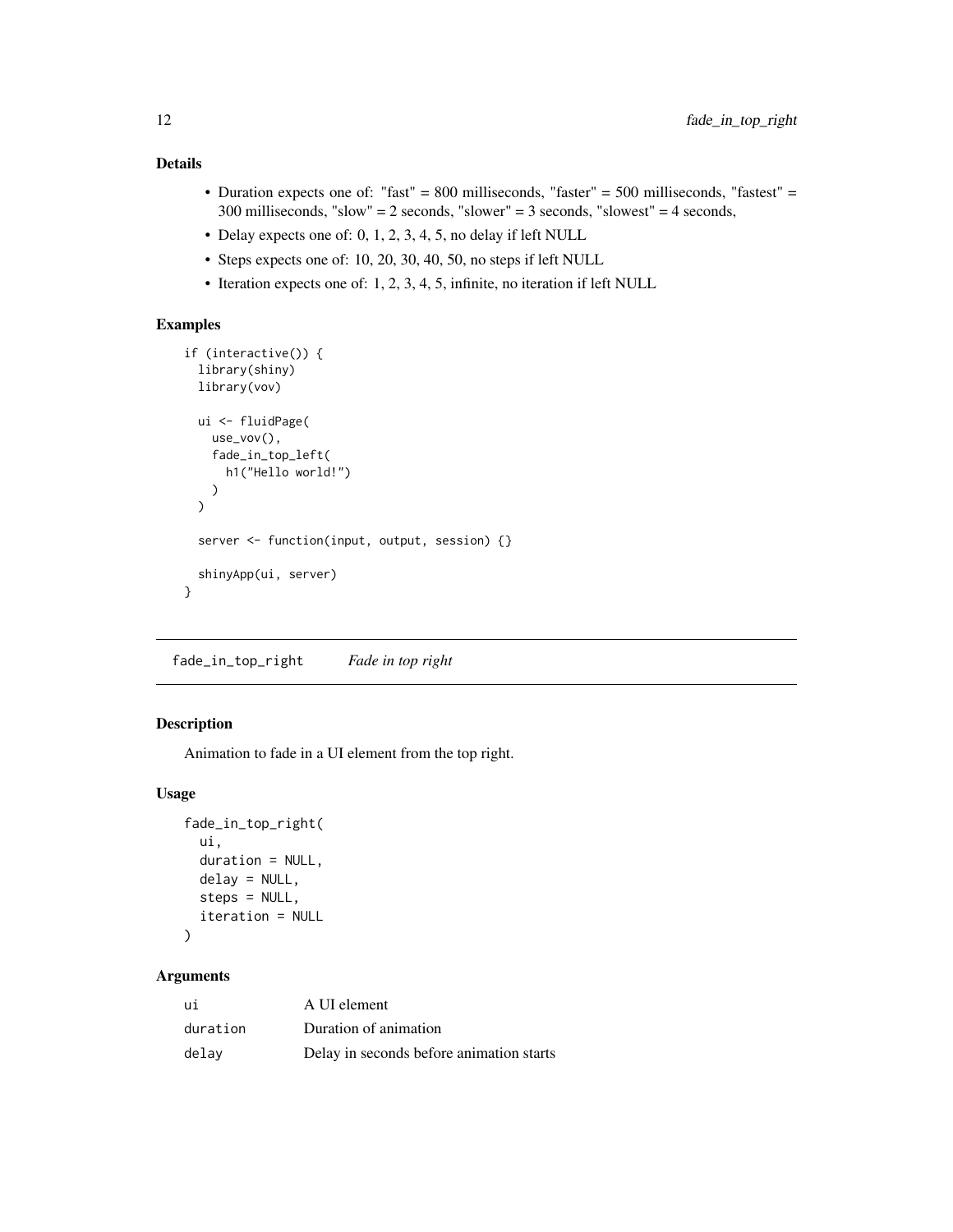<span id="page-12-0"></span>

| steps     | Animation steps        |
|-----------|------------------------|
| iteration | Iteration of animation |

- Duration expects one of: "fast" = 800 milliseconds, "faster" = 500 milliseconds, "fastest" = 300 milliseconds, "slow" = 2 seconds, "slower" = 3 seconds, "slowest" = 4 seconds,
- Delay expects one of: 0, 1, 2, 3, 4, 5, no delay if left NULL
- Steps expects one of: 10, 20, 30, 40, 50, no steps if left NULL
- Iteration expects one of: 1, 2, 3, 4, 5, infinite, no iteration if left NULL

#### Examples

```
if (interactive()) {
 library(shiny)
 library(vov)
 ui <- fluidPage(
   use_vov(),
    fade_in_top_right(
      h1("Hello world!")
   )
 \lambdaserver <- function(input, output, session) {}
 shinyApp(ui, server)
}
```
fade\_in\_up *Fade in up*

# Description

Animation to fade in a UI element upward.

# Usage

```
fade_in_up(ui, duration = NULL, delay = NULL, steps = NULL, iteration = NULL)
```

| ui        | A UI element                             |
|-----------|------------------------------------------|
| duration  | Duration of animation                    |
| delay     | Delay in seconds before animation starts |
| steps     | Animation steps                          |
| iteration | Iteration of animation                   |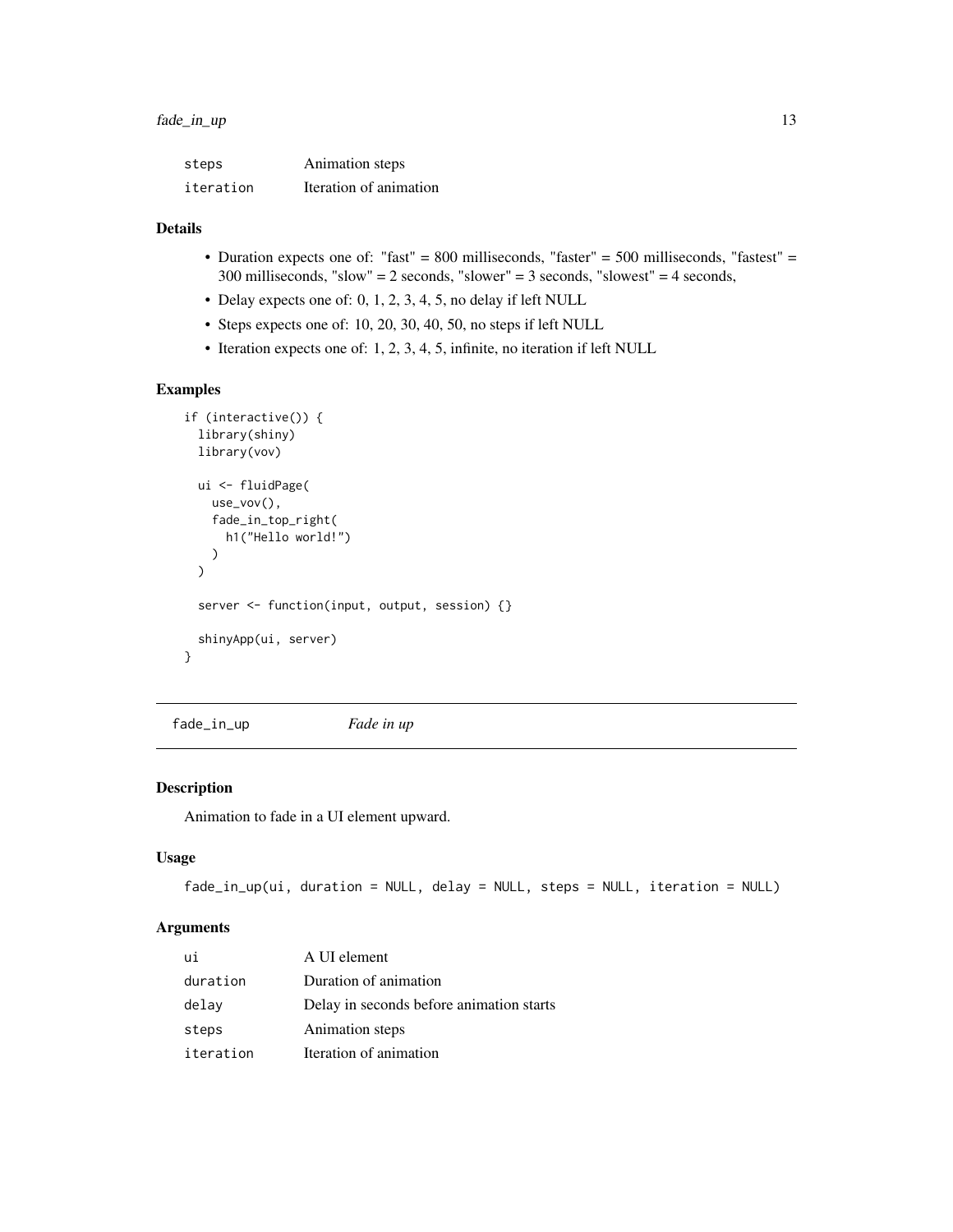- <span id="page-13-0"></span>• Duration expects one of: "fast" = 800 milliseconds, "faster" = 500 milliseconds, "fastest" = 300 milliseconds, "slow" = 2 seconds, "slower" = 3 seconds, "slowest" = 4 seconds,
- Delay expects one of: 0, 1, 2, 3, 4, 5, no delay if left NULL
- Steps expects one of: 10, 20, 30, 40, 50, no steps if left NULL
- Iteration expects one of: 1, 2, 3, 4, 5, infinite, no iteration if left NULL

# Examples

```
if (interactive()) {
 library(shiny)
 library(vov)
 ui <- fluidPage(
   use_vov(),
    fade_in_up(
      h1("Hello world!")
    )
 \mathcal{L}server <- function(input, output, session) {}
 shinyApp(ui, server)
}
```
fade\_out *Fade out*

#### Description

Animation to fade out (disappear) a UI element.

# Usage

```
fade_out(ui, duration = NULL, delay = NULL, steps = NULL, iteration = NULL)
```

| ui        | A UI element                             |
|-----------|------------------------------------------|
| duration  | Duration of animation                    |
| delay     | Delay in seconds before animation starts |
| steps     | Animation steps                          |
| iteration | Iteration of animation                   |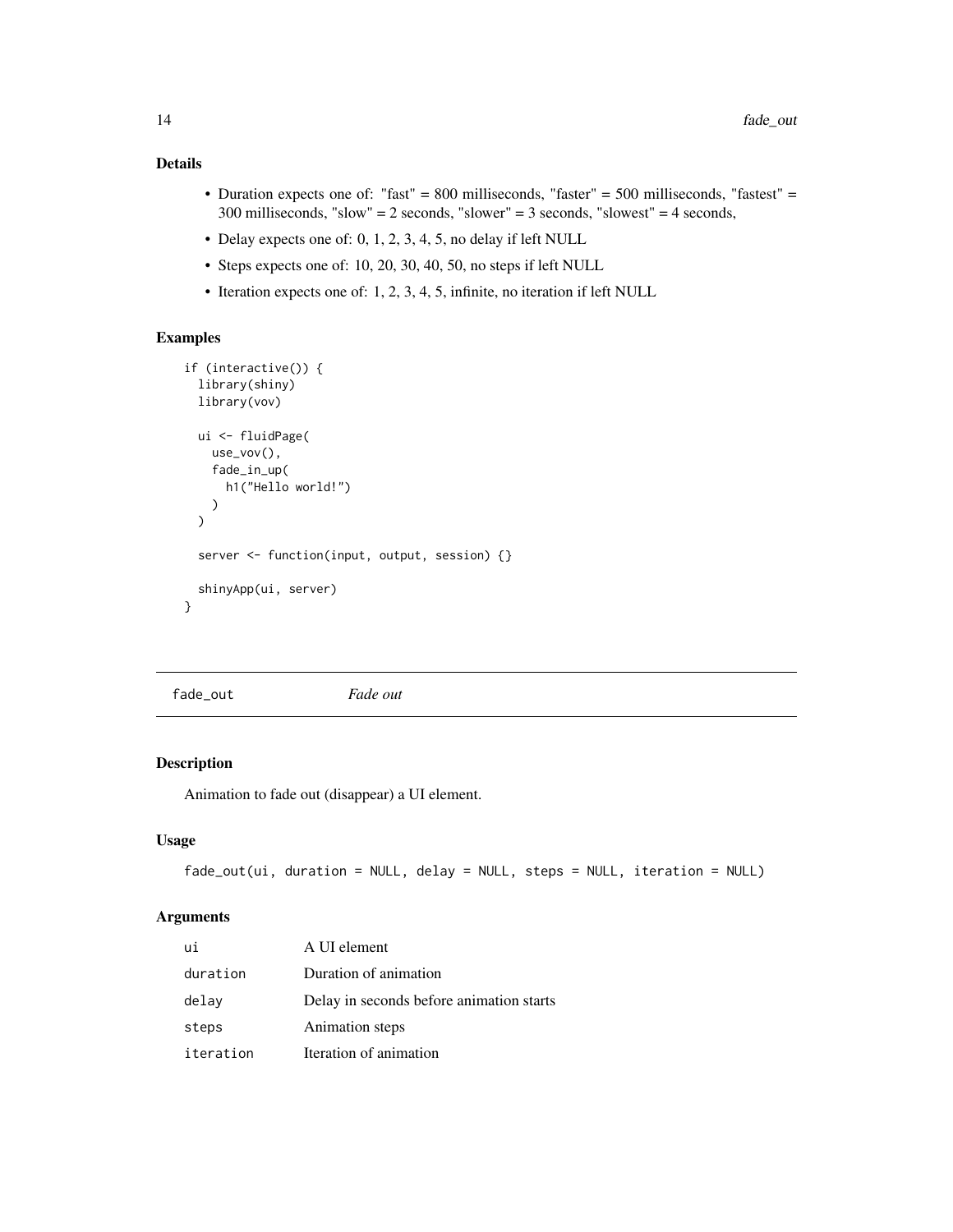- <span id="page-14-0"></span>• Duration expects one of: "fast" = 800 milliseconds, "faster" = 500 milliseconds, "fastest" = 300 milliseconds, "slow" = 2 seconds, "slower" = 3 seconds, "slowest" = 4 seconds,
- Delay expects one of: 0, 1, 2, 3, 4, 5, no delay if left NULL
- Steps expects one of: 10, 20, 30, 40, 50, no steps if left NULL
- Iteration expects one of: 1, 2, 3, 4, 5, infinite, no iteration if left NULL

# Examples

```
if (interactive()) {
 library(shiny)
 library(vov)
 ui <- fluidPage(
   use_vov(),
    fade_out(
      h1("Hello world!")
   \lambda)
 server <- function(input, output, session) {}
 shinyApp(ui, server)
}
```
fade\_out\_bottom\_left *Fade out bottom left*

# Description

Animation to fade out (disappear) a UI element from the bottom left.

# Usage

```
fade_out_bottom_left(
 ui,
  duration = NULL,
 delay = NULL,
  steps = NULL,
  iteration = NULL
)
```

| ui       | A UI element                             |
|----------|------------------------------------------|
| duration | Duration of animation                    |
| delav    | Delay in seconds before animation starts |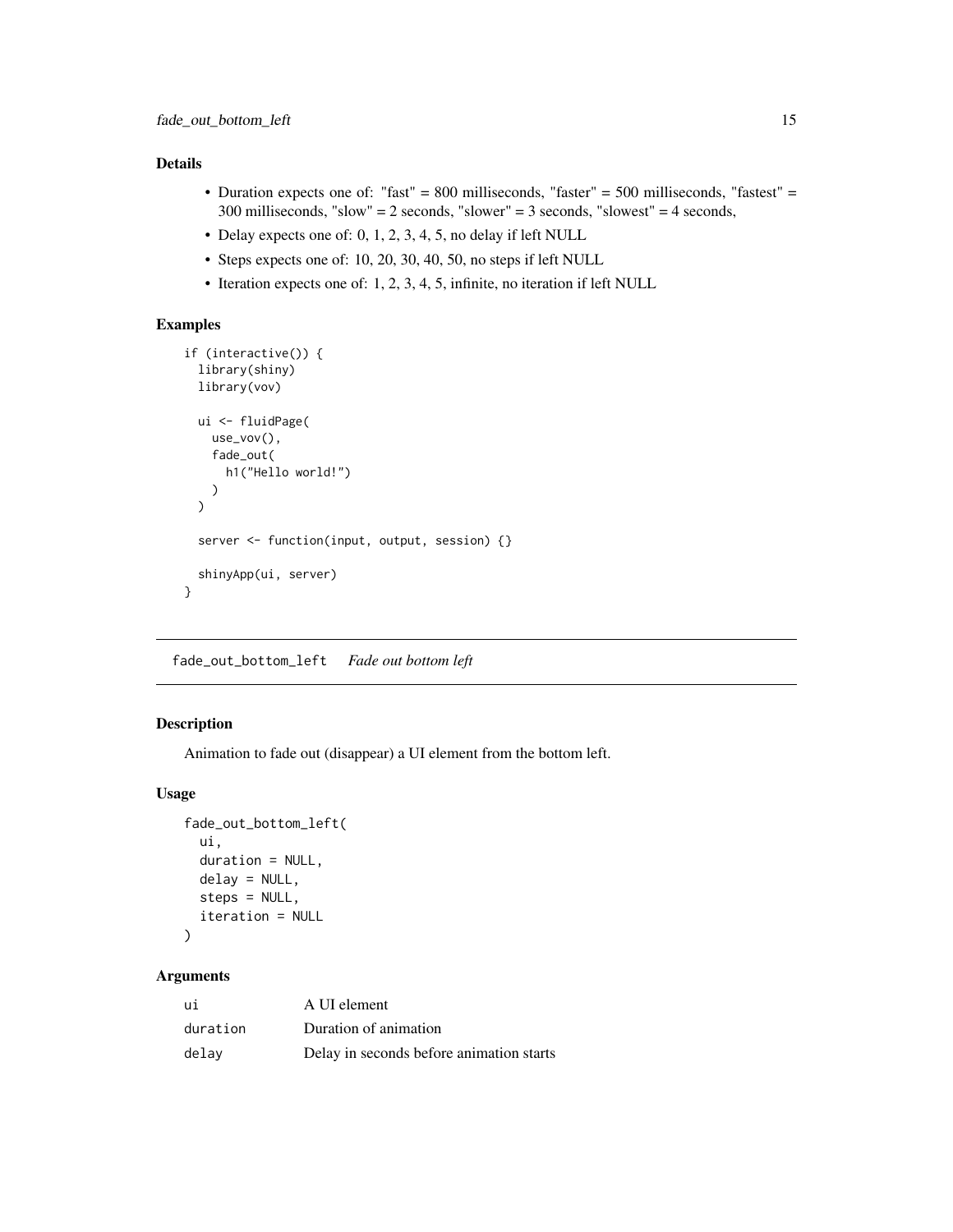<span id="page-15-0"></span>

| steps     | Animation steps        |
|-----------|------------------------|
| iteration | Iteration of animation |

- Duration expects one of: "fast" = 800 milliseconds, "faster" = 500 milliseconds, "fastest" = 300 milliseconds, "slow" = 2 seconds, "slower" = 3 seconds, "slowest" = 4 seconds,
- Delay expects one of: 0, 1, 2, 3, 4, 5, no delay if left NULL
- Steps expects one of: 10, 20, 30, 40, 50, no steps if left NULL
- Iteration expects one of: 1, 2, 3, 4, 5, infinite, no iteration if left NULL

# Examples

```
if (interactive()) {
 library(shiny)
 library(vov)
 ui <- fluidPage(
   use_vov(),
    fade_out_bottom_left(
      h1("Hello world!")
   )
 \mathcal{L}server <- function(input, output, session) {}
 shinyApp(ui, server)
}
```
fade\_out\_bottom\_right *Fade out bottom right*

# Description

Animation to fade out (disappear) a UI element from the bottom right

```
fade_out_bottom_right(
  ui,
 duration = NULL,
 delay = NULL,
  steps = NULL,
  iteration = NULL
)
```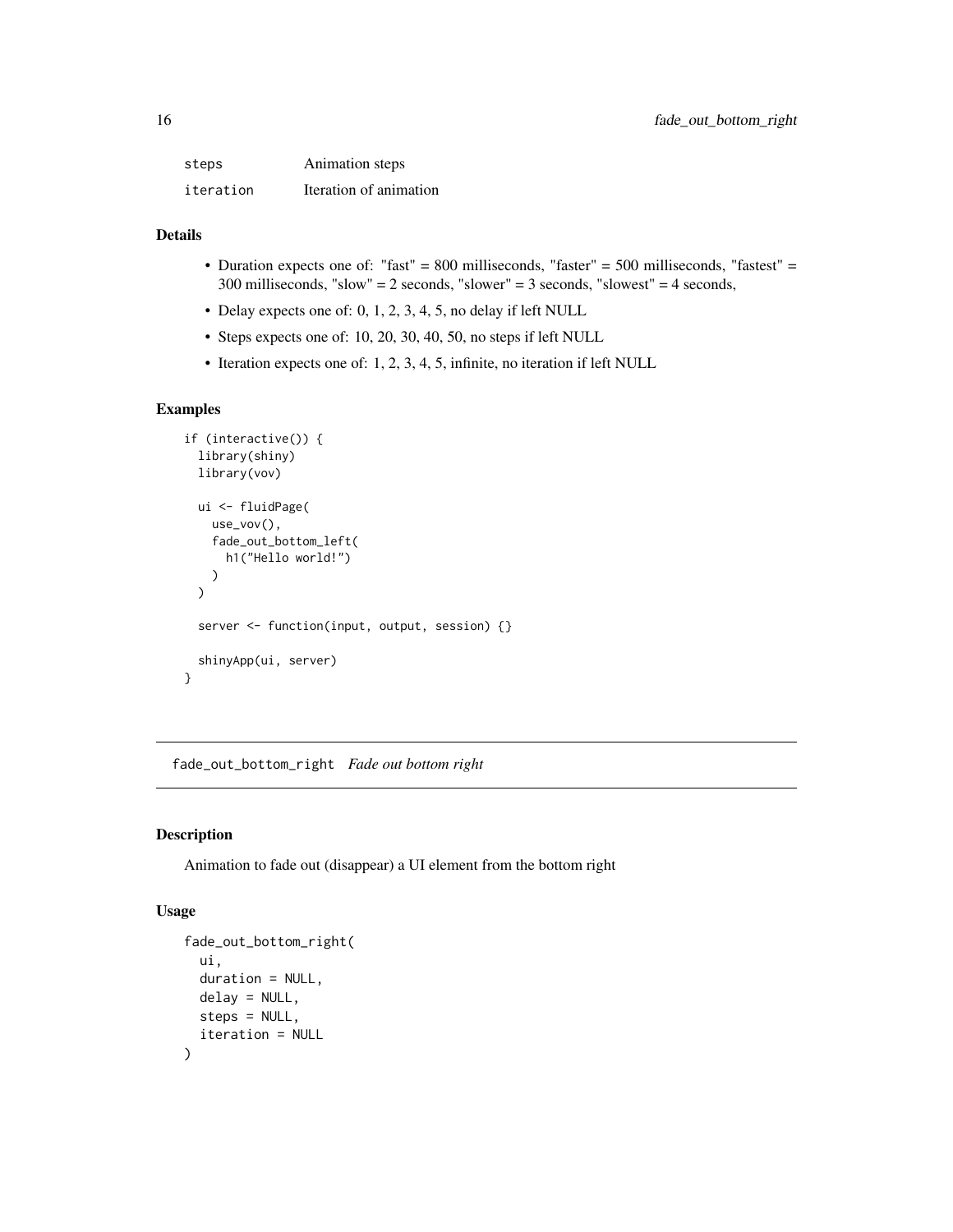### <span id="page-16-0"></span>Arguments

| ui        | A UI element                             |
|-----------|------------------------------------------|
| duration  | Duration of animation                    |
| delay     | Delay in seconds before animation starts |
| steps     | Animation steps                          |
| iteration | Iteration of animation                   |

#### Details

- Duration expects one of: "fast" = 800 milliseconds, "faster" = 500 milliseconds, "fastest" = 300 milliseconds, "slow" = 2 seconds, "slower" = 3 seconds, "slowest" = 4 seconds,
- Delay expects one of: 0, 1, 2, 3, 4, 5, no delay if left NULL
- Steps expects one of: 10, 20, 30, 40, 50, no steps if left NULL
- Iteration expects one of: 1, 2, 3, 4, 5, infinite, no iteration if left NULL

#### Examples

```
if (interactive()) {
 library(shiny)
 library(vov)
 ui <- fluidPage(
   use_vov(),
   fade_out_bottom_right(
      h1("Hello world!")
   )
 \mathcal{L}server <- function(input, output, session) {}
 shinyApp(ui, server)
}
```
fade\_out\_down *Fade out down*

## Description

Animation to fade out (disappear) a UI element downward.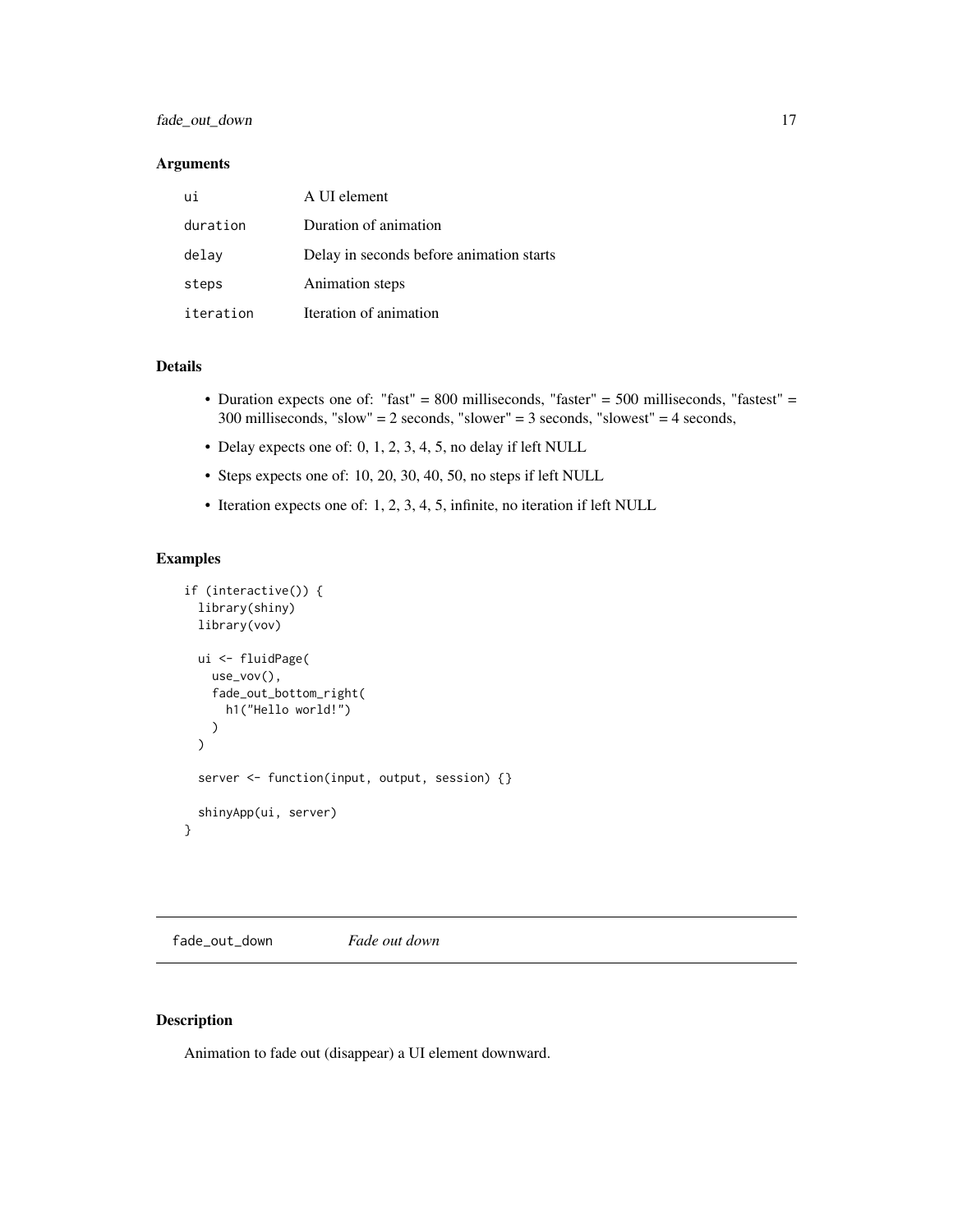# Usage

```
fade_out_down(
  ui,
  duration = NULL,
  delay = NULL,
  steps = NULL,
  iteration = NULL
)
```
#### Arguments

| ui        | A UI element                             |
|-----------|------------------------------------------|
| duration  | Duration of animation                    |
| delay     | Delay in seconds before animation starts |
| steps     | Animation steps                          |
| iteration | Iteration of animation                   |

# Details

- Duration expects one of: "fast" = 800 milliseconds, "faster" = 500 milliseconds, "fastest" = 300 milliseconds, "slow" = 2 seconds, "slower" = 3 seconds, "slowest" = 4 seconds,
- Delay expects one of: 0, 1, 2, 3, 4, 5, no delay if left NULL
- Steps expects one of: 10, 20, 30, 40, 50, no steps if left NULL
- Iteration expects one of: 1, 2, 3, 4, 5, infinite, no iteration if left NULL

```
if (interactive()) {
 library(shiny)
 library(vov)
 ui <- fluidPage(
   use_vov(),
    fade_out_down(
      h1("Hello world!")
   )
 \mathcal{L}server <- function(input, output, session) {}
 shinyApp(ui, server)
}
```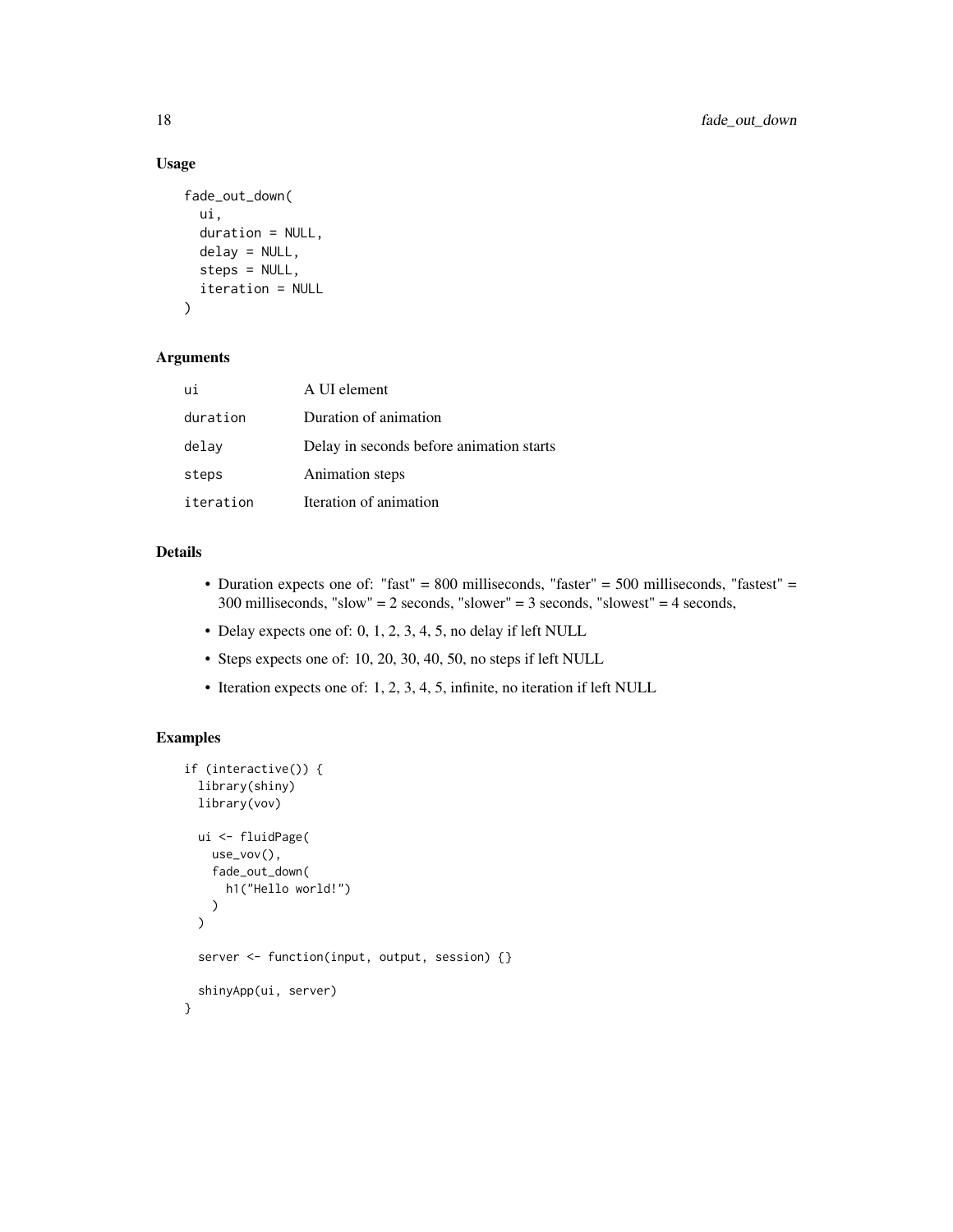# <span id="page-18-0"></span>Description

Animation to fade out (disappear) a UI element from the left.

#### Usage

```
fade_out_left(
 ui,
  duration = NULL,
 delay = NULL,
  steps = NULL,
  iteration = NULL
)
```
# Arguments

| ui        | A UI element                             |
|-----------|------------------------------------------|
| duration  | Duration of animation                    |
| delay     | Delay in seconds before animation starts |
| steps     | Animation steps                          |
| iteration | Iteration of animation                   |

#### Details

- Duration expects one of: "fast" = 800 milliseconds, "faster" = 500 milliseconds, "fastest" = 300 milliseconds, "slow" = 2 seconds, "slower" = 3 seconds, "slowest" = 4 seconds,
- Delay expects one of: 0, 1, 2, 3, 4, 5, no delay if left NULL
- Steps expects one of: 10, 20, 30, 40, 50, no steps if left NULL
- Iteration expects one of: 1, 2, 3, 4, 5, infinite, no iteration if left NULL

```
if (interactive()) {
  library(shiny)
  library(vov)
  ui <- fluidPage(
    use_vov(),
    fade_out_left(
      h1("Hello world!")
    )
  \mathcal{L}
```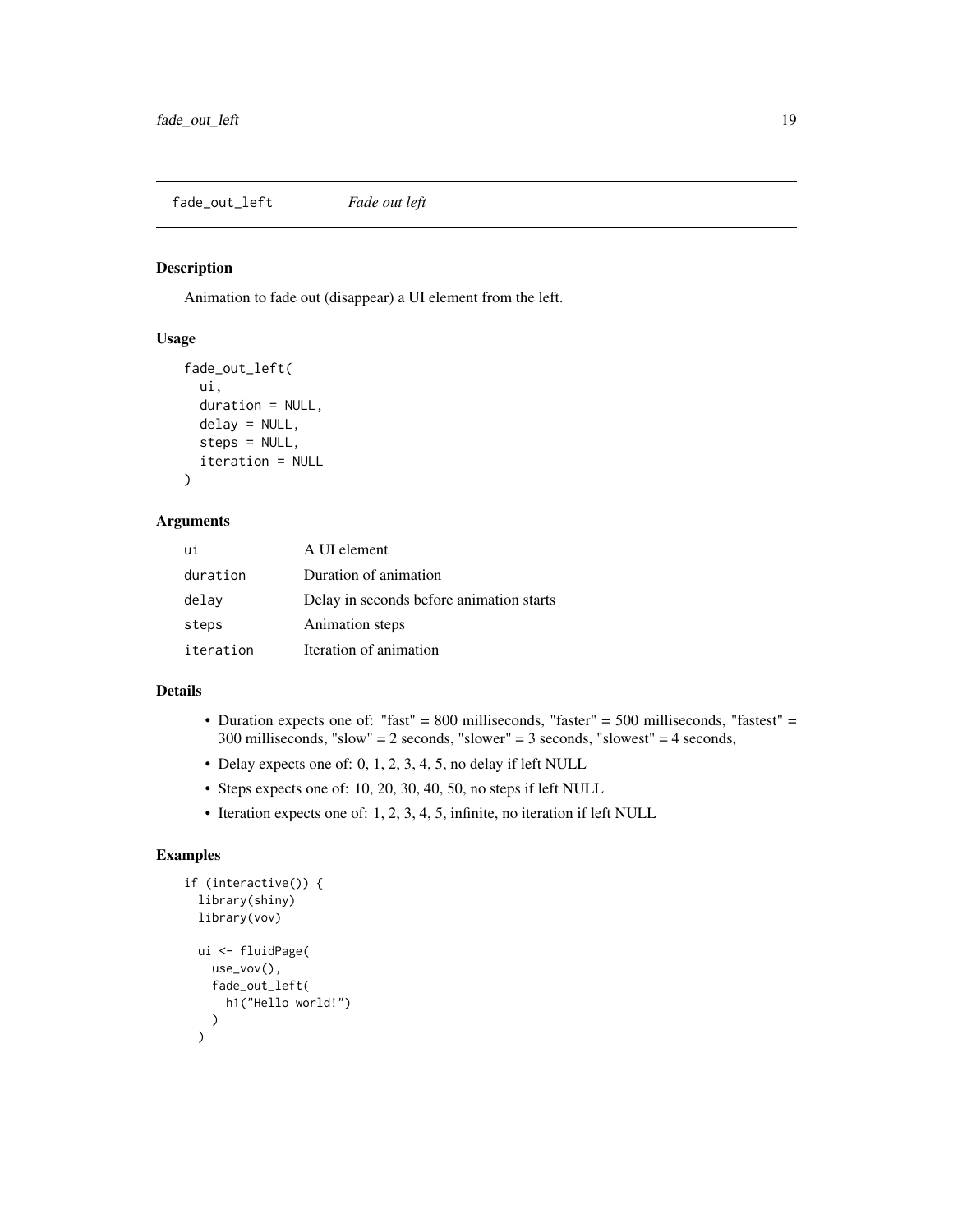```
server <- function(input, output, session) {}
 shinyApp(ui, server)
}
```
fade\_out\_right *Fade out right*

#### Description

Animation to fade out (disappear) a UI element from the right.

#### Usage

```
fade_out_right(
  ui,
  duration = NULL,
  delay = NULL,
  steps = NULL,
  iteration = NULL
)
```
#### Arguments

| ui        | A UI element                             |
|-----------|------------------------------------------|
| duration  | Duration of animation                    |
| delay     | Delay in seconds before animation starts |
| steps     | Animation steps                          |
| iteration | Iteration of animation                   |

#### Details

- Duration expects one of: "fast" = 800 milliseconds, "faster" = 500 milliseconds, "fastest" = 300 milliseconds, "slow" = 2 seconds, "slower" = 3 seconds, "slowest" = 4 seconds,
- Delay expects one of: 0, 1, 2, 3, 4, 5, no delay if left NULL
- Steps expects one of: 10, 20, 30, 40, 50, no steps if left NULL
- Iteration expects one of: 1, 2, 3, 4, 5, infinite, no iteration if left NULL

```
if (interactive()) {
 library(shiny)
 library(vov)
 ui <- fluidPage(
   use_vov(),
```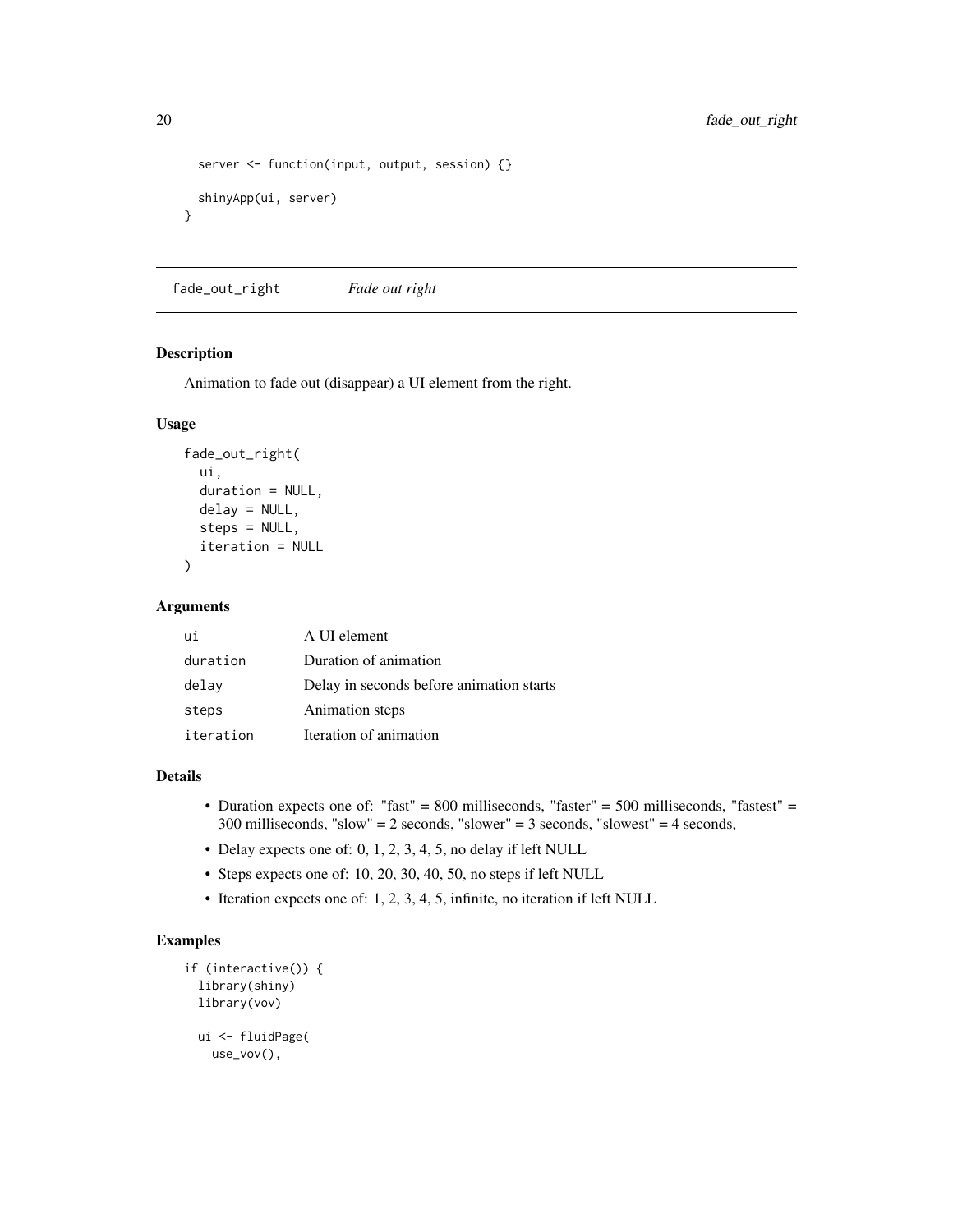```
fade_out_right(
      h1("Hello world!")
    )
  \mathcal{L}server <- function(input, output, session) {}
  shinyApp(ui, server)
}
```
fade\_out\_top\_left *Fade out top left*

#### Description

Animation to fade out (disappear) a UI element from the top left.

#### Usage

```
fade_out_top_left(
  ui,
  duration = NULL,
  delay = NULL,
  steps = NULL,
  iteration = NULL
\mathcal{L}
```
# Arguments

| ui        | A UI element                             |
|-----------|------------------------------------------|
| duration  | Duration of animation                    |
| delay     | Delay in seconds before animation starts |
| steps     | Animation steps                          |
| iteration | Iteration of animation                   |

#### Details

- Duration expects one of: "fast" = 800 milliseconds, "faster" = 500 milliseconds, "fastest" = 300 milliseconds, "slow" = 2 seconds, "slower" = 3 seconds, "slowest" = 4 seconds,
- Delay expects one of: 0, 1, 2, 3, 4, 5, no delay if left NULL
- Steps expects one of: 10, 20, 30, 40, 50, no steps if left NULL
- Iteration expects one of: 1, 2, 3, 4, 5, infinite, no iteration if left NULL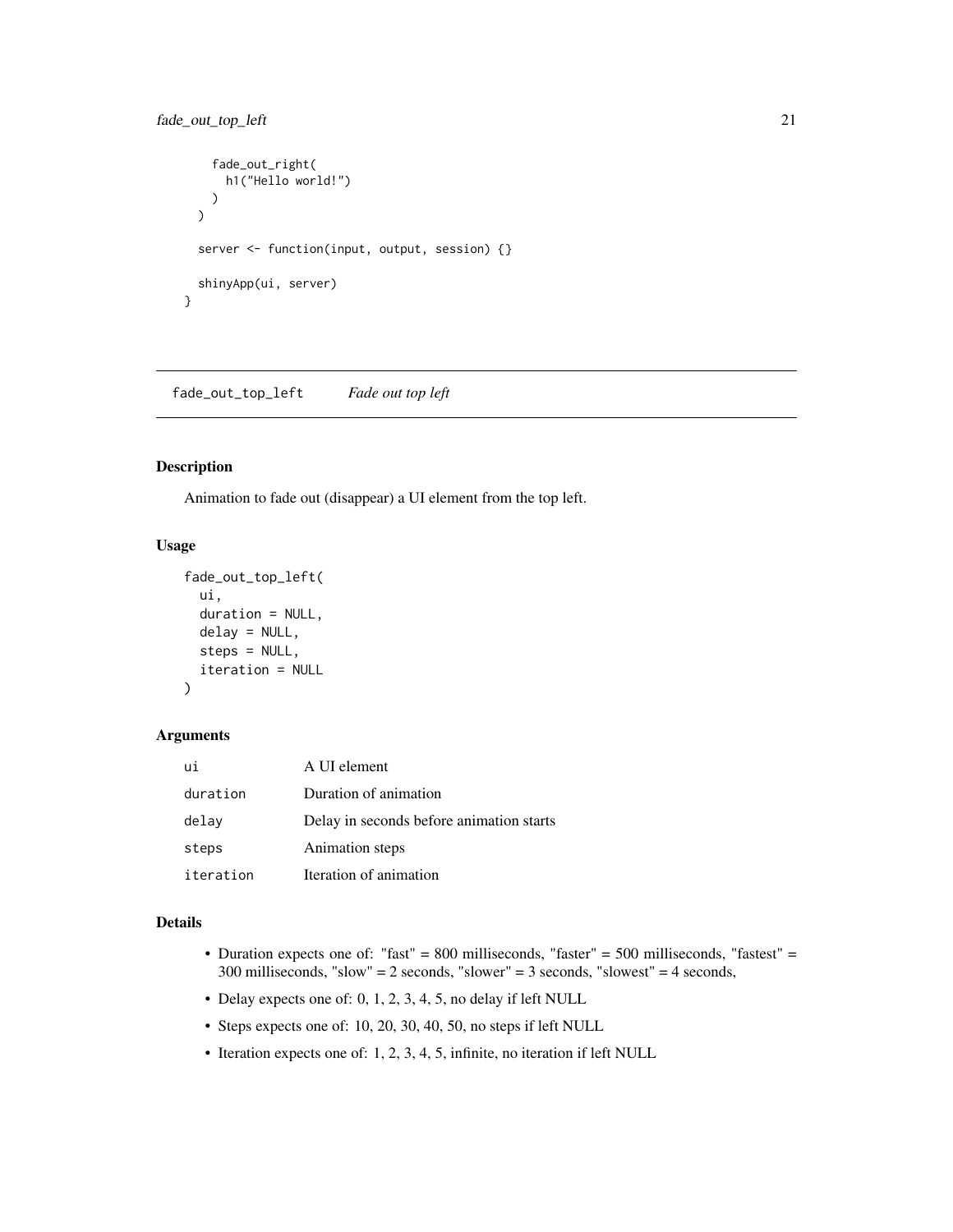# Examples

```
if (interactive()) {
  library(shiny)
  library(vov)
 ui <- fluidPage(
    use_vov(),
    fade_out_top_left(
      h1("Hello world!")
    )
  \mathcal{L}server <- function(input, output, session) {}
  shinyApp(ui, server)
}
```
fade\_out\_top\_right *Fade out top right*

# Description

Animation to fade out (disappear) a UI element from the top right.

# Usage

```
fade_out_top_right(
  ui,
  duration = NULL,
  delay = NULL,
  steps = NULL,
  iteration = NULL
\mathcal{L}
```

| ui        | A UI element                             |
|-----------|------------------------------------------|
| duration  | Duration of animation                    |
| delay     | Delay in seconds before animation starts |
| steps     | Animation steps                          |
| iteration | Iteration of animation                   |

<span id="page-21-0"></span>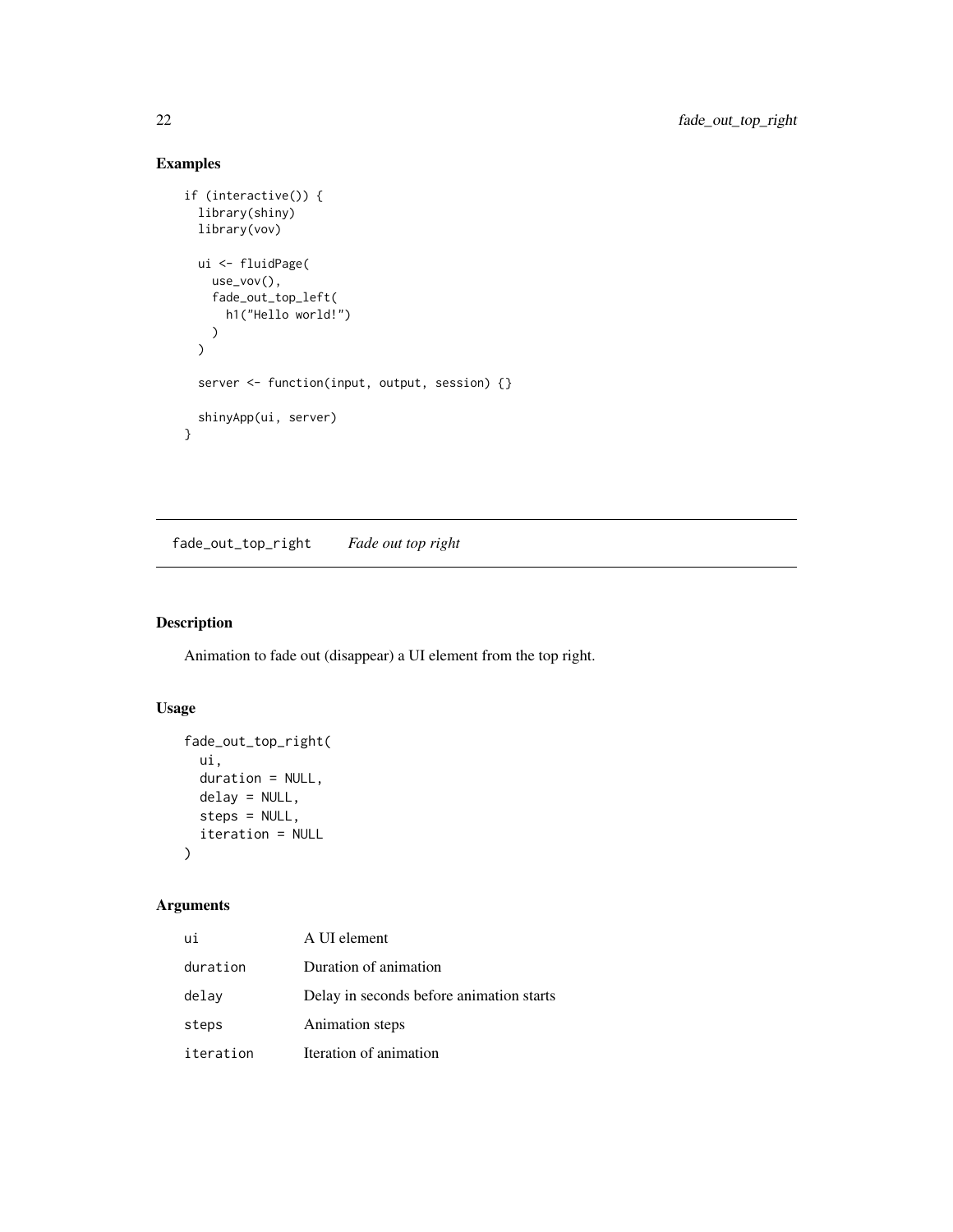- <span id="page-22-0"></span>• Duration expects one of: "fast" = 800 milliseconds, "faster" = 500 milliseconds, "fastest" = 300 milliseconds, "slow" = 2 seconds, "slower" = 3 seconds, "slowest" = 4 seconds,
- Delay expects one of: 0, 1, 2, 3, 4, 5, no delay if left NULL
- Steps expects one of: 10, 20, 30, 40, 50, no steps if left NULL
- Iteration expects one of: 1, 2, 3, 4, 5, infinite, no iteration if left NULL

# Examples

```
if (interactive()) {
 library(shiny)
 library(vov)
 ui <- fluidPage(
    use_vov(),
    fade_out_top_right(
      h1("Hello world!")
   )
 \lambdaserver <- function(input, output, session) {}
 shinyApp(ui, server)
}
```
fade\_out\_up *Fade out up*

# Description

Animation to fade out (disappear) a UI element upwards.

#### Usage

```
fade_out_up(ui, duration = NULL, delay = NULL, steps = NULL, iteration = NULL)
```

| ui        | A UI element                             |
|-----------|------------------------------------------|
| duration  | Duration of animation                    |
| delay     | Delay in seconds before animation starts |
| steps     | Animation steps                          |
| iteration | Iteration of animation                   |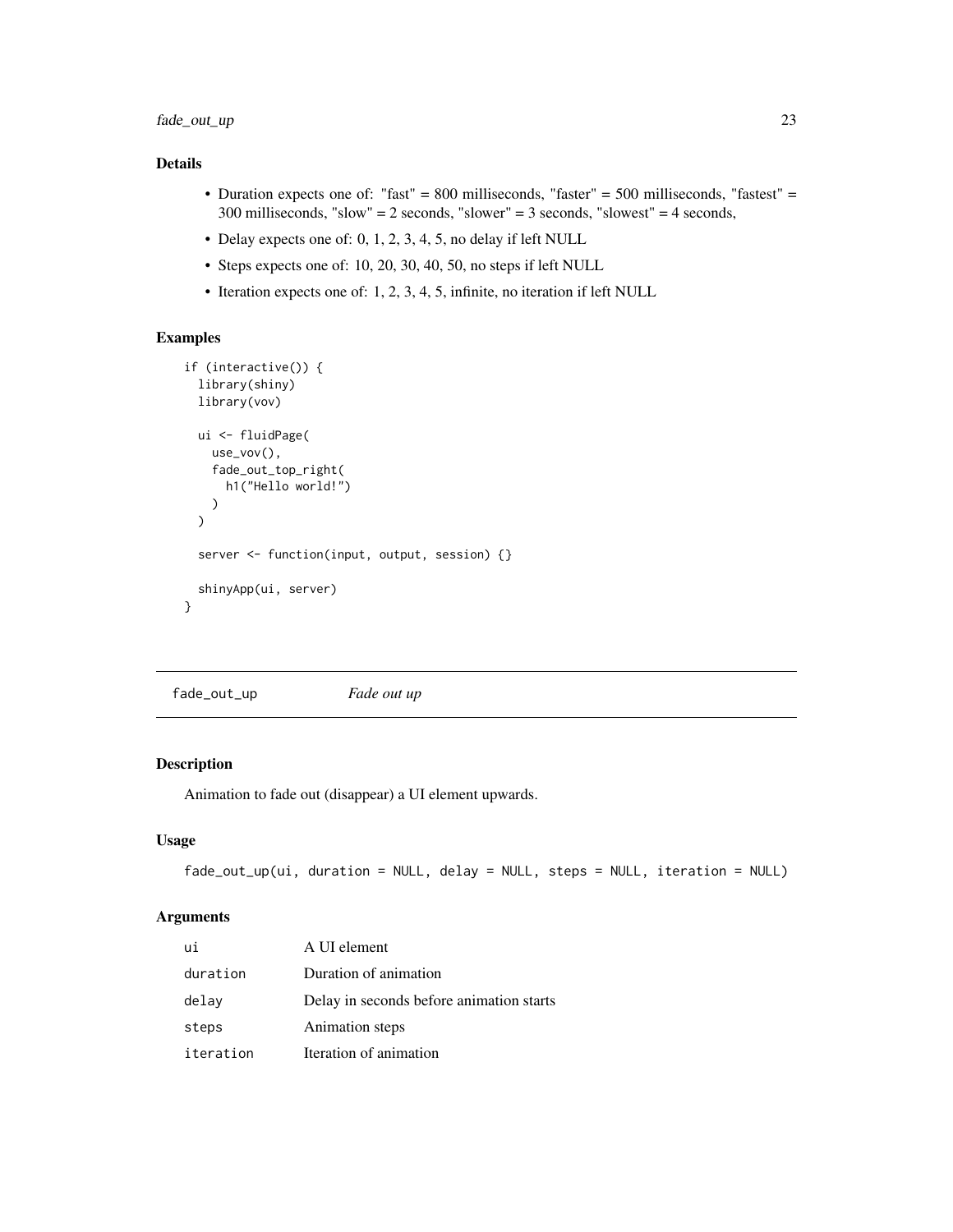- <span id="page-23-0"></span>• Duration expects one of: "fast" = 800 milliseconds, "faster" = 500 milliseconds, "fastest" = 300 milliseconds, "slow" = 2 seconds, "slower" = 3 seconds, "slowest" = 4 seconds,
- Delay expects one of: 0, 1, 2, 3, 4, 5, no delay if left NULL
- Steps expects one of: 10, 20, 30, 40, 50, no steps if left NULL
- Iteration expects one of: 1, 2, 3, 4, 5, infinite, no iteration if left NULL

# Examples

```
if (interactive()) {
 library(shiny)
 library(vov)
 ui <- fluidPage(
   use_vov(),
    fade_out_up(
      h1("Hello world!")
    )
 \mathcal{L}server <- function(input, output, session) {}
 shinyApp(ui, server)
}
```
flash *Flash*

#### Description

Animation to flash a UI element.

#### Usage

```
flash(ui, duration = NULL, delay = NULL, steps = NULL, iteration = NULL)
```

| ui        | A UI element                             |
|-----------|------------------------------------------|
| duration  | Duration of animation                    |
| delay     | Delay in seconds before animation starts |
| steps     | Animation steps                          |
| iteration | Iteration of animation                   |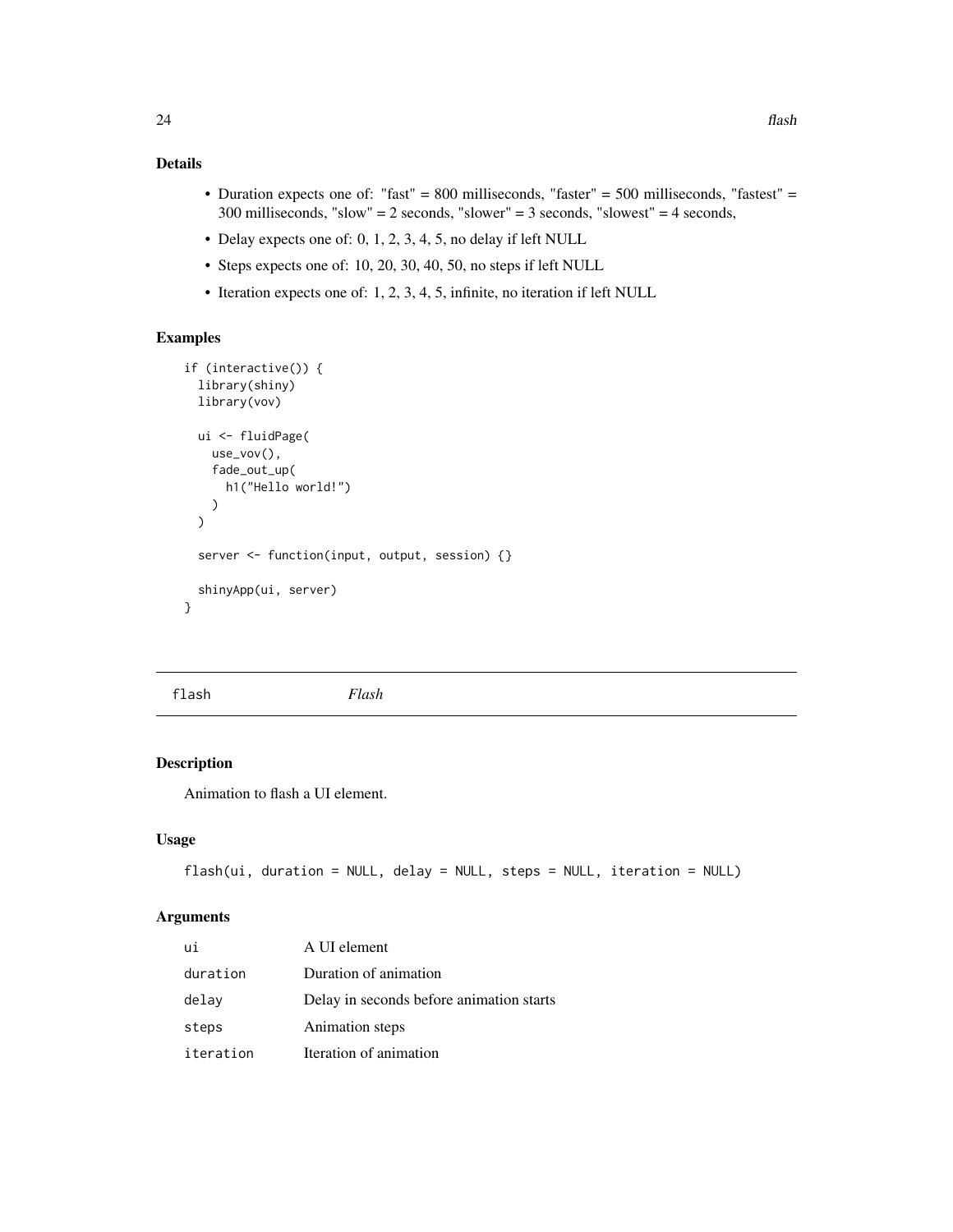#### <span id="page-24-0"></span>i\_throb 25

# Details

- Duration expects one of: "fast" = 800 milliseconds, "faster" = 500 milliseconds, "fastest" = 300 milliseconds, "slow" = 2 seconds, "slower" = 3 seconds, "slowest" = 4 seconds,
- Delay expects one of: 0, 1, 2, 3, 4, 5, no delay if left NULL
- Steps expects one of: 10, 20, 30, 40, 50, no steps if left NULL
- Iteration expects one of: 1, 2, 3, 4, 5, infinite, no iteration if left NULL

# Examples

```
if (interactive()) {
 library(shiny)
 library(vov)
 ui <- fluidPage(
   use_vov(),
    flash(
      h1("Hello world!")
    )
 \lambdaserver <- function(input, output, session) {}
 shinyApp(ui, server)
}
```
i\_throb *I-Throb*

#### Description

Animation to throb a UI element inward.

#### Usage

```
i_throb(ui, duration = NULL, delay = NULL, steps = NULL, iteration = NULL)
```

| ui        | A UI element                             |
|-----------|------------------------------------------|
| duration  | Duration of animation                    |
| delay     | Delay in seconds before animation starts |
| steps     | Animation steps                          |
| iteration | Iteration of animation                   |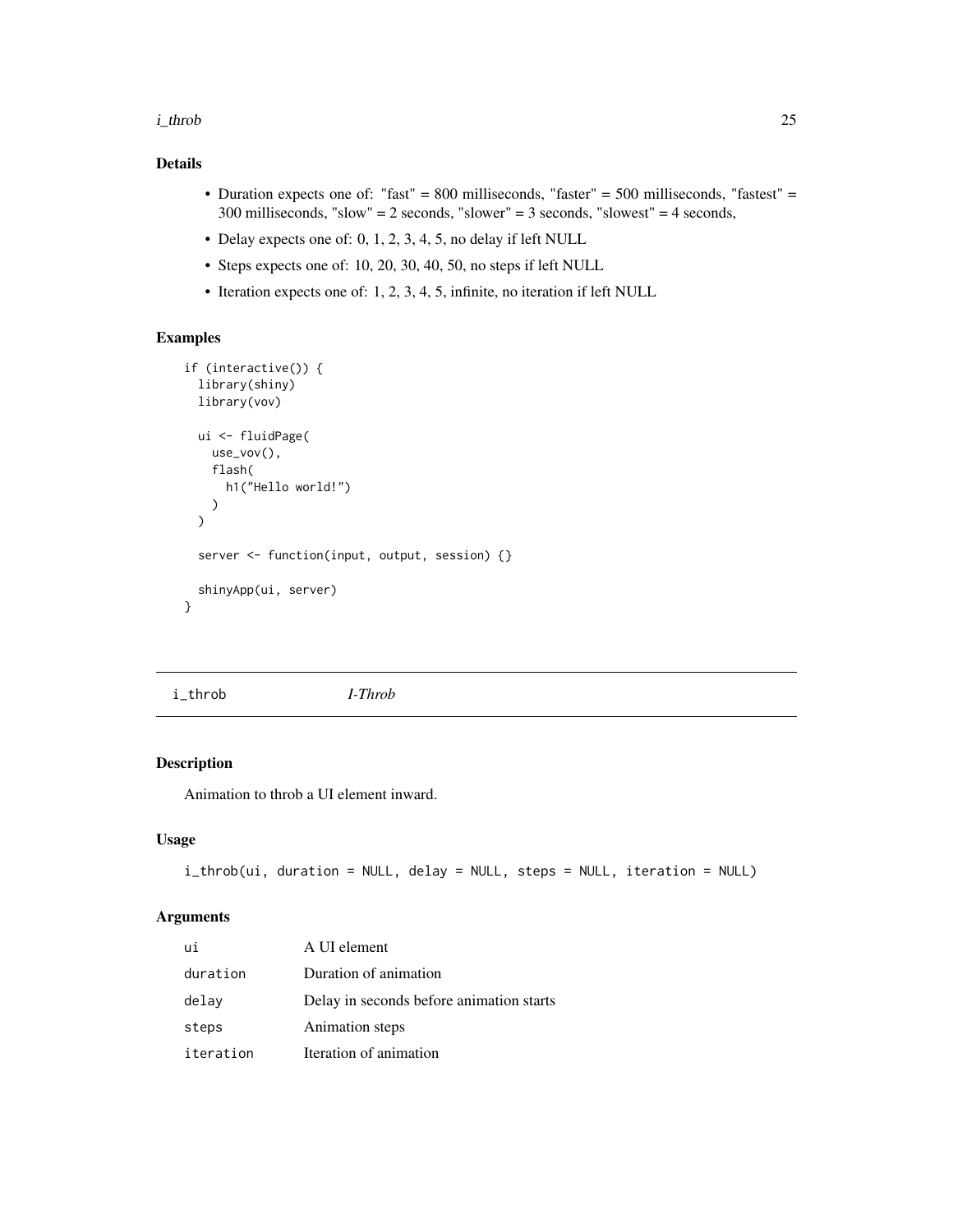- <span id="page-25-0"></span>• Duration expects one of: "fast" = 800 milliseconds, "faster" = 500 milliseconds, "fastest" = 300 milliseconds, "slow" = 2 seconds, "slower" = 3 seconds, "slowest" = 4 seconds,
- Delay expects one of: 0, 1, 2, 3, 4, 5, no delay if left NULL
- Steps expects one of: 10, 20, 30, 40, 50, no steps if left NULL
- Iteration expects one of: 1, 2, 3, 4, 5, infinite, no iteration if left NULL

# Examples

```
if (interactive()) {
 library(shiny)
 library(vov)
 ui <- fluidPage(
   use_vov(),
    i_throb(
      h1("Hello world!")
   )
 \lambdaserver <- function(input, output, session) {}
 shinyApp(ui, server)
}
```
roll\_in\_left *Roll in left*

#### Description

Animation to roll in a UI element from the left.

#### Usage

```
roll_in_left(ui, duration = NULL, delay = NULL, steps = NULL, iteration = NULL)
```

| ui        | A UI element                             |
|-----------|------------------------------------------|
| duration  | Duration of animation                    |
| delay     | Delay in seconds before animation starts |
| steps     | Animation steps                          |
| iteration | Iteration of animation                   |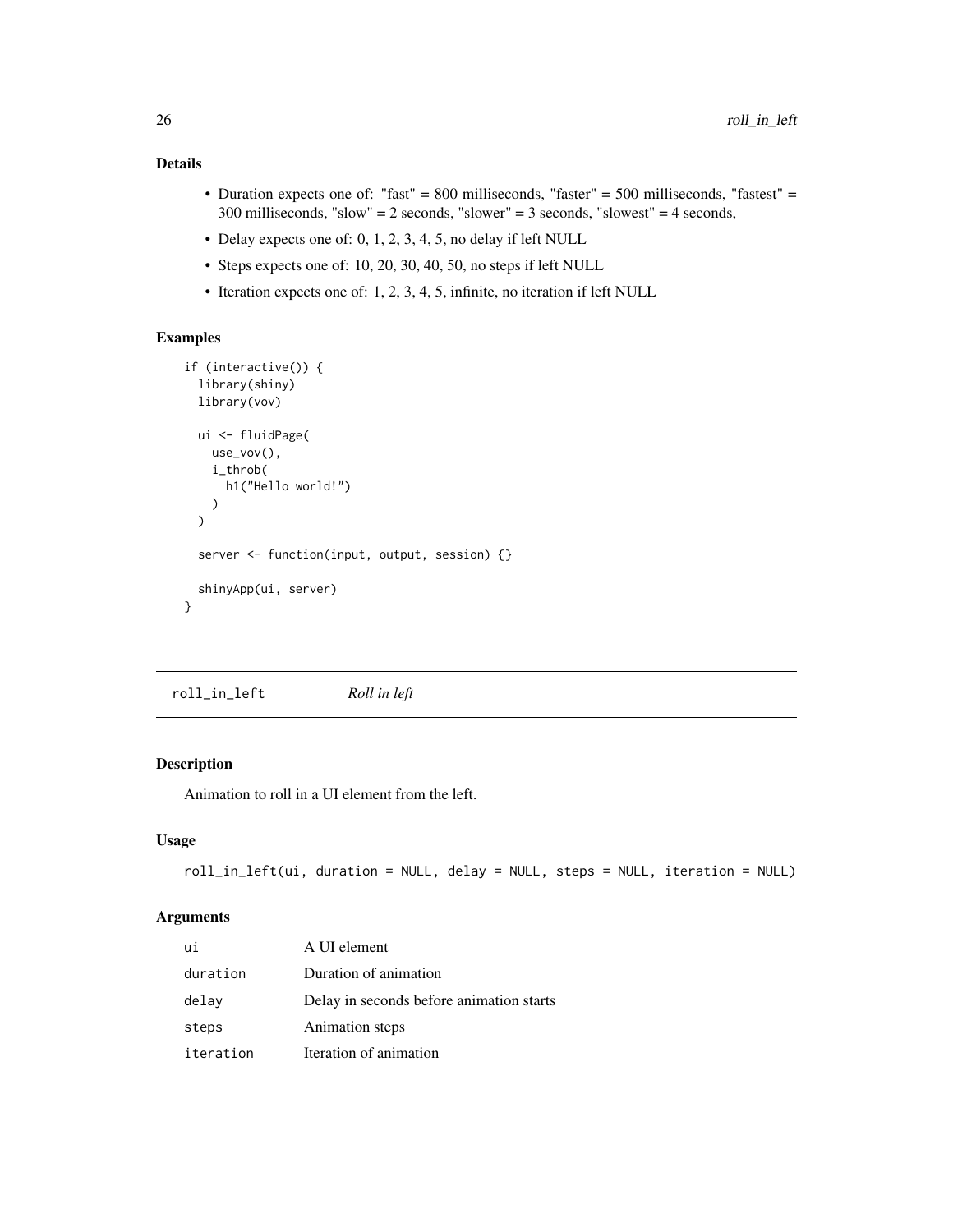- <span id="page-26-0"></span>• Duration expects one of: "fast" = 800 milliseconds, "faster" = 500 milliseconds, "fastest" = 300 milliseconds, "slow" = 2 seconds, "slower" = 3 seconds, "slowest" = 4 seconds,
- Delay expects one of: 0, 1, 2, 3, 4, 5, no delay if left NULL
- Steps expects one of: 10, 20, 30, 40, 50, no steps if left NULL
- Iteration expects one of: 1, 2, 3, 4, 5, infinite, no iteration if left NULL

# Examples

```
if (interactive()) {
  library(shiny)
  library(vov)
  ui <- fluidPage(
    use_vov(),
    roll_in_left(
      h1("Hello world!")
    \lambda\mathcal{L}server <- function(input, output, session) {}
  shinyApp(ui, server)
}
```
roll\_in\_right *Roll in right*

# Description

Animation to roll in a UI element from the right.

# Usage

```
roll_in_right(
  ui,
  duration = NULL,
  delay = NULL,
  steps = NULL,
  iteration = NULL
\lambda
```

| ui       | A UI element                             |
|----------|------------------------------------------|
| duration | Duration of animation                    |
| delav    | Delay in seconds before animation starts |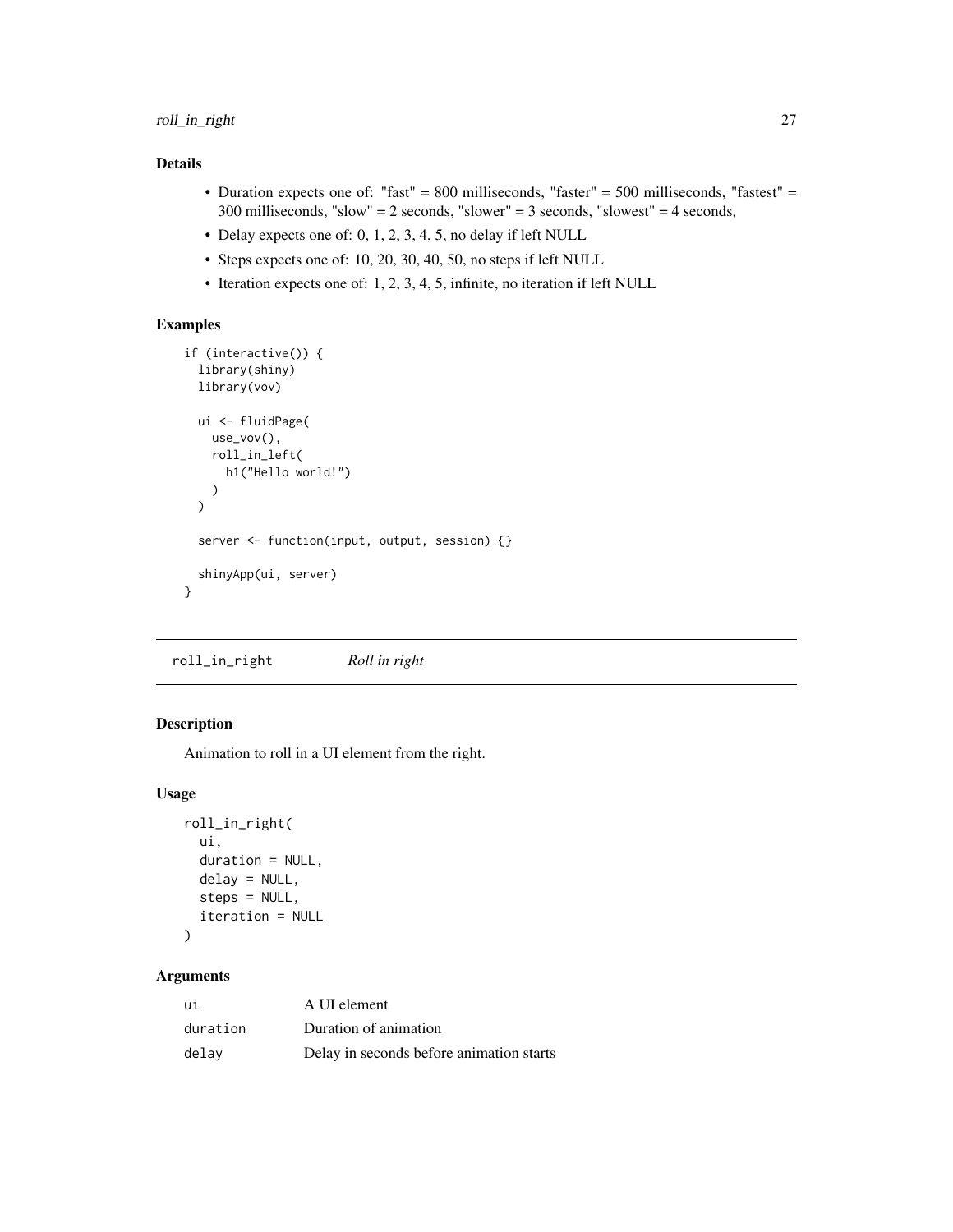<span id="page-27-0"></span>

| steps     | Animation steps        |
|-----------|------------------------|
| iteration | Iteration of animation |

- Duration expects one of: "fast" = 800 milliseconds, "faster" = 500 milliseconds, "fastest" = 300 milliseconds, "slow" = 2 seconds, "slower" = 3 seconds, "slowest" = 4 seconds,
- Delay expects one of: 0, 1, 2, 3, 4, 5, no delay if left NULL
- Steps expects one of: 10, 20, 30, 40, 50, no steps if left NULL
- Iteration expects one of: 1, 2, 3, 4, 5, infinite, no iteration if left NULL

# Examples

```
if (interactive()) {
 library(shiny)
 library(vov)
 ui <- fluidPage(
   use_vov(),
   roll_in_right(
      h1("Hello world!")
   )
 \mathcal{L}server <- function(input, output, session) {}
 shinyApp(ui, server)
}
```
roll\_out\_left *Roll out left*

# Description

Animation to roll out (disappear) a UI element from the left.

```
roll_out_left(
  ui,
  duration = NULL,
  delay = NULL,
  steps = NULL,
  iteration = NULL
\mathcal{E}
```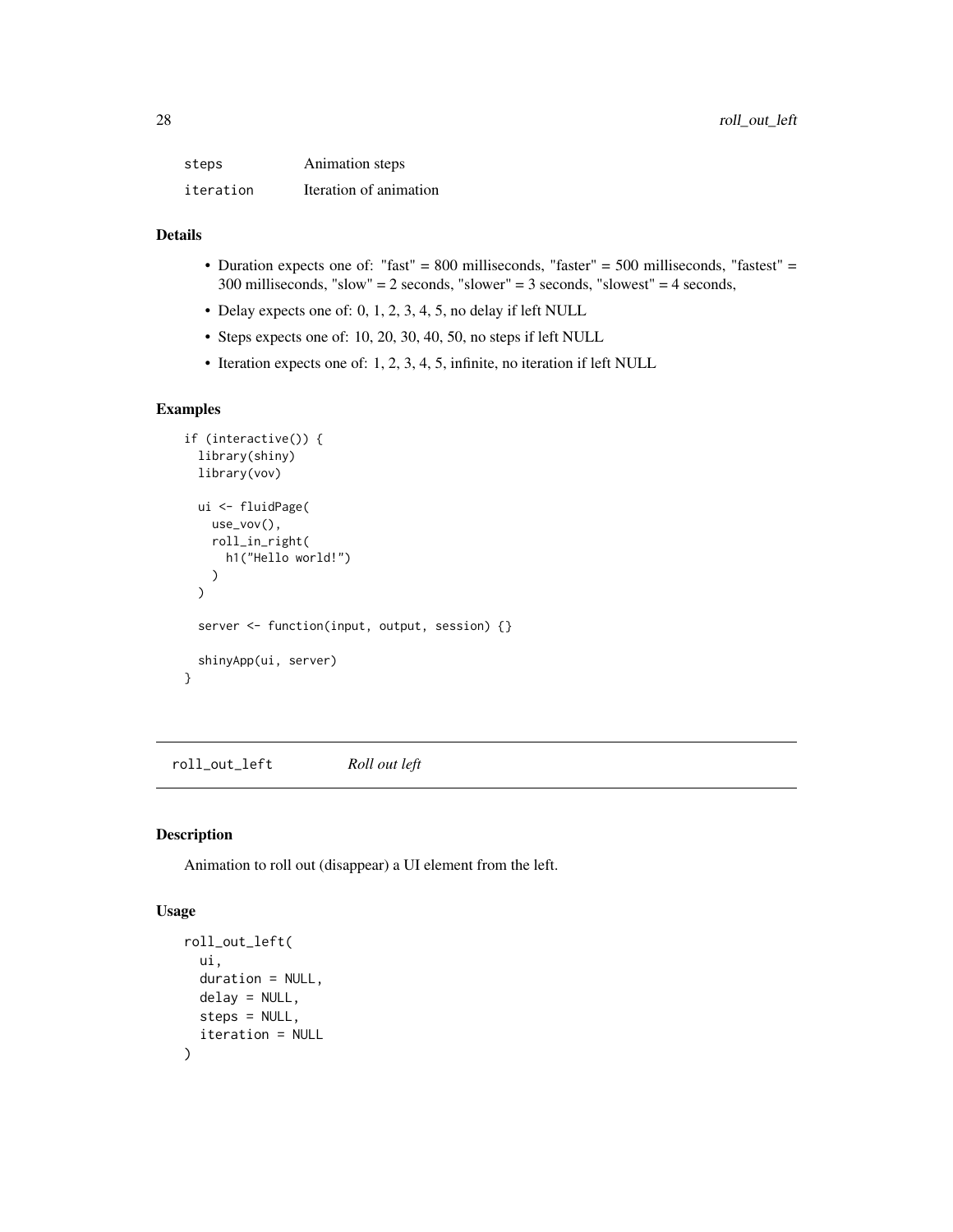# <span id="page-28-0"></span>roll\_out\_right 29

# Arguments

| ui        | A UI element                             |
|-----------|------------------------------------------|
| duration  | Duration of animation                    |
| delay     | Delay in seconds before animation starts |
| steps     | Animation steps                          |
| iteration | Iteration of animation                   |

#### Details

- Duration expects one of: "fast" = 800 milliseconds, "faster" = 500 milliseconds, "fastest" = 300 milliseconds, "slow" = 2 seconds, "slower" = 3 seconds, "slowest" = 4 seconds,
- Delay expects one of: 0, 1, 2, 3, 4, 5, no delay if left NULL
- Steps expects one of: 10, 20, 30, 40, 50, no steps if left NULL
- Iteration expects one of: 1, 2, 3, 4, 5, infinite, no iteration if left NULL

#### Examples

```
if (interactive()) {
 library(shiny)
 library(vov)
 ui <- fluidPage(
   use_vov(),
   roll_out_left(
     h1("Hello world!")
   )
 \lambdaserver <- function(input, output, session) {}
 shinyApp(ui, server)
}
```
roll\_out\_right *Roll out right*

## Description

Animation to roll out (disappear) a UI element from the right.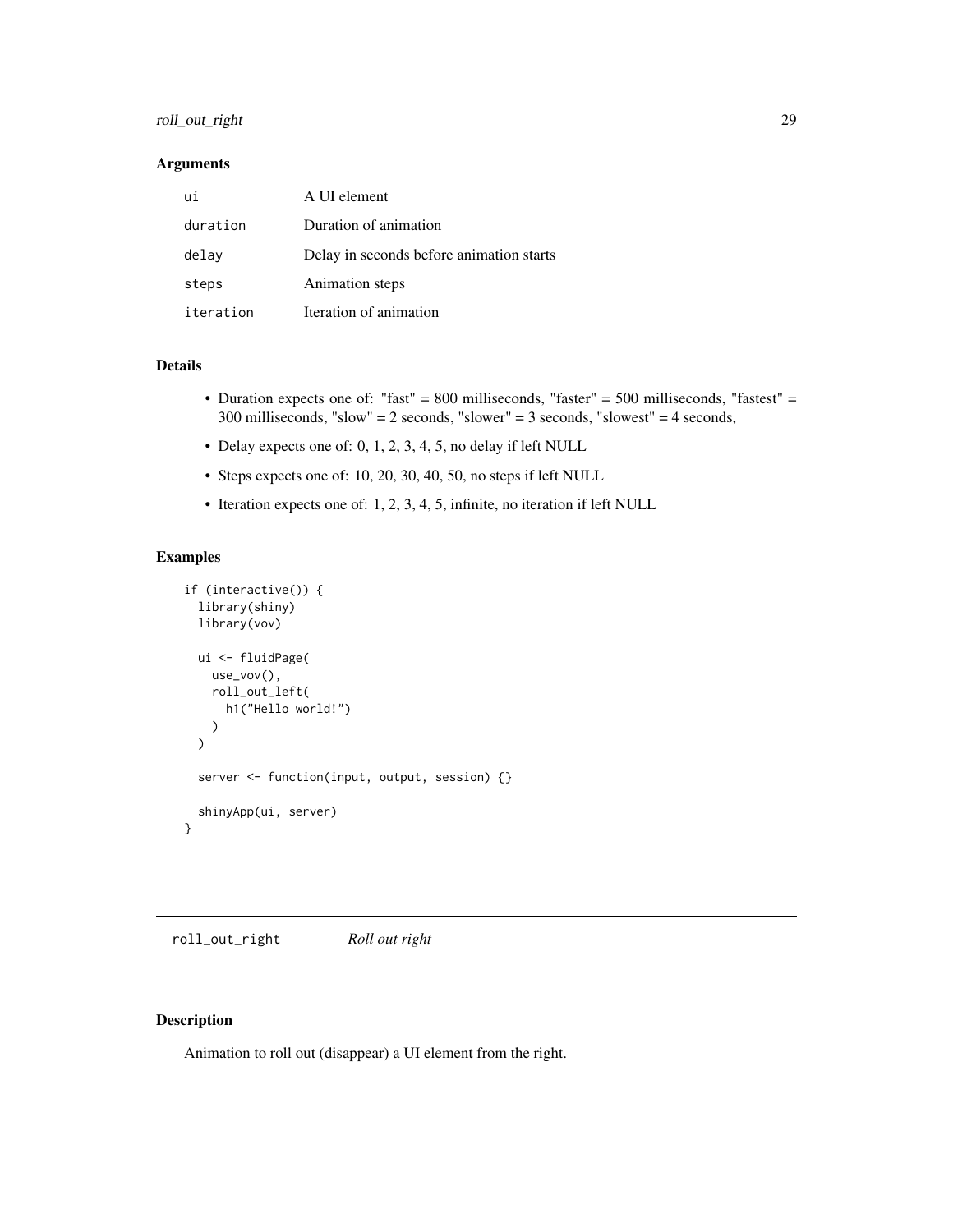# Usage

```
roll_out_right(
 ui,
  duration = NULL,
 delay = NULL,
  steps = NULL,
 iteration = NULL
)
```
#### Arguments

| ui        | A UI element                             |
|-----------|------------------------------------------|
| duration  | Duration of animation                    |
| delay     | Delay in seconds before animation starts |
| steps     | Animation steps                          |
| iteration | Iteration of animation                   |

# Details

- Duration expects one of: "fast" = 800 milliseconds, "faster" = 500 milliseconds, "fastest" = 300 milliseconds, "slow" = 2 seconds, "slower" = 3 seconds, "slowest" = 4 seconds,
- Delay expects one of: 0, 1, 2, 3, 4, 5, no delay if left NULL
- Steps expects one of: 10, 20, 30, 40, 50, no steps if left NULL
- Iteration expects one of: 1, 2, 3, 4, 5, infinite, no iteration if left NULL

```
if (interactive()) {
 library(shiny)
 library(vov)
 ui <- fluidPage(
   use_vov(),
   roll_out_right(
      h1("Hello world!")
   )
 \mathcal{L}server <- function(input, output, session) {}
 shinyApp(ui, server)
}
```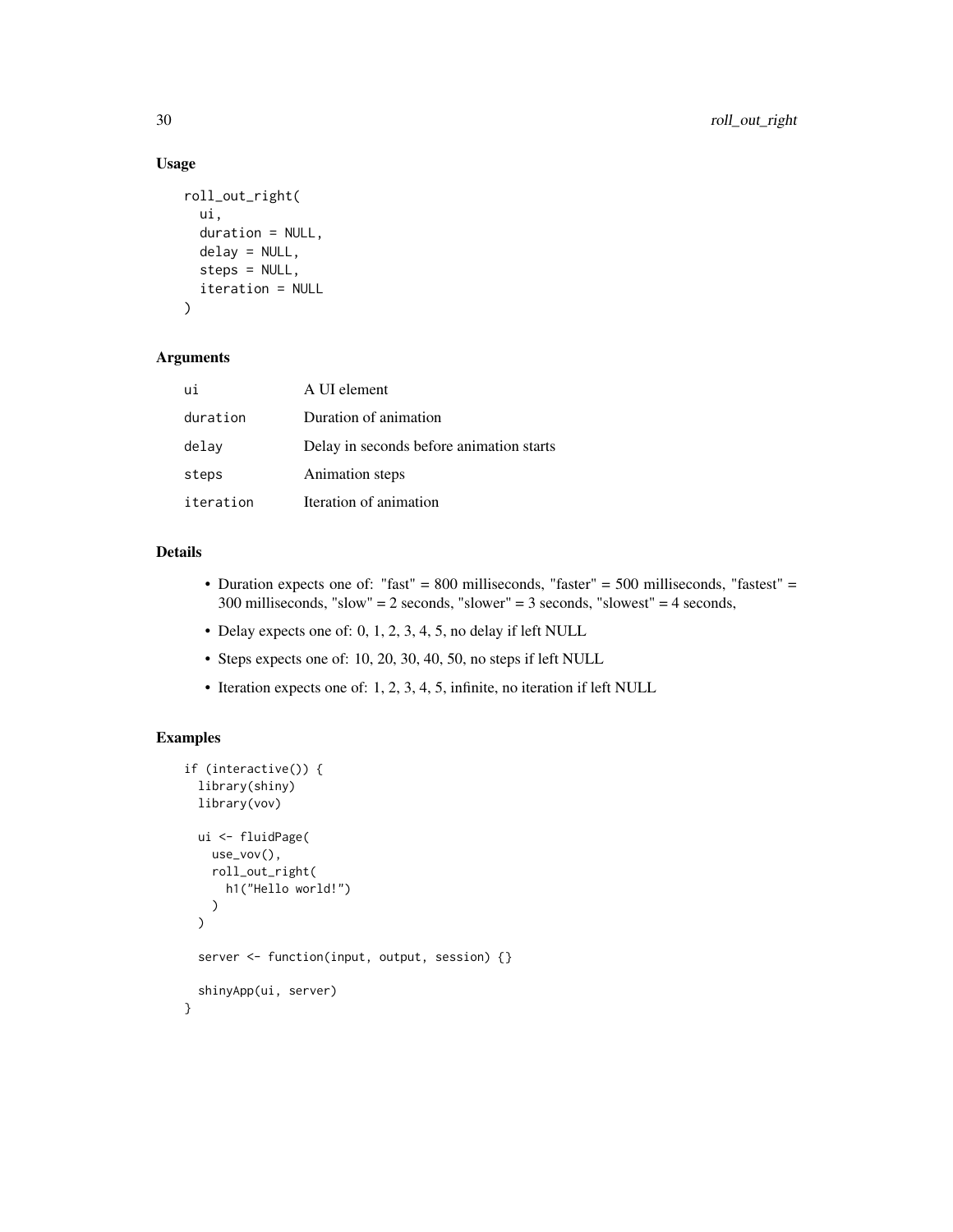<span id="page-30-0"></span>

# Description

Run a demo version of the app to try out all the animations.

# Usage

run\_demo()

# Examples

```
if (interactive()) {
  run_demo()
}
```
shake\_diagonally *Shake diagonally*

# Description

Animation to shake a UI element diagonally.

# Usage

```
shake_diagonally(
 ui,
 duration = NULL,
 delay = NULL,
 steps = NULL,
  iteration = NULL
)
```

| ui        | A UI element                             |
|-----------|------------------------------------------|
| duration  | Duration of animation                    |
| delay     | Delay in seconds before animation starts |
| steps     | Animation steps                          |
| iteration | Iteration of animation                   |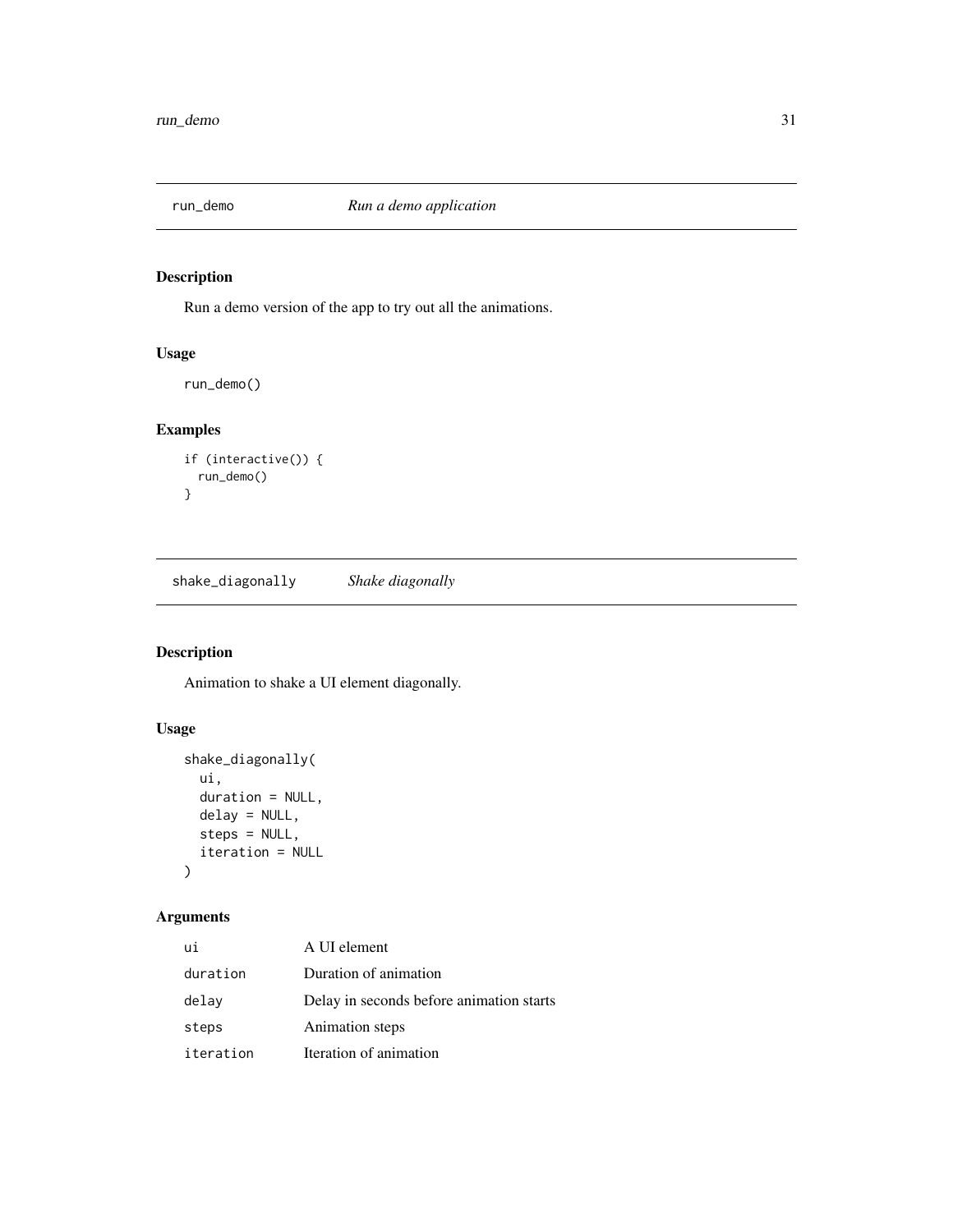- <span id="page-31-0"></span>• Duration expects one of: "fast" = 800 milliseconds, "faster" = 500 milliseconds, "fastest" = 300 milliseconds, "slow" = 2 seconds, "slower" = 3 seconds, "slowest" = 4 seconds,
- Delay expects one of: 0, 1, 2, 3, 4, 5, no delay if left NULL
- Steps expects one of: 10, 20, 30, 40, 50, no steps if left NULL
- Iteration expects one of: 1, 2, 3, 4, 5, infinite, no iteration if left NULL

# Examples

```
if (interactive()) {
 library(shiny)
 library(vov)
 ui <- fluidPage(
   use_vov(),
    shake_diagonally(
      h1("Hello world!")
   )
 \mathcal{L}server <- function(input, output, session) {}
 shinyApp(ui, server)
}
```
shake\_horizontal *Shake horizontal*

# Description

Animation to shake a UI element horizontally.

# Usage

```
shake_horizontal(
 ui,
 duration = NULL,
 delay = NULL,
  steps = NULL,
  iteration = NULL
)
```

| ui       | A UI element                             |
|----------|------------------------------------------|
| duration | Duration of animation                    |
| delav    | Delay in seconds before animation starts |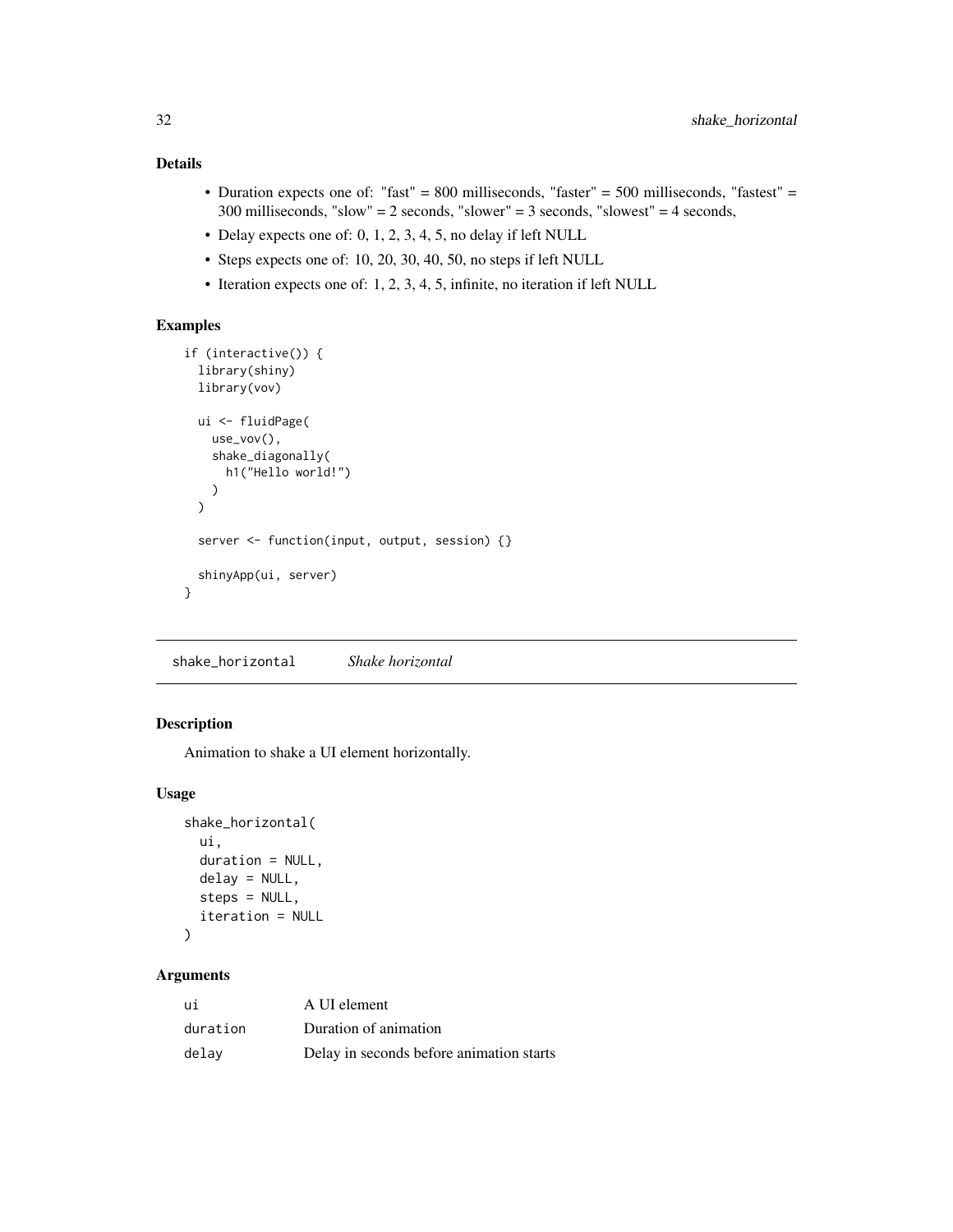<span id="page-32-0"></span>

| steps     | Animation steps        |
|-----------|------------------------|
| iteration | Iteration of animation |

- Duration expects one of: "fast" = 800 milliseconds, "faster" = 500 milliseconds, "fastest" = 300 milliseconds, "slow" = 2 seconds, "slower" = 3 seconds, "slowest" = 4 seconds,
- Delay expects one of: 0, 1, 2, 3, 4, 5, no delay if left NULL
- Steps expects one of: 10, 20, 30, 40, 50, no steps if left NULL
- Iteration expects one of: 1, 2, 3, 4, 5, infinite, no iteration if left NULL

# Examples

```
if (interactive()) {
 library(shiny)
 library(vov)
 ui <- fluidPage(
   use_vov(),
    shake_horizontal(
      h1("Hello world!")
   )
 \mathcal{L}server <- function(input, output, session) {}
 shinyApp(ui, server)
}
```
shake\_i\_diagonally *Shake diagonally inverse*

# Description

Animation to shake a UI element diagonally.

```
shake_i_diagonally(
 ui,
 duration = NULL,
 delay = NULL,
  steps = NULL,
  iteration = NULL
)
```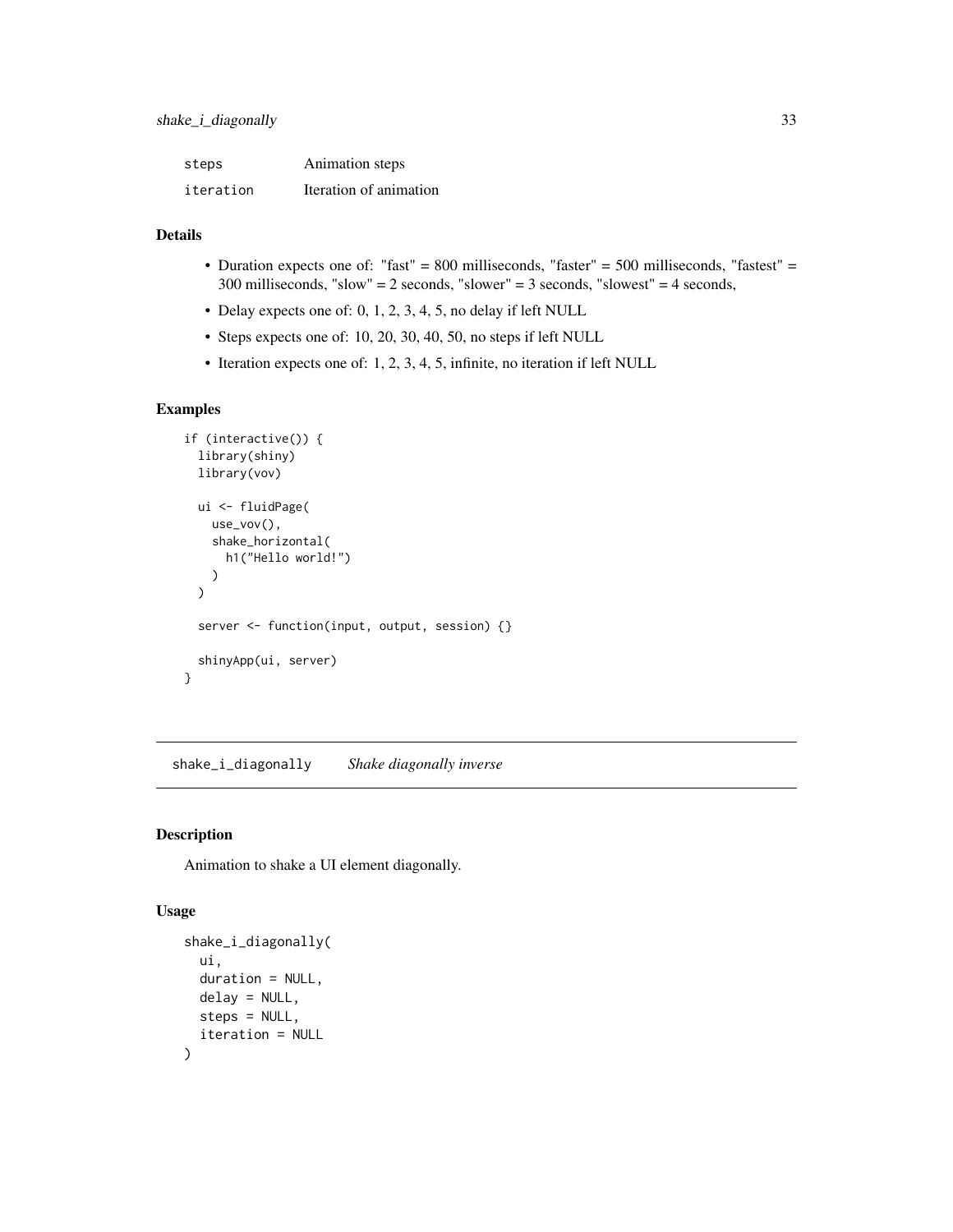#### <span id="page-33-0"></span>Arguments

| ui        | A UI element                             |
|-----------|------------------------------------------|
| duration  | Duration of animation                    |
| delay     | Delay in seconds before animation starts |
| steps     | Animation steps                          |
| iteration | Iteration of animation                   |

#### Details

- Duration expects one of: "fast" = 800 milliseconds, "faster" = 500 milliseconds, "fastest" = 300 milliseconds, "slow" = 2 seconds, "slower" = 3 seconds, "slowest" = 4 seconds,
- Delay expects one of: 0, 1, 2, 3, 4, 5, no delay if left NULL
- Steps expects one of: 10, 20, 30, 40, 50, no steps if left NULL
- Iteration expects one of: 1, 2, 3, 4, 5, infinite, no iteration if left NULL

#### Examples

```
if (interactive()) {
 library(shiny)
 library(vov)
 ui <- fluidPage(
   use_vov(),
    shake_i_diagonally(
     h1("Hello world!")
   )
 \mathcal{L}server <- function(input, output, session) {}
 shinyApp(ui, server)
}
```
shake\_vertical *Shake vertical*

## Description

Animation to shake a UI element vertically.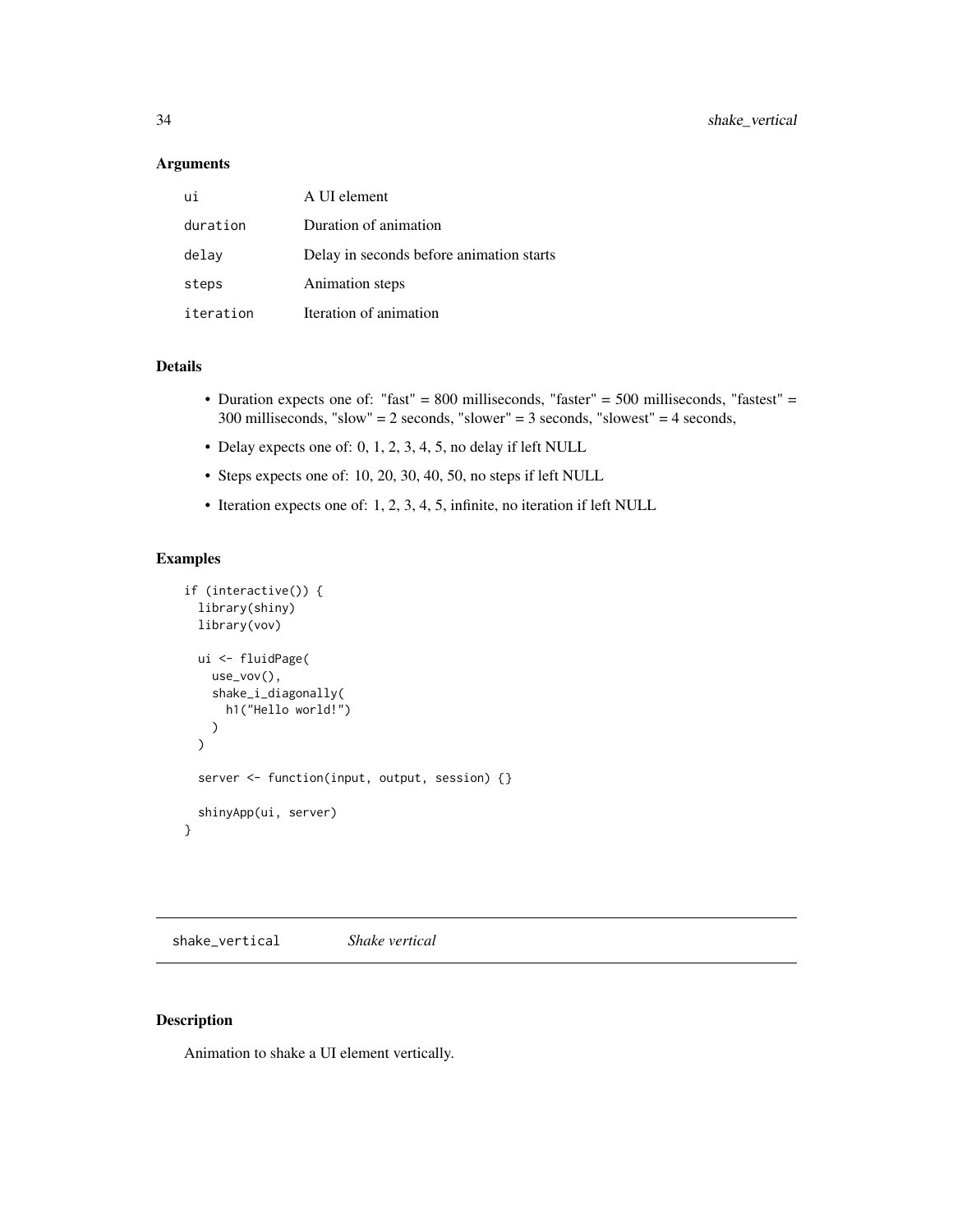shake\_vertical 35

# Usage

```
shake_vertical(
 ui,
  duration = NULL,
 delay = NULL,
  steps = NULL,
 iteration = NULL
)
```
# Arguments

| ui        | A UI element                             |
|-----------|------------------------------------------|
| duration  | Duration of animation                    |
| delay     | Delay in seconds before animation starts |
| steps     | Animation steps                          |
| iteration | Iteration of animation                   |

# Details

- Duration expects one of: "fast" = 800 milliseconds, "faster" = 500 milliseconds, "fastest" = 300 milliseconds, "slow" = 2 seconds, "slower" = 3 seconds, "slowest" = 4 seconds,
- Delay expects one of: 0, 1, 2, 3, 4, 5, no delay if left NULL
- Steps expects one of: 10, 20, 30, 40, 50, no steps if left NULL
- Iteration expects one of: 1, 2, 3, 4, 5, infinite, no iteration if left NULL

```
if (interactive()) {
 library(shiny)
 library(vov)
 ui <- fluidPage(
   use_vov(),
    shake_vertical(
      h1("Hello world!")
   )
 \mathcal{L}server <- function(input, output, session) {}
 shinyApp(ui, server)
}
```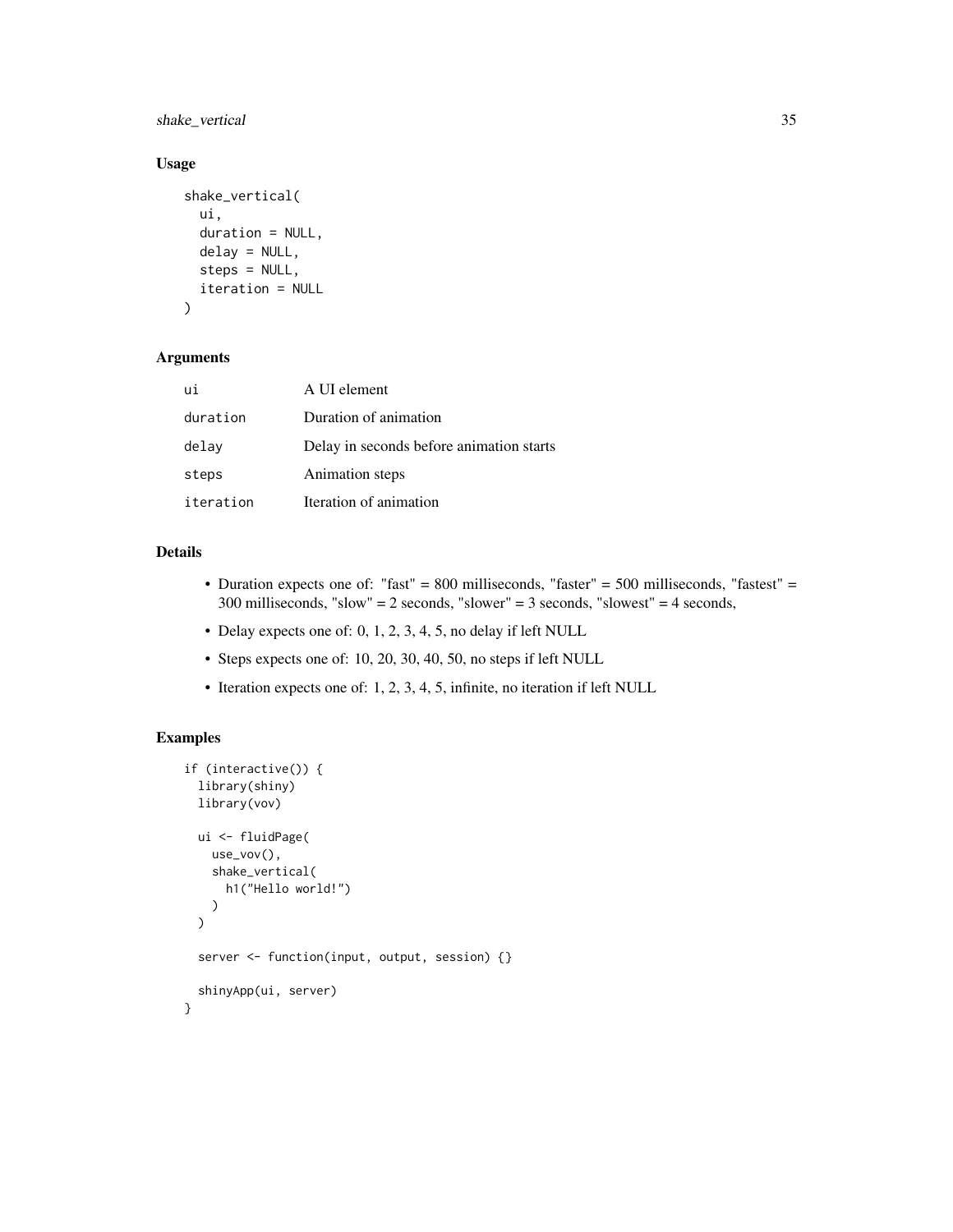<span id="page-35-0"></span>slide\_in\_down *Slide in down*

#### Description

Animation to slide in a UI element downward.

# Usage

```
slide_in_down(
  ui,
  duration = NULL,
  delay = NULL,
  steps = NULL,
  iteration = NULL
\mathcal{E}
```
#### Arguments

| ui        | A UI element                             |
|-----------|------------------------------------------|
| duration  | Duration of animation                    |
| delay     | Delay in seconds before animation starts |
| steps     | Animation steps                          |
| iteration | Iteration of animation                   |

#### Details

- Duration expects one of: "fast" = 800 milliseconds, "faster" = 500 milliseconds, "fastest" = 300 milliseconds, "slow" = 2 seconds, "slower" = 3 seconds, "slowest" = 4 seconds,
- Delay expects one of: 0, 1, 2, 3, 4, 5, no delay if left NULL
- Steps expects one of: 10, 20, 30, 40, 50, no steps if left NULL
- Iteration expects one of: 1, 2, 3, 4, 5, infinite, no iteration if left NULL

```
if (interactive()) {
  library(shiny)
  library(vov)
  ui <- fluidPage(
    use_vov(),
    slide_in_down(
      h1("Hello world!")
    )
  \mathcal{L}
```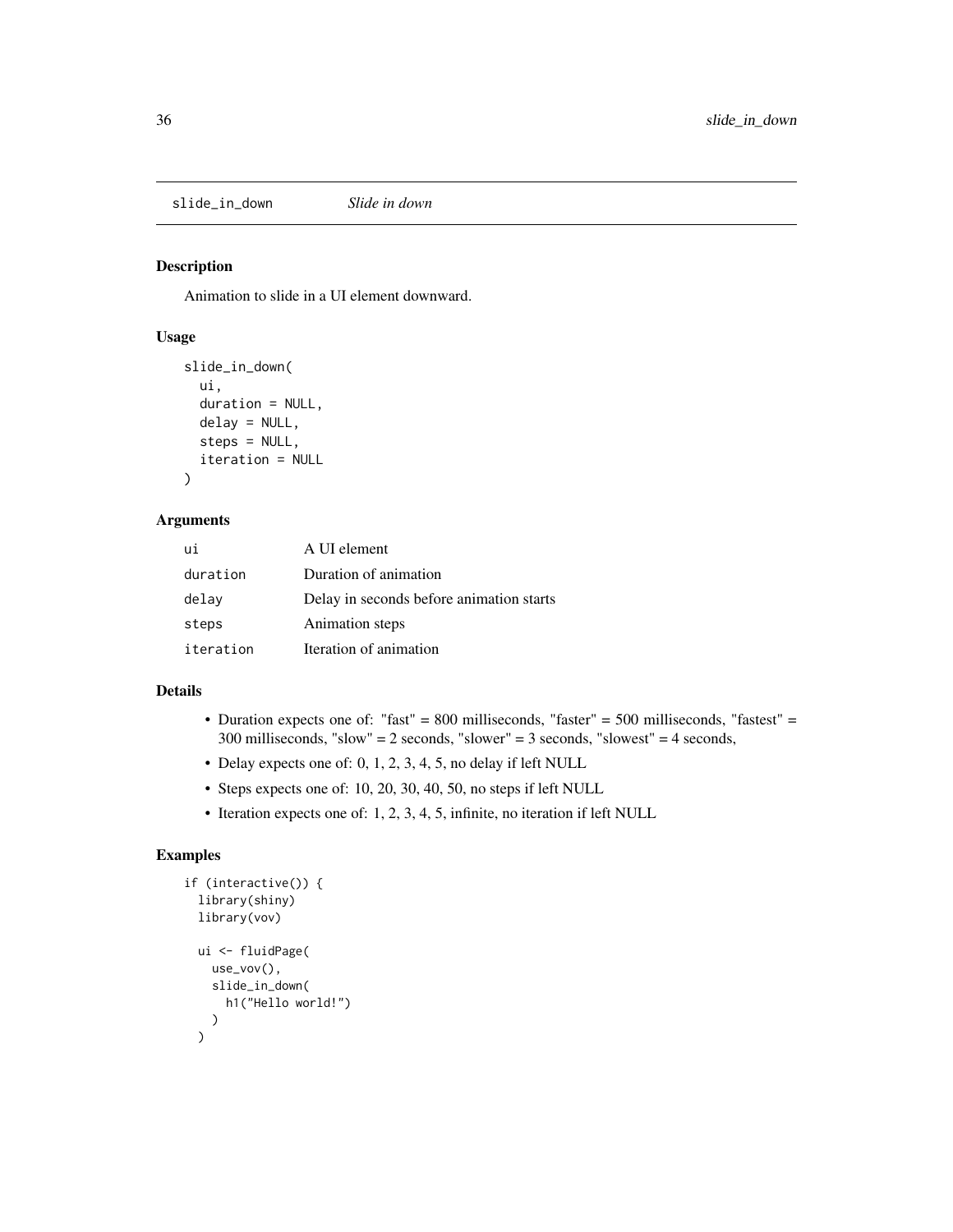# <span id="page-36-0"></span>slide\_in\_left 37

```
server <- function(input, output, session) {}
 shinyApp(ui, server)
}
```
slide\_in\_left *Slide in left*

#### Description

Animation to slide in a UI element from the left.

#### Usage

```
slide_in_left(
 ui,
 duration = NULL,
 delay = NULL,steps = NULL,
  iteration = NULL
)
```
# Arguments

| ui        | A UI element                             |
|-----------|------------------------------------------|
| duration  | Duration of animation                    |
| delay     | Delay in seconds before animation starts |
| steps     | Animation steps                          |
| iteration | Iteration of animation                   |

#### Details

- Duration expects one of: "fast" = 800 milliseconds, "faster" = 500 milliseconds, "fastest" = 300 milliseconds, "slow" = 2 seconds, "slower" = 3 seconds, "slowest" = 4 seconds,
- Delay expects one of: 0, 1, 2, 3, 4, 5, no delay if left NULL
- Steps expects one of: 10, 20, 30, 40, 50, no steps if left NULL
- Iteration expects one of: 1, 2, 3, 4, 5, infinite, no iteration if left NULL

```
if (interactive()) {
 library(shiny)
 library(vov)
 ui <- fluidPage(
   use_vov(),
```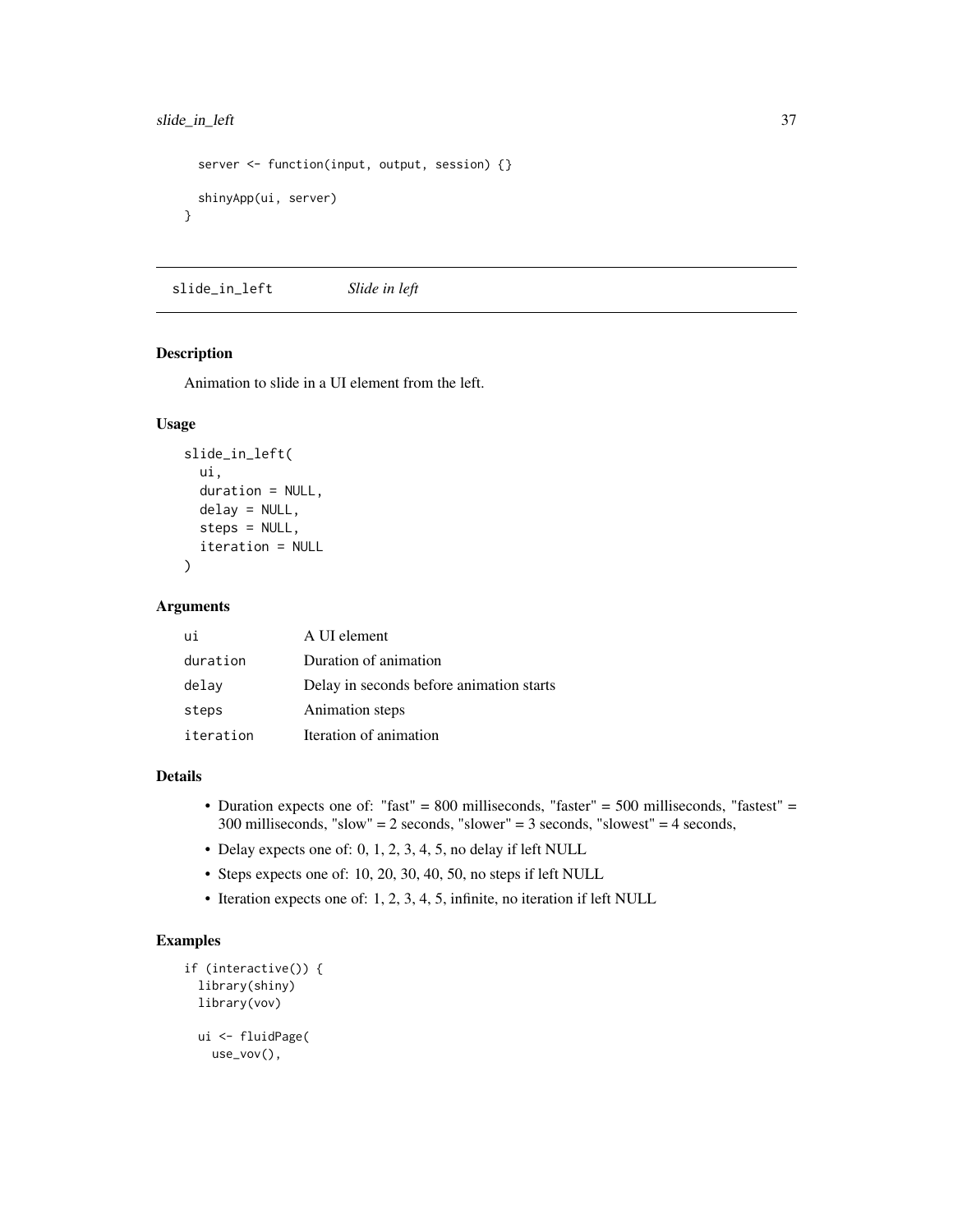```
slide_in_left(
      h1("Hello world!")
    )
  \mathcal{L}server <- function(input, output, session) {}
  shinyApp(ui, server)
}
```
slide\_in\_right *Slide in right*

#### Description

Animation to slide in a UI element from the right.

#### Usage

```
slide_in_right(
  ui,
  duration = NULL,
  delay = NULL,
  steps = NULL,
  iteration = NULL
\mathcal{E}
```
# Arguments

| ui        | A UI element                             |
|-----------|------------------------------------------|
| duration  | Duration of animation                    |
| delay     | Delay in seconds before animation starts |
| steps     | Animation steps                          |
| iteration | Iteration of animation                   |

# Details

- Duration expects one of: "fast" = 800 milliseconds, "faster" = 500 milliseconds, "fastest" = 300 milliseconds, "slow" = 2 seconds, "slower" = 3 seconds, "slowest" = 4 seconds,
- Delay expects one of: 0, 1, 2, 3, 4, 5, no delay if left NULL
- Steps expects one of: 10, 20, 30, 40, 50, no steps if left NULL
- Iteration expects one of: 1, 2, 3, 4, 5, infinite, no iteration if left NULL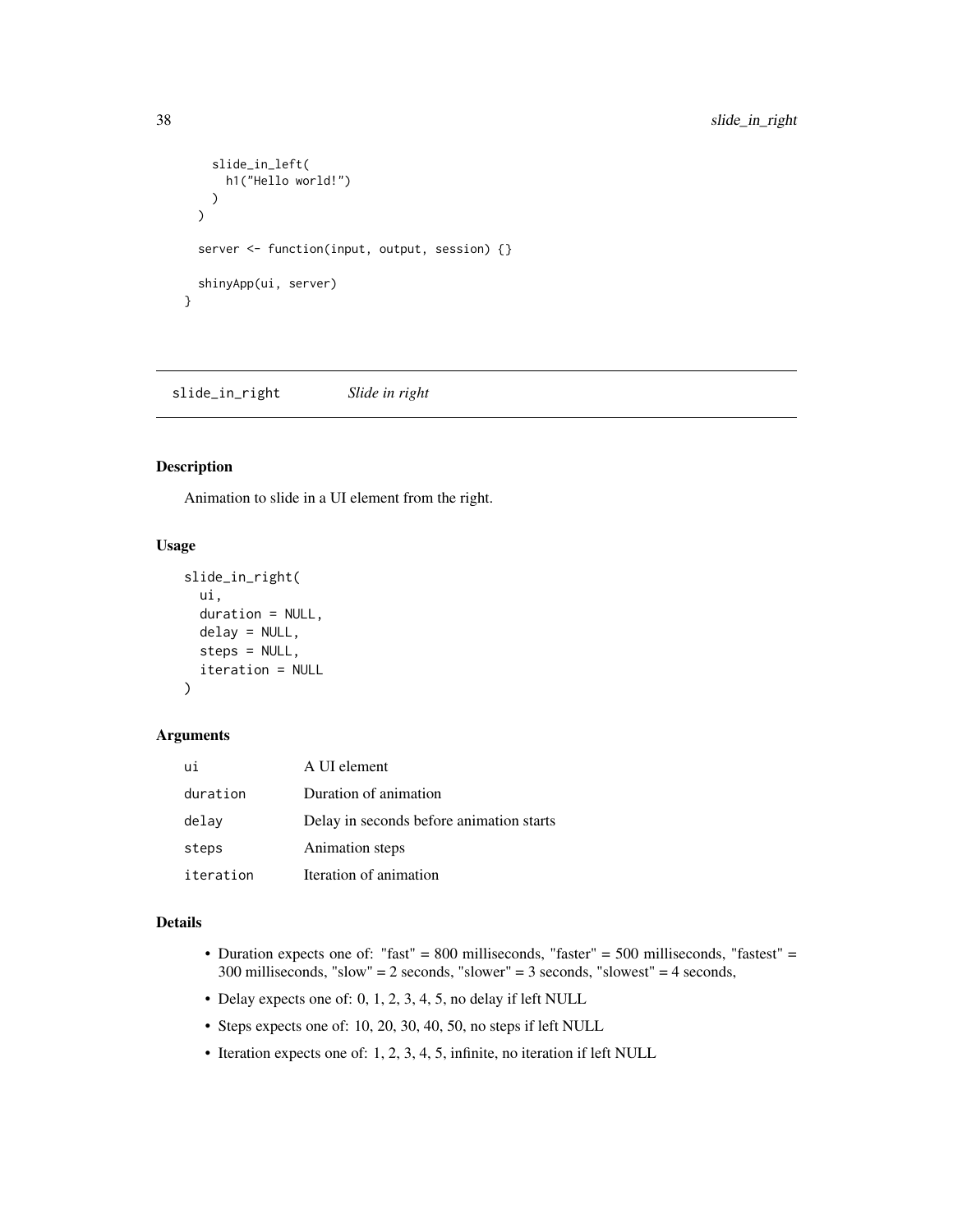<span id="page-38-0"></span>slide\_in\_up 39

# Examples

```
if (interactive()) {
 library(shiny)
 library(vov)
 ui <- fluidPage(
   use_vov(),
   slide_in_right(
     h1("Hello world!")
   \lambda)
 server <- function(input, output, session) {}
 shinyApp(ui, server)
}
```
slide\_in\_up *Slide in up*

# Description

Animation to slide in a UI element upward.

#### Usage

```
slide_in_up(ui, duration = NULL, delay = NULL, steps = NULL, iteration = NULL)
```
# Arguments

| ui        | A UI element                             |
|-----------|------------------------------------------|
| duration  | Duration of animation                    |
| delay     | Delay in seconds before animation starts |
| steps     | Animation steps                          |
| iteration | Iteration of animation                   |

## Details

- Duration expects one of: "fast" = 800 milliseconds, "faster" = 500 milliseconds, "fastest" = 300 milliseconds, "slow" = 2 seconds, "slower" = 3 seconds, "slowest" = 4 seconds,
- Delay expects one of: 0, 1, 2, 3, 4, 5, no delay if left NULL
- Steps expects one of: 10, 20, 30, 40, 50, no steps if left NULL
- Iteration expects one of: 1, 2, 3, 4, 5, infinite, no iteration if left NULL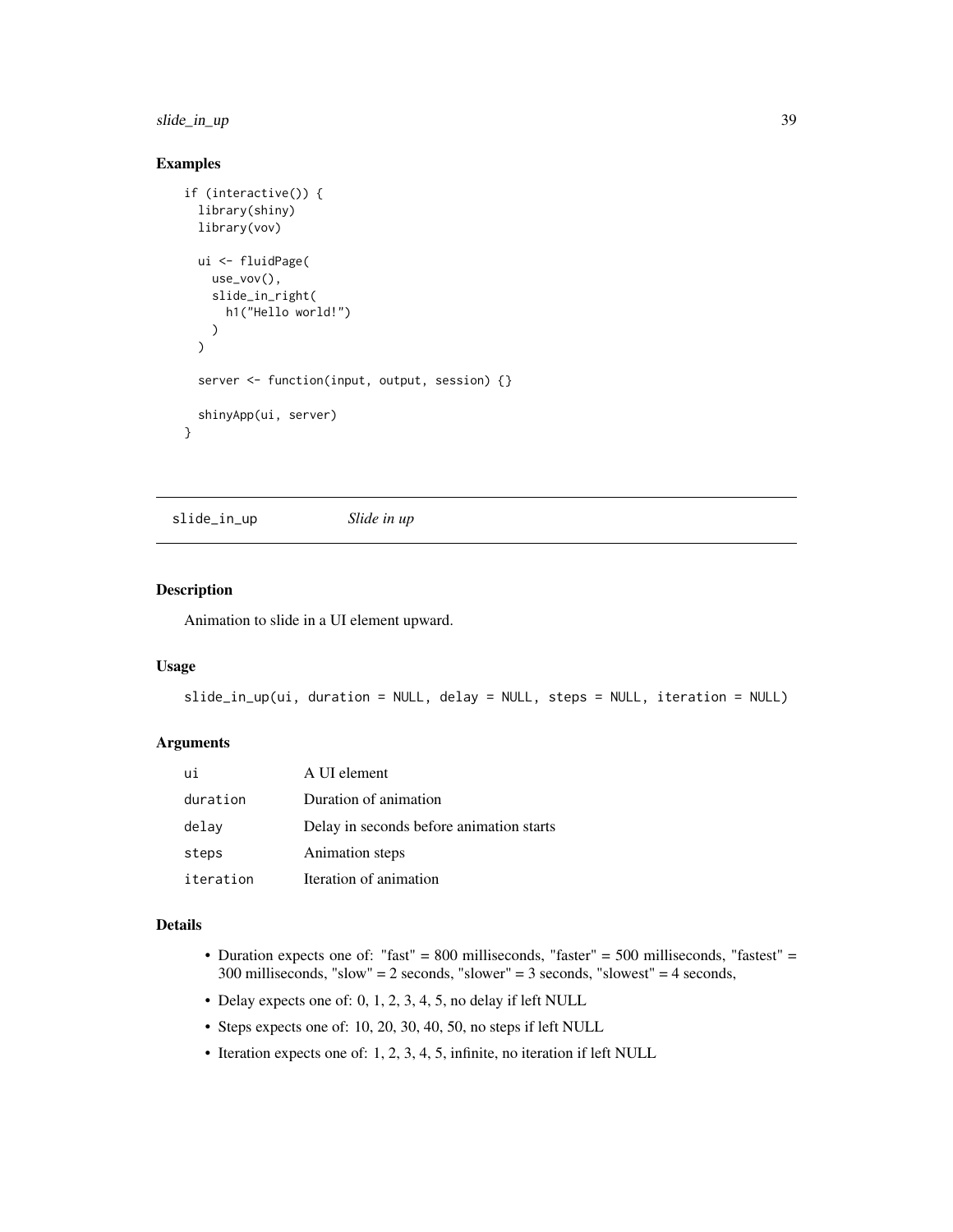# Examples

```
if (interactive()) {
  library(shiny)
  library(vov)
 ui <- fluidPage(
    use_vov(),
    slide_in_up(
     h1("Hello world!")
    )
  \mathcal{L}server <- function(input, output, session) {}
  shinyApp(ui, server)
}
```
slide\_out\_down *Slide out down*

# Description

Animation to slide in a UI element downward.

# Usage

```
slide_out_down(
  ui,
  duration = NULL,
  delay = NULL,
  steps = NULL,
  iteration = NULL
\mathcal{L}
```

| ui        | A UI element                             |
|-----------|------------------------------------------|
| duration  | Duration of animation                    |
| delay     | Delay in seconds before animation starts |
| steps     | Animation steps                          |
| iteration | Iteration of animation                   |

<span id="page-39-0"></span>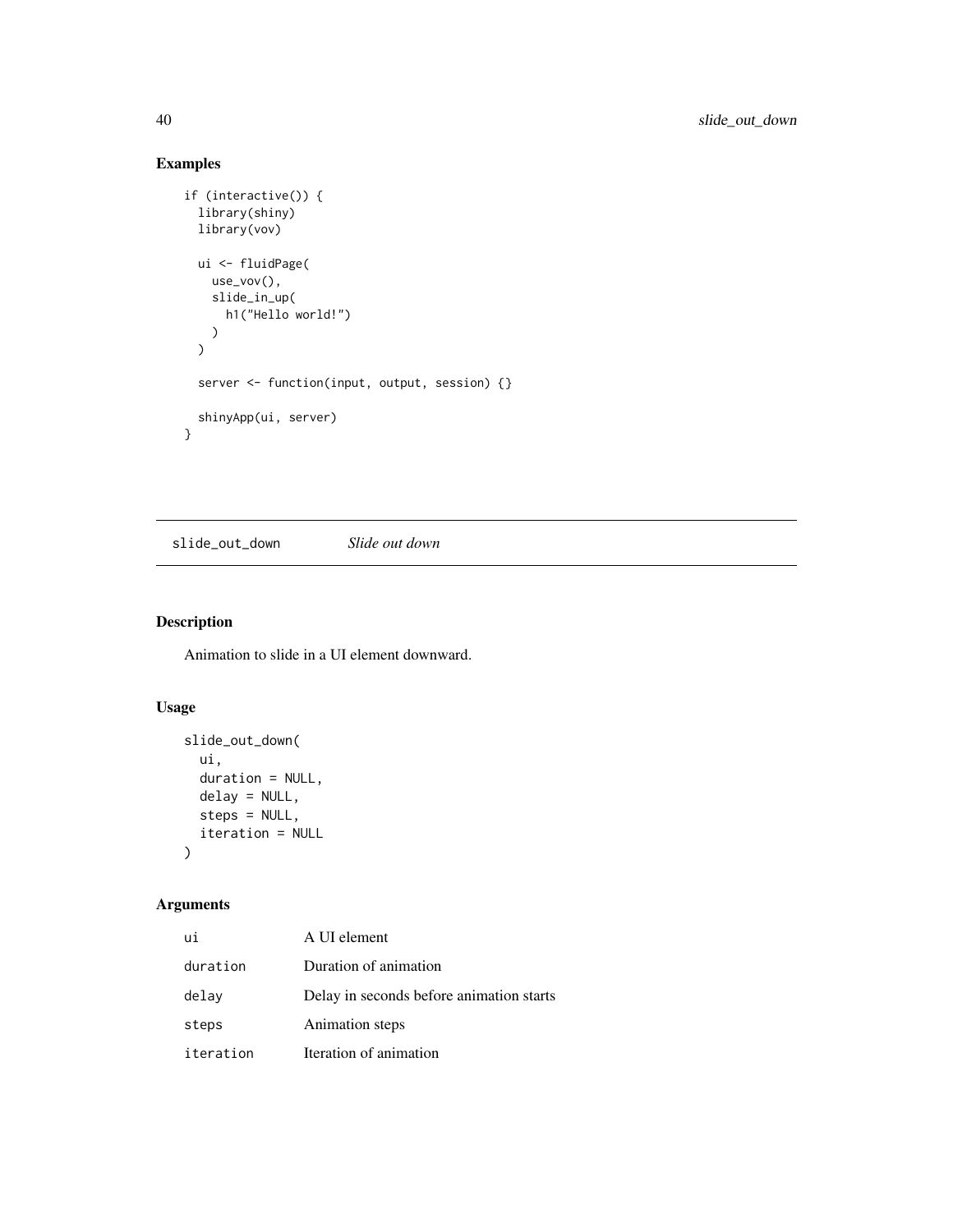- <span id="page-40-0"></span>• Duration expects one of: "fast" = 800 milliseconds, "faster" = 500 milliseconds, "fastest" = 300 milliseconds, "slow" = 2 seconds, "slower" = 3 seconds, "slowest" = 4 seconds,
- Delay expects one of: 0, 1, 2, 3, 4, 5, no delay if left NULL
- Steps expects one of: 10, 20, 30, 40, 50, no steps if left NULL
- Iteration expects one of: 1, 2, 3, 4, 5, infinite, no iteration if left NULL

# Examples

```
if (interactive()) {
  library(shiny)
  library(vov)
  ui <- fluidPage(
    use_vov(),
    slide_out_down(
      h1("Hello world!")
    \lambda\mathcal{L}server <- function(input, output, session) {}
  shinyApp(ui, server)
}
```
slide\_out\_left *Slide out left*

# Description

Animation to slide out (disappear) a UI element from the left.

# Usage

```
slide_out_left(
 ui,
  duration = NULL,
 delay = NULL,
  steps = NULL,
  iteration = NULL
)
```

| ui       | A UI element                             |
|----------|------------------------------------------|
| duration | Duration of animation                    |
| delav    | Delay in seconds before animation starts |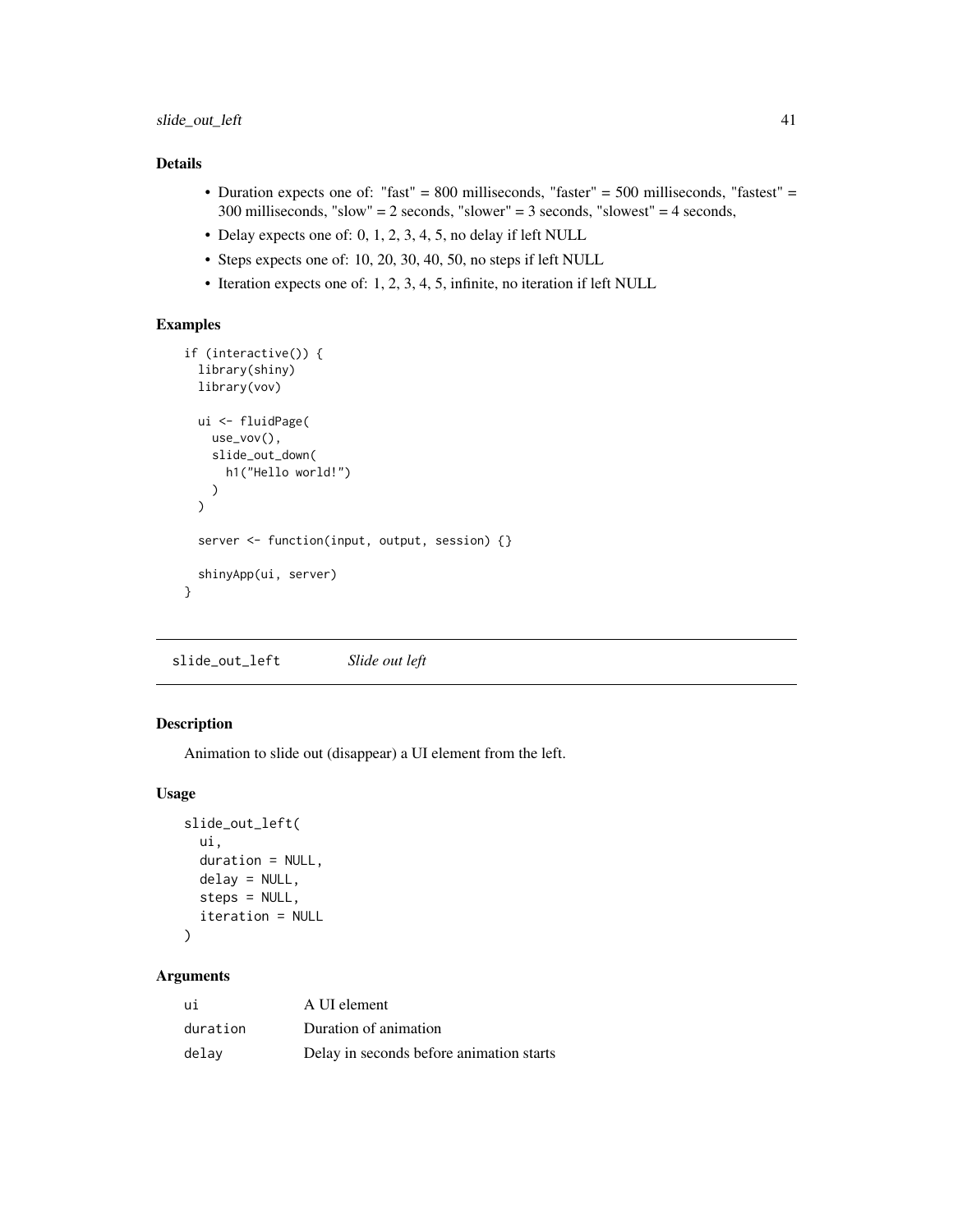<span id="page-41-0"></span>

| steps     | Animation steps        |
|-----------|------------------------|
| iteration | Iteration of animation |

- Duration expects one of: "fast" = 800 milliseconds, "faster" = 500 milliseconds, "fastest" = 300 milliseconds, "slow" = 2 seconds, "slower" = 3 seconds, "slowest" = 4 seconds,
- Delay expects one of: 0, 1, 2, 3, 4, 5, no delay if left NULL
- Steps expects one of: 10, 20, 30, 40, 50, no steps if left NULL
- Iteration expects one of: 1, 2, 3, 4, 5, infinite, no iteration if left NULL

# Examples

```
if (interactive()) {
 library(shiny)
 library(vov)
 ui <- fluidPage(
   use_vov(),
   slide_out_left(
      h1("Hello world!")
   )
 \mathcal{L}server <- function(input, output, session) {}
 shinyApp(ui, server)
}
```
slide\_out\_right *Slide out right*

# Description

Animation to slide out (disappear) a UI element from the right.

```
slide_out_right(
 ui,
 duration = NULL,
 delay = NULL,
  steps = NULL,
  iteration = NULL
)
```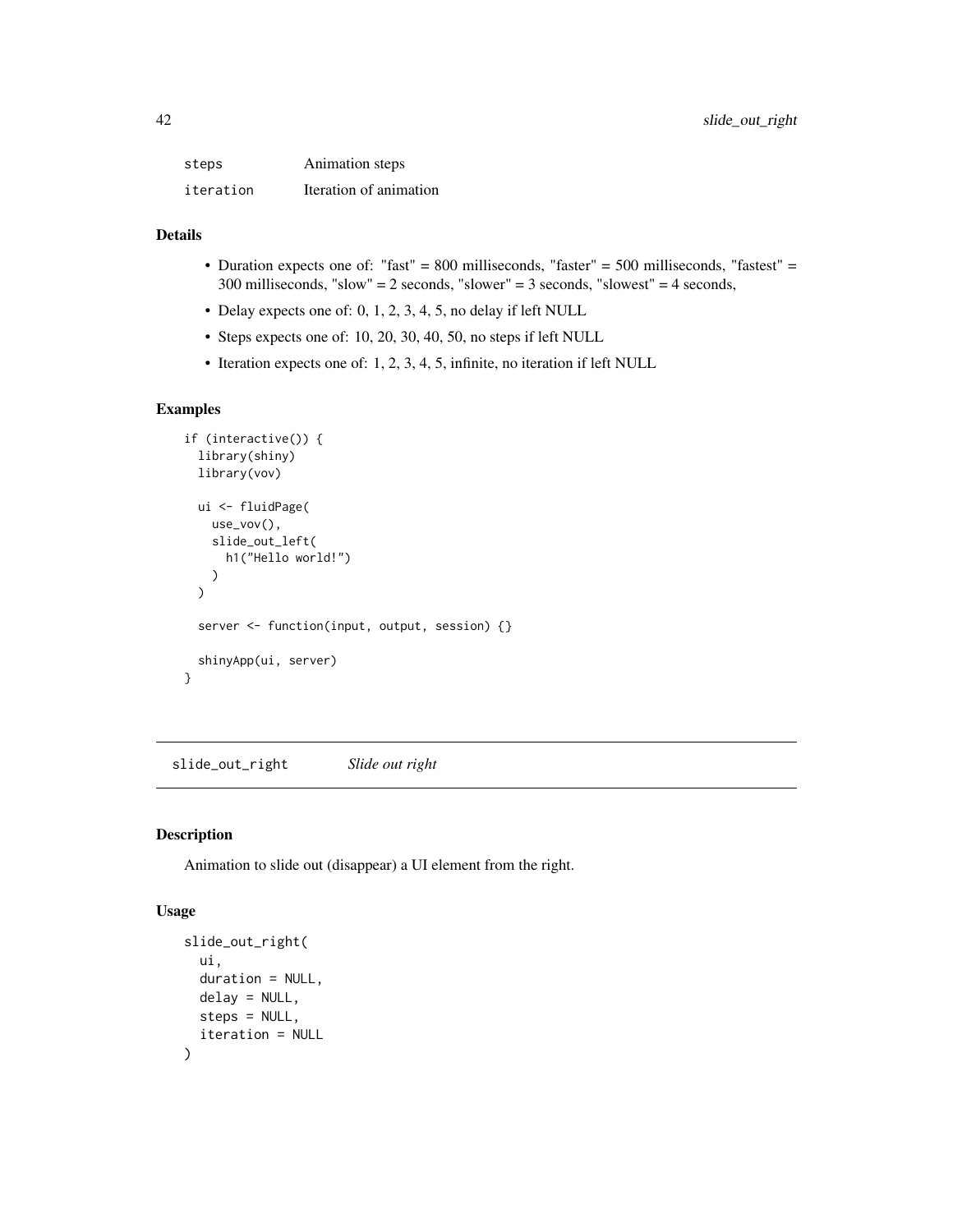# <span id="page-42-0"></span>slide\_out\_up 43

### Arguments

| ui        | A UI element                             |
|-----------|------------------------------------------|
| duration  | Duration of animation                    |
| delay     | Delay in seconds before animation starts |
| steps     | Animation steps                          |
| iteration | Iteration of animation                   |

#### Details

- Duration expects one of: "fast" = 800 milliseconds, "faster" = 500 milliseconds, "fastest" = 300 milliseconds, "slow" = 2 seconds, "slower" = 3 seconds, "slowest" = 4 seconds,
- Delay expects one of: 0, 1, 2, 3, 4, 5, no delay if left NULL
- Steps expects one of: 10, 20, 30, 40, 50, no steps if left NULL
- Iteration expects one of: 1, 2, 3, 4, 5, infinite, no iteration if left NULL

# Examples

```
if (interactive()) {
 library(shiny)
 library(vov)
 ui <- fluidPage(
   use_vov(),
    slide_out_right(
     h1("Hello world!")
   )
 \lambdaserver <- function(input, output, session) {}
 shinyApp(ui, server)
}
```
slide\_out\_up *Slide out up*

#### Description

Animation to slide out (disappear) a UI element upward.

```
slide_out_up(ui, duration = NULL, delay = NULL, steps = NULL, iteration = NULL)
```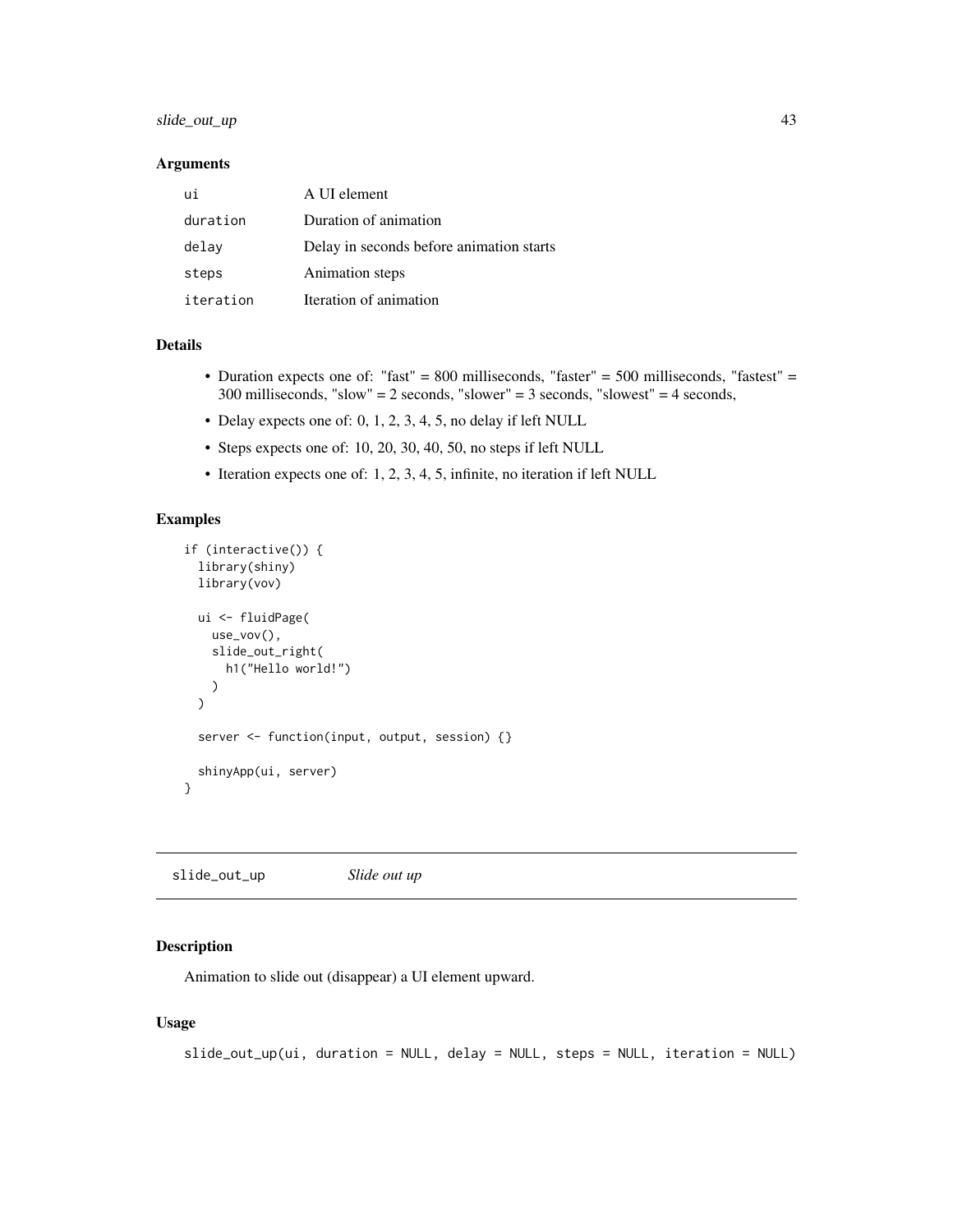#### <span id="page-43-0"></span>Arguments

| ui        | A UI element                             |
|-----------|------------------------------------------|
| duration  | Duration of animation                    |
| delay     | Delay in seconds before animation starts |
| steps     | Animation steps                          |
| iteration | Iteration of animation                   |

#### Details

- Duration expects one of: "fast" = 800 milliseconds, "faster" = 500 milliseconds, "fastest" = 300 milliseconds, "slow" = 2 seconds, "slower" = 3 seconds, "slowest" = 4 seconds,
- Delay expects one of: 0, 1, 2, 3, 4, 5, no delay if left NULL
- Steps expects one of: 10, 20, 30, 40, 50, no steps if left NULL
- Iteration expects one of: 1, 2, 3, 4, 5, infinite, no iteration if left NULL

#### Examples

```
if (interactive()) {
 library(shiny)
 library(vov)
 ui <- fluidPage(
   use_vov(),
   slide_out_up(
      h1("Hello world!")
   )
 \mathcal{L}server <- function(input, output, session) {}
 shinyApp(ui, server)
}
```
swivel\_horizontal *Swivel horizontal*

## Description

Animation to swivel a UI element horizontally.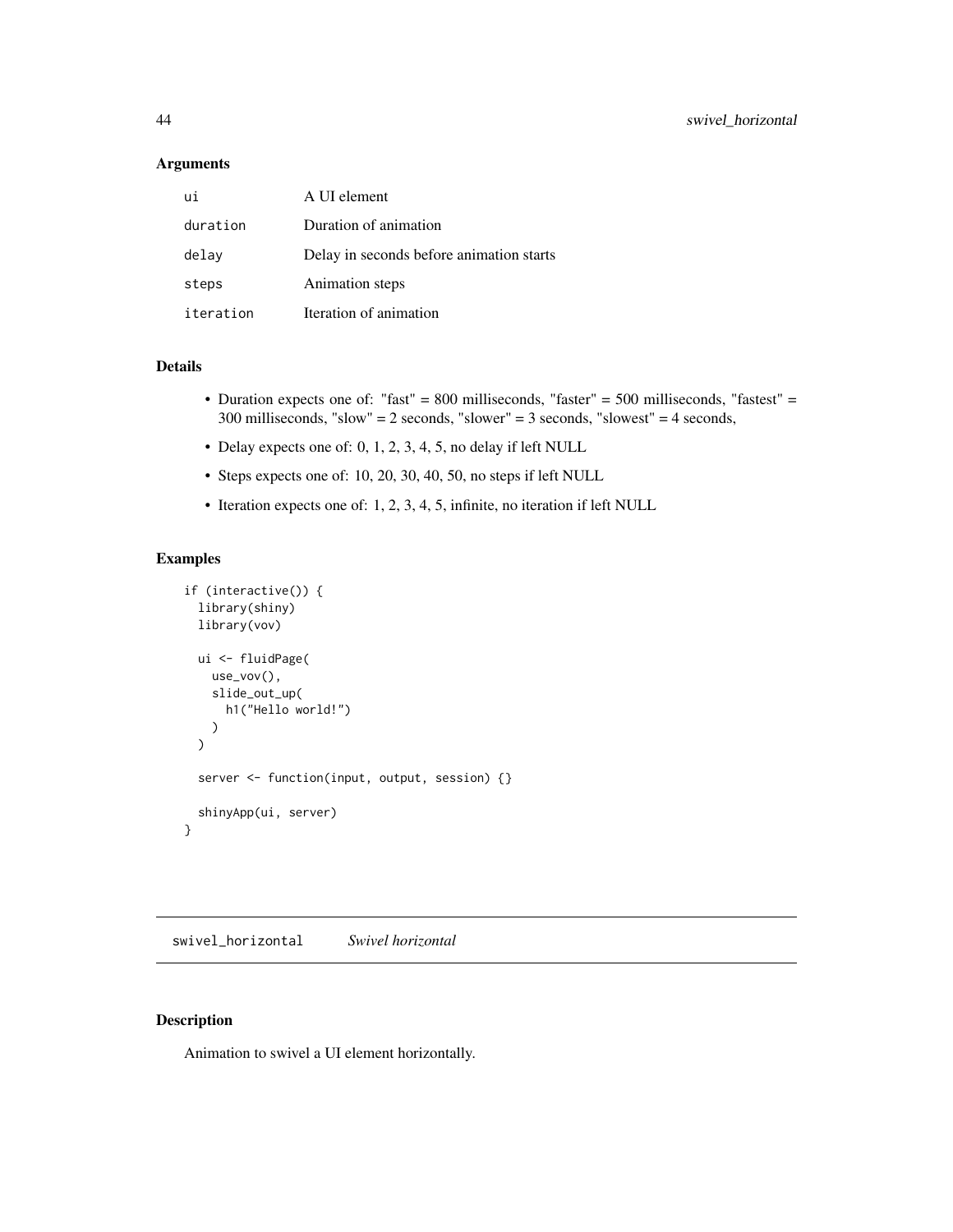swivel\_horizontal 45

# Usage

```
swivel_horizontal(
 ui,
  duration = NULL,
 delay = NULL,
  steps = NULL,
 iteration = NULL
)
```
# Arguments

| ui        | A UI element                             |
|-----------|------------------------------------------|
| duration  | Duration of animation                    |
| delay     | Delay in seconds before animation starts |
| steps     | Animation steps                          |
| iteration | Iteration of animation                   |

# Details

- Duration expects one of: "fast" = 800 milliseconds, "faster" = 500 milliseconds, "fastest" = 300 milliseconds, "slow" = 2 seconds, "slower" = 3 seconds, "slowest" = 4 seconds,
- Delay expects one of: 0, 1, 2, 3, 4, 5, no delay if left NULL
- Steps expects one of: 10, 20, 30, 40, 50, no steps if left NULL
- Iteration expects one of: 1, 2, 3, 4, 5, infinite, no iteration if left NULL

```
if (interactive()) {
 library(shiny)
 library(vov)
 ui <- fluidPage(
   use_vov(),
    swivel_horizontal(
     h1("Hello world!")
   )
 \mathcal{L}server <- function(input, output, session) {}
 shinyApp(ui, server)
}
```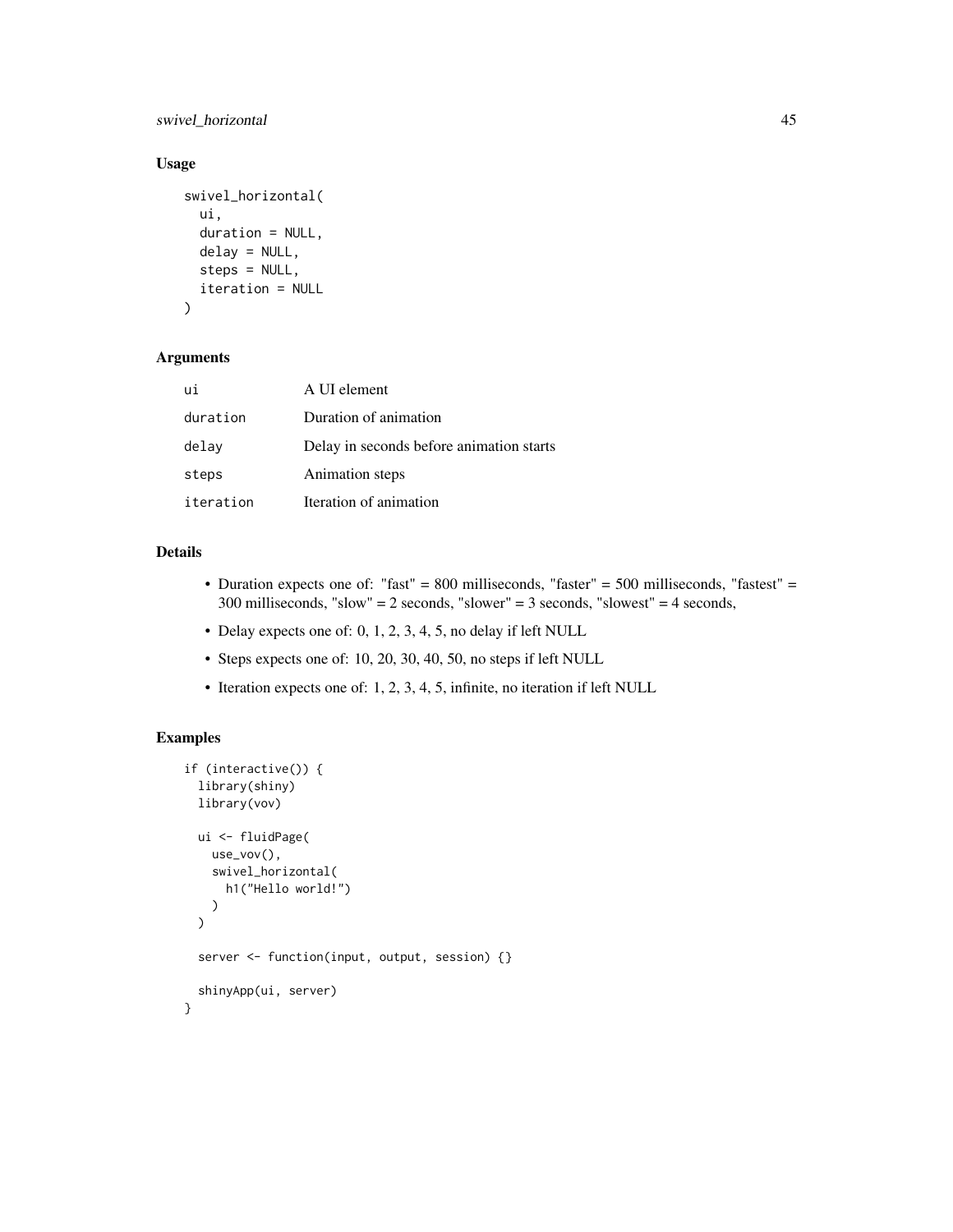<span id="page-45-0"></span>swivel\_horizontal\_double

*Swivel horizontal double*

#### Description

Animation to swivel a UI element horizontally, twice.

#### Usage

```
swivel_horizontal_double(
 ui,
 duration = NULL,
 delay = NULL,
  steps = NULL,
  iteration = NULL
\lambda
```
# Arguments

| ui        | A UI element                             |
|-----------|------------------------------------------|
| duration  | Duration of animation                    |
| delay     | Delay in seconds before animation starts |
| steps     | Animation steps                          |
| iteration | Iteration of animation                   |

#### Details

- Duration expects one of: "fast" = 800 milliseconds, "faster" = 500 milliseconds, "fastest" = 300 milliseconds, "slow" = 2 seconds, "slower" = 3 seconds, "slowest" = 4 seconds,
- Delay expects one of: 0, 1, 2, 3, 4, 5, no delay if left NULL
- Steps expects one of: 10, 20, 30, 40, 50, no steps if left NULL
- Iteration expects one of: 1, 2, 3, 4, 5, infinite, no iteration if left NULL

```
if (interactive()) {
  library(shiny)
  library(vov)
  ui <- fluidPage(
    use_vov(),
    swivel_horizontal_double(
      h1("Hello world!")
    )
  \mathcal{L}
```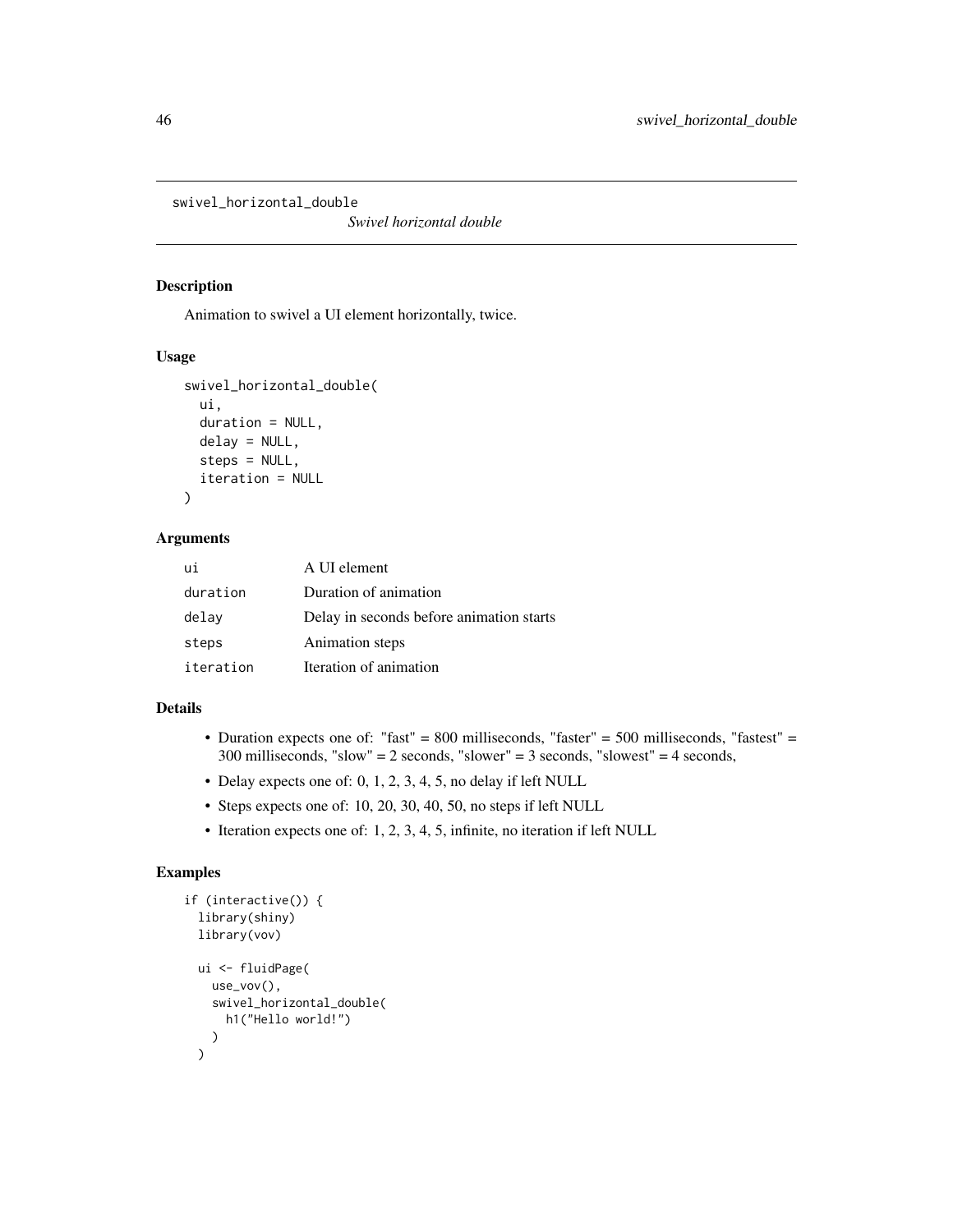```
server <- function(input, output, session) {}
 shinyApp(ui, server)
}
```
swivel\_vertical *Swivel vertical*

## Description

Animation to swivel a UI element vertically.

# Usage

```
swivel_vertical(
  ui,
  duration = NULL,
 delay = NULL,
  steps = NULL,
  iteration = NULL
)
```
#### Arguments

| ui        | A UI element                             |
|-----------|------------------------------------------|
| duration  | Duration of animation                    |
| delay     | Delay in seconds before animation starts |
| steps     | Animation steps                          |
| iteration | Iteration of animation                   |

# Details

- Duration expects one of: "fast" = 800 milliseconds, "faster" = 500 milliseconds, "fastest" = 300 milliseconds, "slow" = 2 seconds, "slower" = 3 seconds, "slowest" = 4 seconds,
- Delay expects one of: 0, 1, 2, 3, 4, 5, no delay if left NULL
- Steps expects one of: 10, 20, 30, 40, 50, no steps if left NULL
- Iteration expects one of: 1, 2, 3, 4, 5, infinite, no iteration if left NULL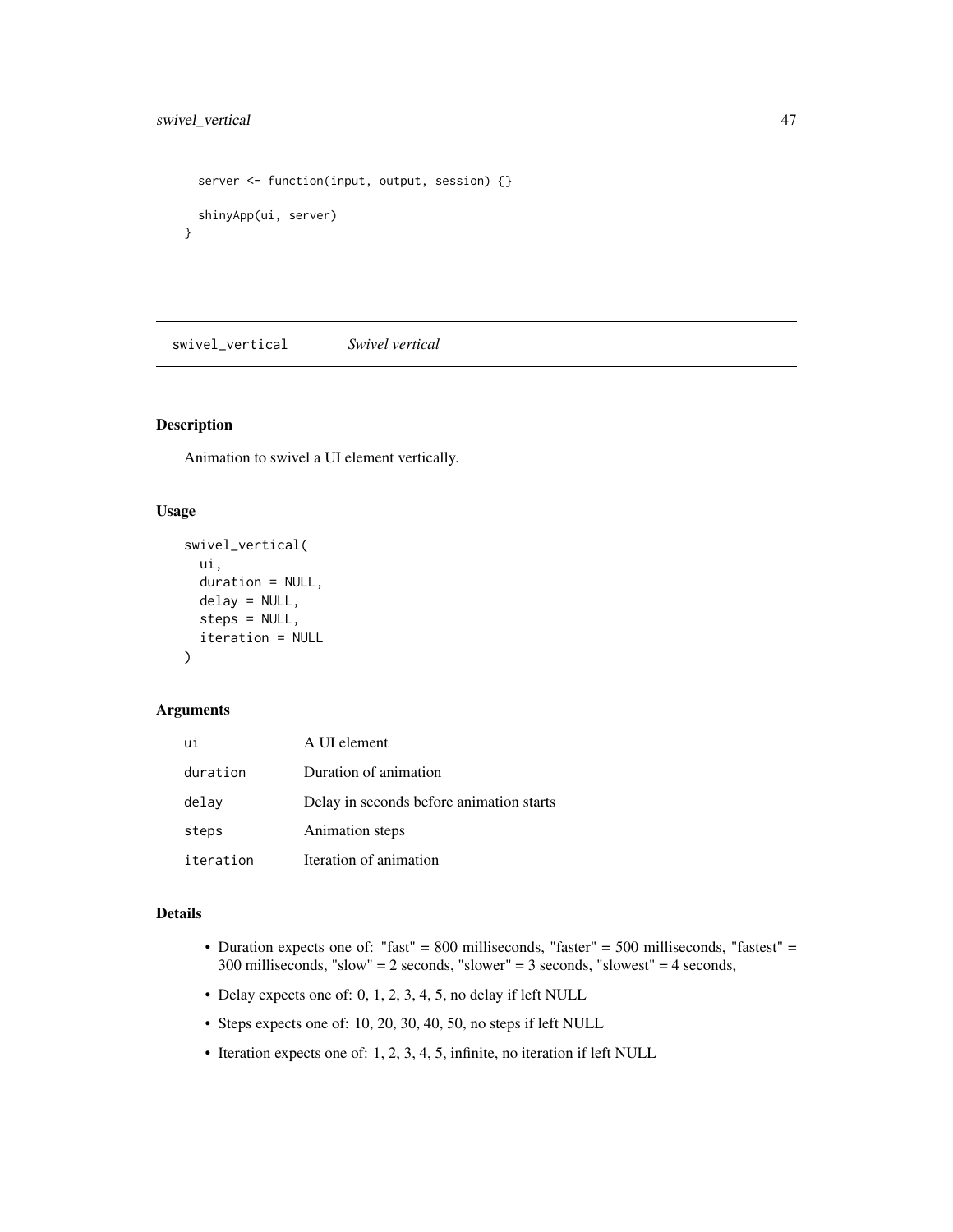# Examples

```
if (interactive()) {
  library(shiny)
  library(vov)
 ui <- fluidPage(
    use_vov(),
    swivel_vertical(
      h1("Hello world!")
    )
  \mathcal{L}server <- function(input, output, session) {}
  shinyApp(ui, server)
}
```
swivel\_vertical\_double

*Swivel vertical double*

# Description

Animation to swivel a UI element vertically, twice.

# Usage

```
swivel_vertical_double(
  ui,
  duration = NULL,
  delay = NULL,
  steps = NULL,
  iteration = NULL
\mathcal{L}
```

| ui        | A UI element                             |
|-----------|------------------------------------------|
| duration  | Duration of animation                    |
| delay     | Delay in seconds before animation starts |
| steps     | Animation steps                          |
| iteration | Iteration of animation                   |

<span id="page-47-0"></span>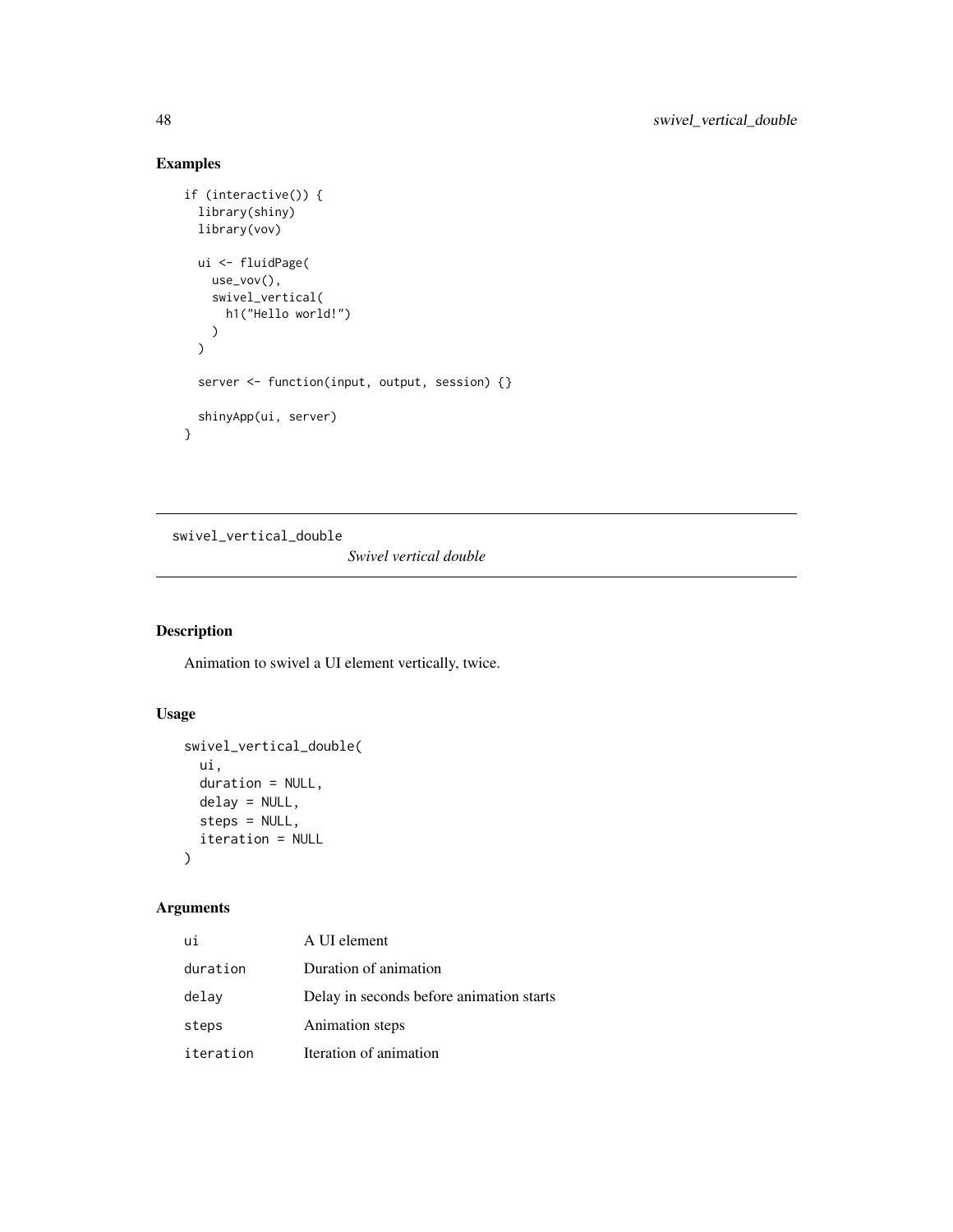<span id="page-48-0"></span>throb 49

# Details

- Duration expects one of: "fast" = 800 milliseconds, "faster" = 500 milliseconds, "fastest" = 300 milliseconds, "slow" = 2 seconds, "slower" = 3 seconds, "slowest" = 4 seconds,
- Delay expects one of: 0, 1, 2, 3, 4, 5, no delay if left NULL
- Steps expects one of: 10, 20, 30, 40, 50, no steps if left NULL
- Iteration expects one of: 1, 2, 3, 4, 5, infinite, no iteration if left NULL

# Examples

```
if (interactive()) {
 library(shiny)
 library(vov)
 ui <- fluidPage(
   use_vov(),
    swivel_vertical_double(
     h1("Hello world!")
    )
 \lambdaserver <- function(input, output, session) {}
 shinyApp(ui, server)
}
```
throb *Throb*

# Description

Animation to throb a UI element outward.

#### Usage

```
throb(ui, duration = NULL, delay = NULL, steps = NULL, iteration = NULL)
```

| ui        | A UI element                             |
|-----------|------------------------------------------|
| duration  | Duration of animation                    |
| delay     | Delay in seconds before animation starts |
| steps     | Animation steps                          |
| iteration | Iteration of animation                   |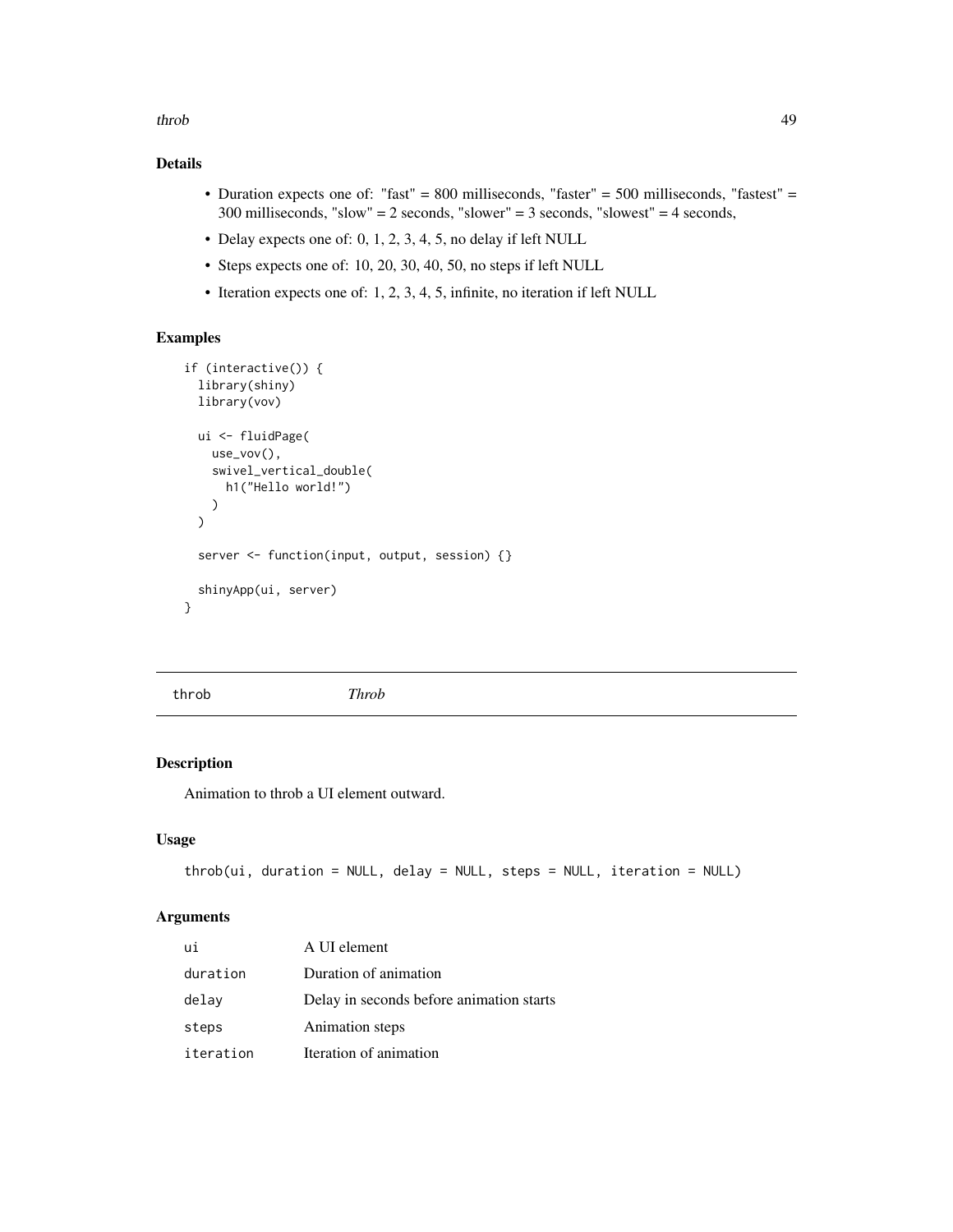- <span id="page-49-0"></span>• Duration expects one of: "fast" = 800 milliseconds, "faster" = 500 milliseconds, "fastest" = 300 milliseconds, "slow" = 2 seconds, "slower" = 3 seconds, "slowest" = 4 seconds,
- Delay expects one of: 0, 1, 2, 3, 4, 5, no delay if left NULL
- Steps expects one of: 10, 20, 30, 40, 50, no steps if left NULL
- Iteration expects one of: 1, 2, 3, 4, 5, infinite, no iteration if left NULL

# Examples

```
if (interactive()) {
  library(shiny)
  library(vov)
  ui <- fluidPage(
   use_vov(),
    throb(
      h1("Hello world!")
    )
  )
  server <- function(input, output, session) {}
  shinyApp(ui, server)
}
```
# use\_vov *Use the vov package*

### Description

Enables vov by including the CSS file necessary for the animations.

#### Usage

use\_vov()

```
if (interactive()) {
  library(shiny)
  library(vov)
  ui <- fluidPage(
    use_vov(),
    fade_in(
      h1("Hello world!")
    )
  \mathcal{L}
```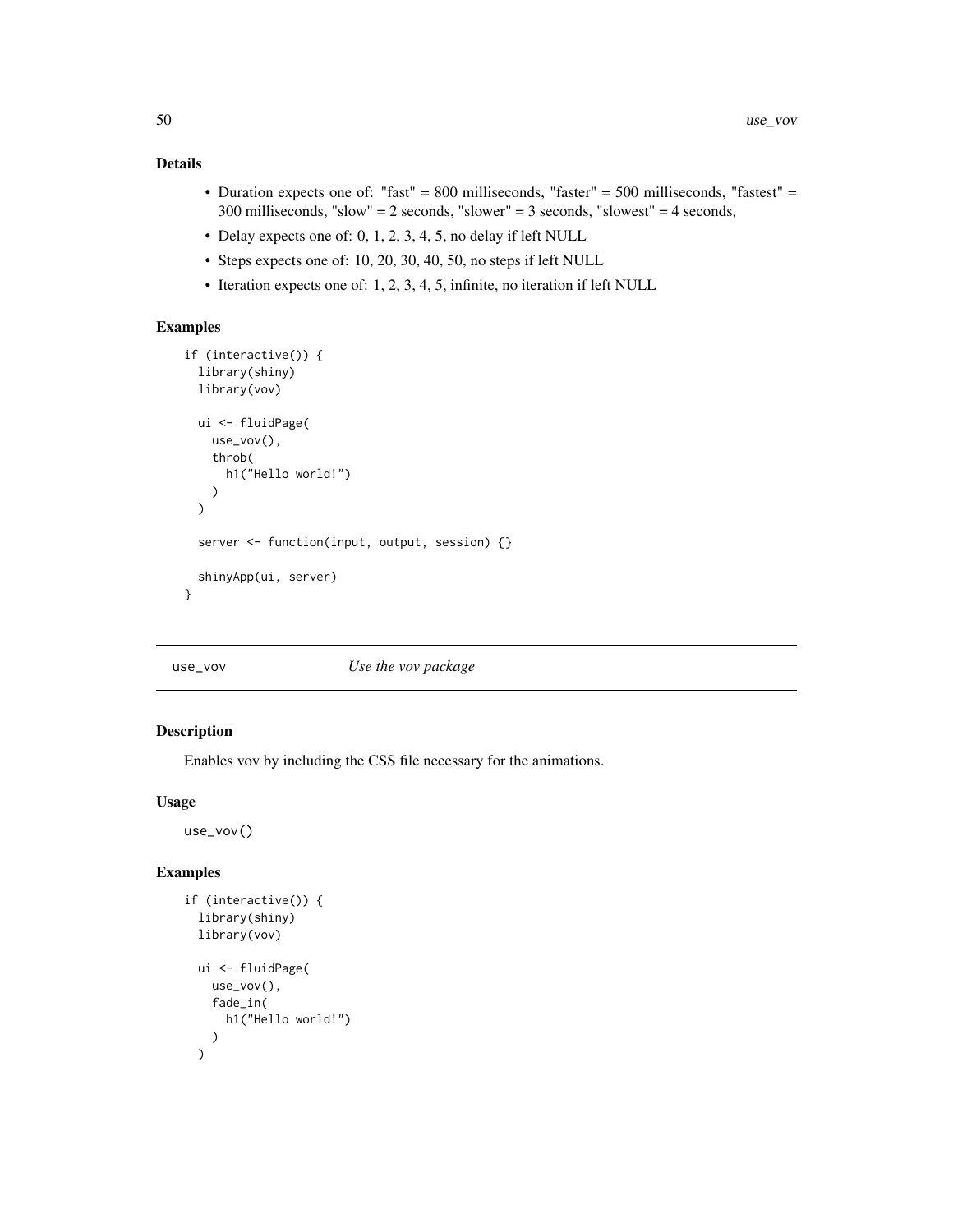# <span id="page-50-0"></span>wheel\_in\_left 51

```
server <- function(input, output, session) {}
 shinyApp(ui, server)
}
```
wheel\_in\_left *Wheel in left*

# Description

Animation to wheel in a UI element from the left.

# Usage

```
wheel_in_left(
  ui,
  duration = NULL,
 delay = NULL,
  steps = NULL,
  iteration = NULL
)
```
#### Arguments

| ui        | A UI element                             |
|-----------|------------------------------------------|
| duration  | Duration of animation                    |
| delav     | Delay in seconds before animation starts |
| steps     | Animation steps                          |
| iteration | Iteration of animation                   |

# Details

- Duration expects one of: "fast" = 800 milliseconds, "faster" = 500 milliseconds, "fastest" = 300 milliseconds, "slow" = 2 seconds, "slower" = 3 seconds, "slowest" = 4 seconds,
- Delay expects one of: 0, 1, 2, 3, 4, 5, no delay if left NULL
- Steps expects one of: 10, 20, 30, 40, 50, no steps if left NULL
- Iteration expects one of: 1, 2, 3, 4, 5, infinite, no iteration if left NULL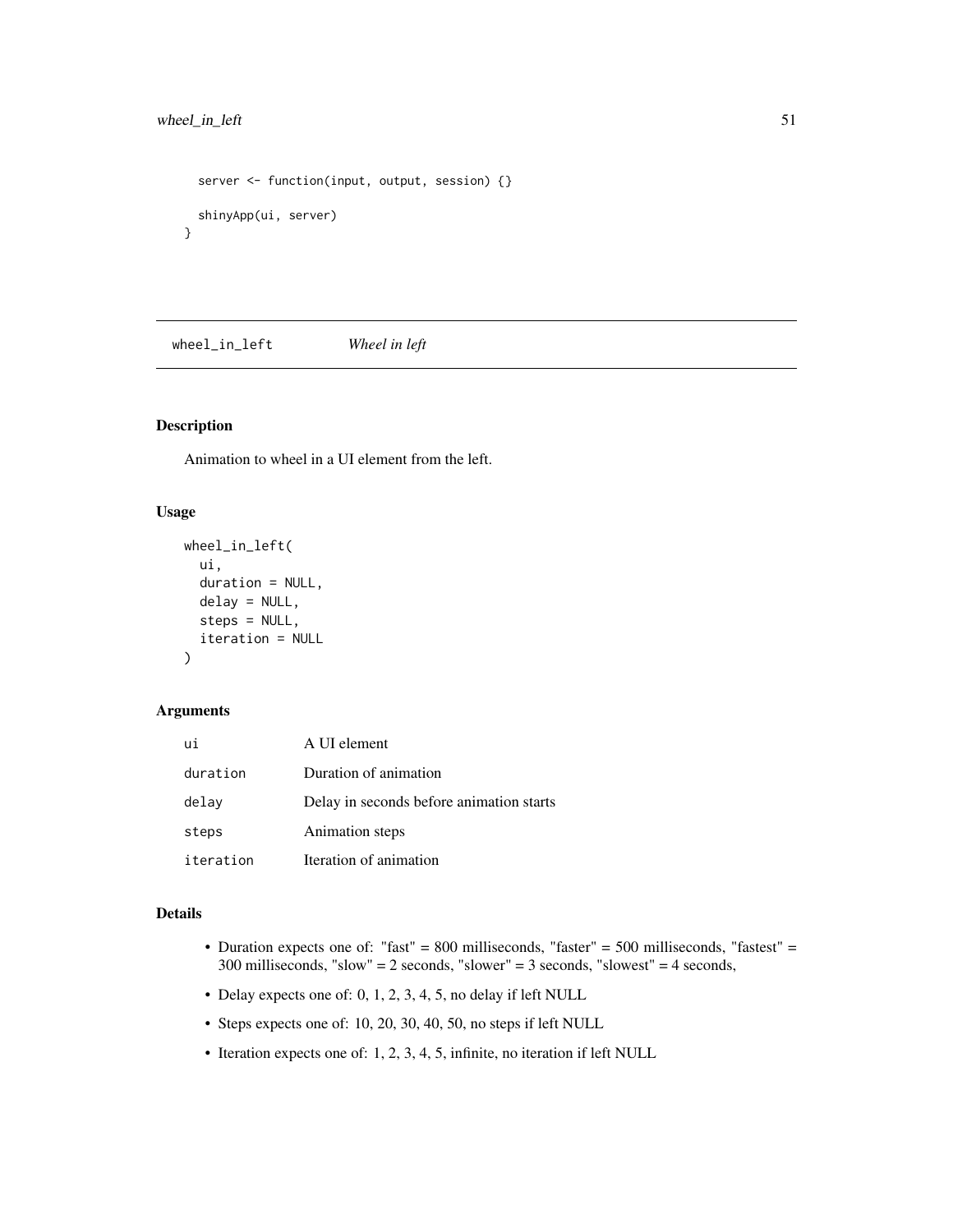# Examples

```
if (interactive()) {
  library(shiny)
  library(vov)
 ui <- fluidPage(
    use_vov(),
    wheel_in_left(
      h1("Hello world!")
    )
  \mathcal{L}server <- function(input, output, session) {}
  shinyApp(ui, server)
}
```
wheel\_in\_right *Wheel in right*

# Description

Animation to wheel in a UI element from the right.

# Usage

```
wheel_in_right(
  ui,
  duration = NULL,
  delay = NULL,
  steps = NULL,
  iteration = NULL
\mathcal{L}
```

| ui        | A UI element                             |
|-----------|------------------------------------------|
| duration  | Duration of animation                    |
| delay     | Delay in seconds before animation starts |
| steps     | Animation steps                          |
| iteration | Iteration of animation                   |

<span id="page-51-0"></span>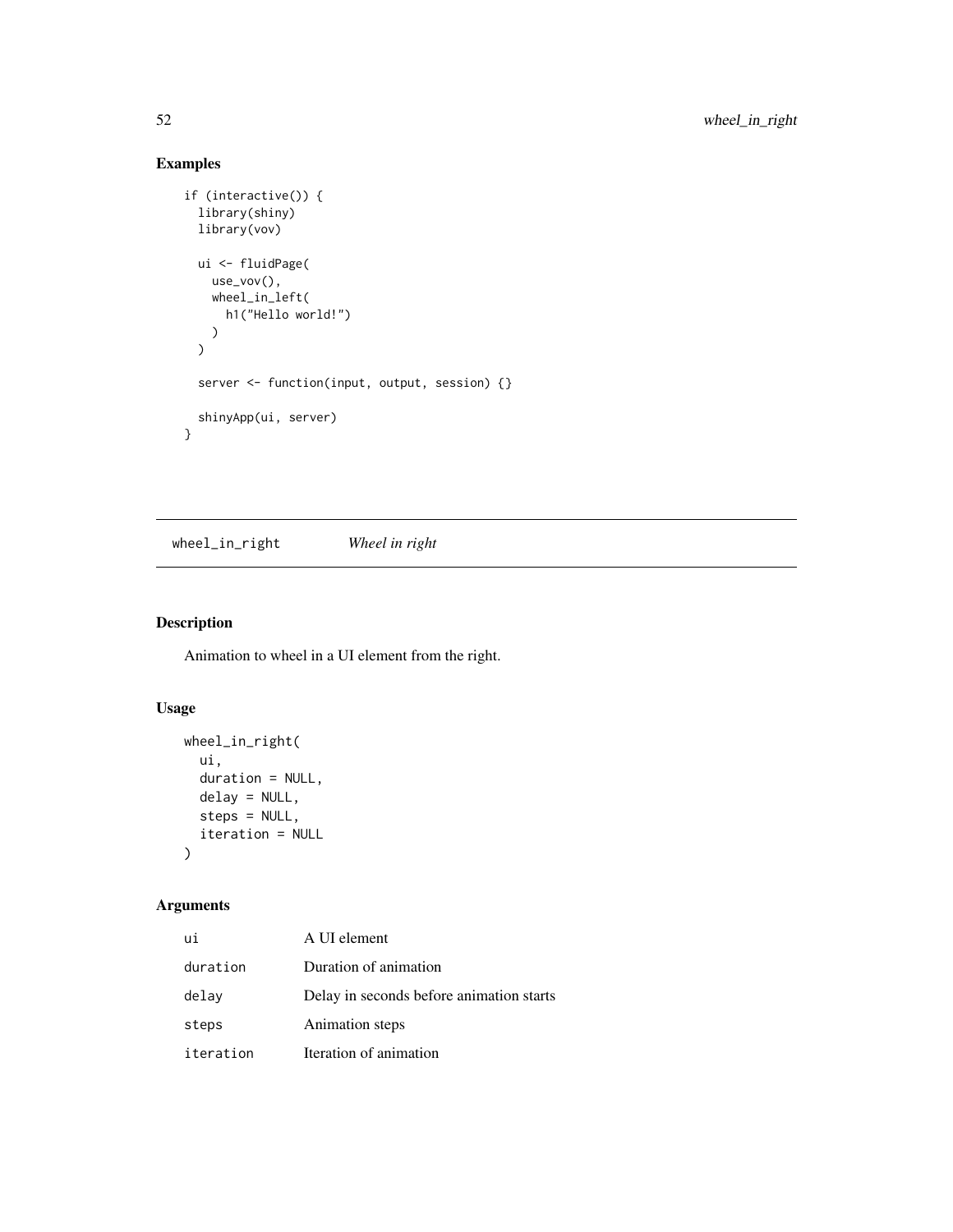- <span id="page-52-0"></span>• Duration expects one of: "fast" = 800 milliseconds, "faster" = 500 milliseconds, "fastest" = 300 milliseconds, "slow" = 2 seconds, "slower" = 3 seconds, "slowest" = 4 seconds,
- Delay expects one of: 0, 1, 2, 3, 4, 5, no delay if left NULL
- Steps expects one of: 10, 20, 30, 40, 50, no steps if left NULL
- Iteration expects one of: 1, 2, 3, 4, 5, infinite, no iteration if left NULL

# Examples

```
if (interactive()) {
 library(shiny)
 library(vov)
 ui <- fluidPage(
   use_vov(),
   wheel_in_right(
      h1("Hello world!")
   )
 \mathcal{L}server <- function(input, output, session) {}
 shinyApp(ui, server)
}
```
wheel\_out\_left *Wheel out left*

# Description

Animation to wheel out (disappear) a UI element from the left.

# Usage

```
wheel_out_left(
  ui,
  duration = NULL,
  delay = NULL,
  steps = NULL,
  iteration = NULL
)
```

| ui       | A UI element                             |
|----------|------------------------------------------|
| duration | Duration of animation                    |
| delav    | Delay in seconds before animation starts |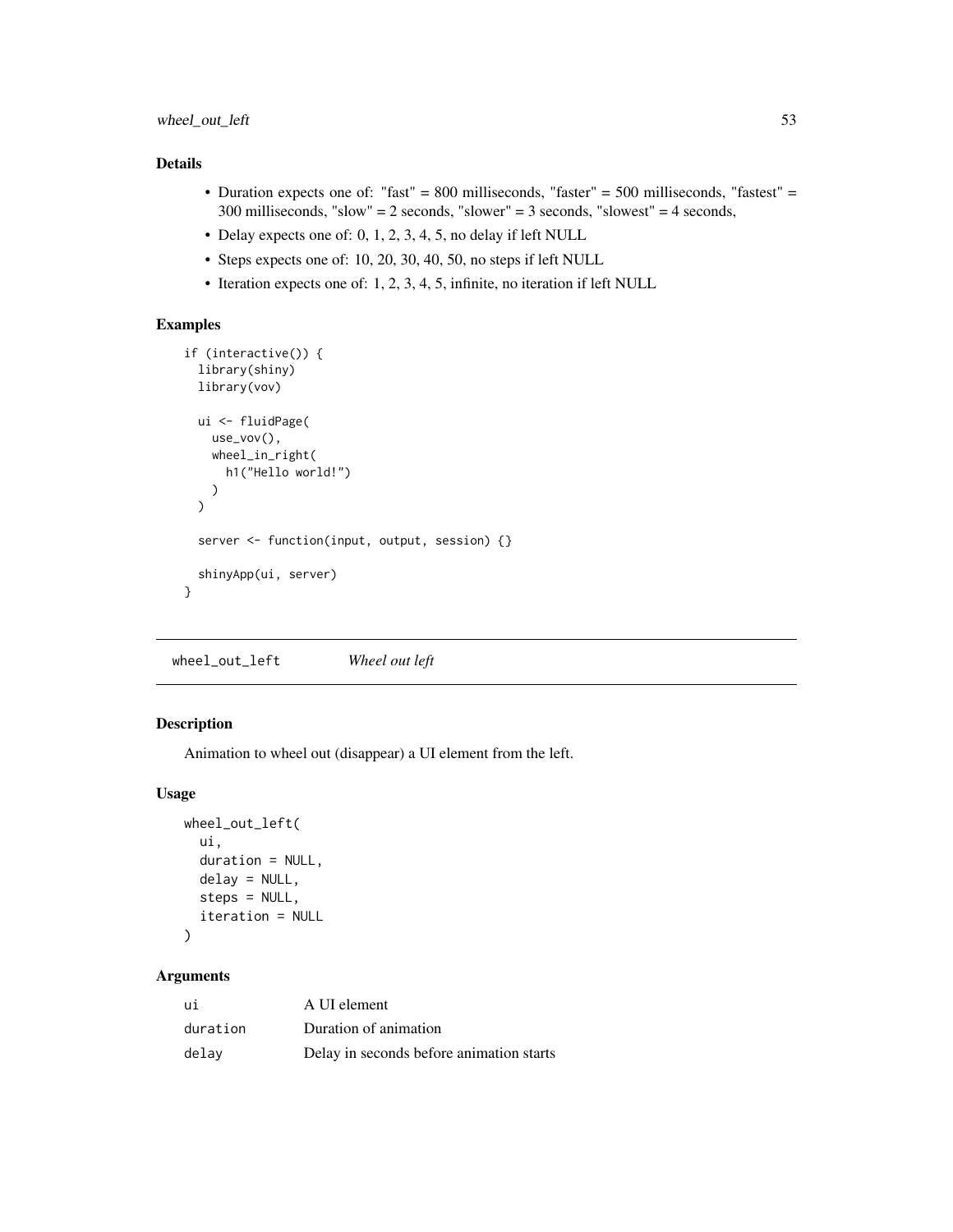<span id="page-53-0"></span>

| steps     | Animation steps        |
|-----------|------------------------|
| iteration | Iteration of animation |

- Duration expects one of: "fast" = 800 milliseconds, "faster" = 500 milliseconds, "fastest" = 300 milliseconds, "slow" = 2 seconds, "slower" = 3 seconds, "slowest" = 4 seconds,
- Delay expects one of: 0, 1, 2, 3, 4, 5, no delay if left NULL
- Steps expects one of: 10, 20, 30, 40, 50, no steps if left NULL
- Iteration expects one of: 1, 2, 3, 4, 5, infinite, no iteration if left NULL

# Examples

```
if (interactive()) {
 library(shiny)
 library(vov)
 ui <- fluidPage(
   use_vov(),
   wheel_out_left(
      h1("Hello world!")
   )
 \mathcal{L}server <- function(input, output, session) {}
 shinyApp(ui, server)
}
```
wheel\_out\_right *Wheel out right*

# Description

Animation to wheel out (disappear) a UI element from the right.

```
wheel_out_right(
  ui,
  duration = NULL,
  delay = NULL,
  steps = NULL,
  iteration = NULL
)
```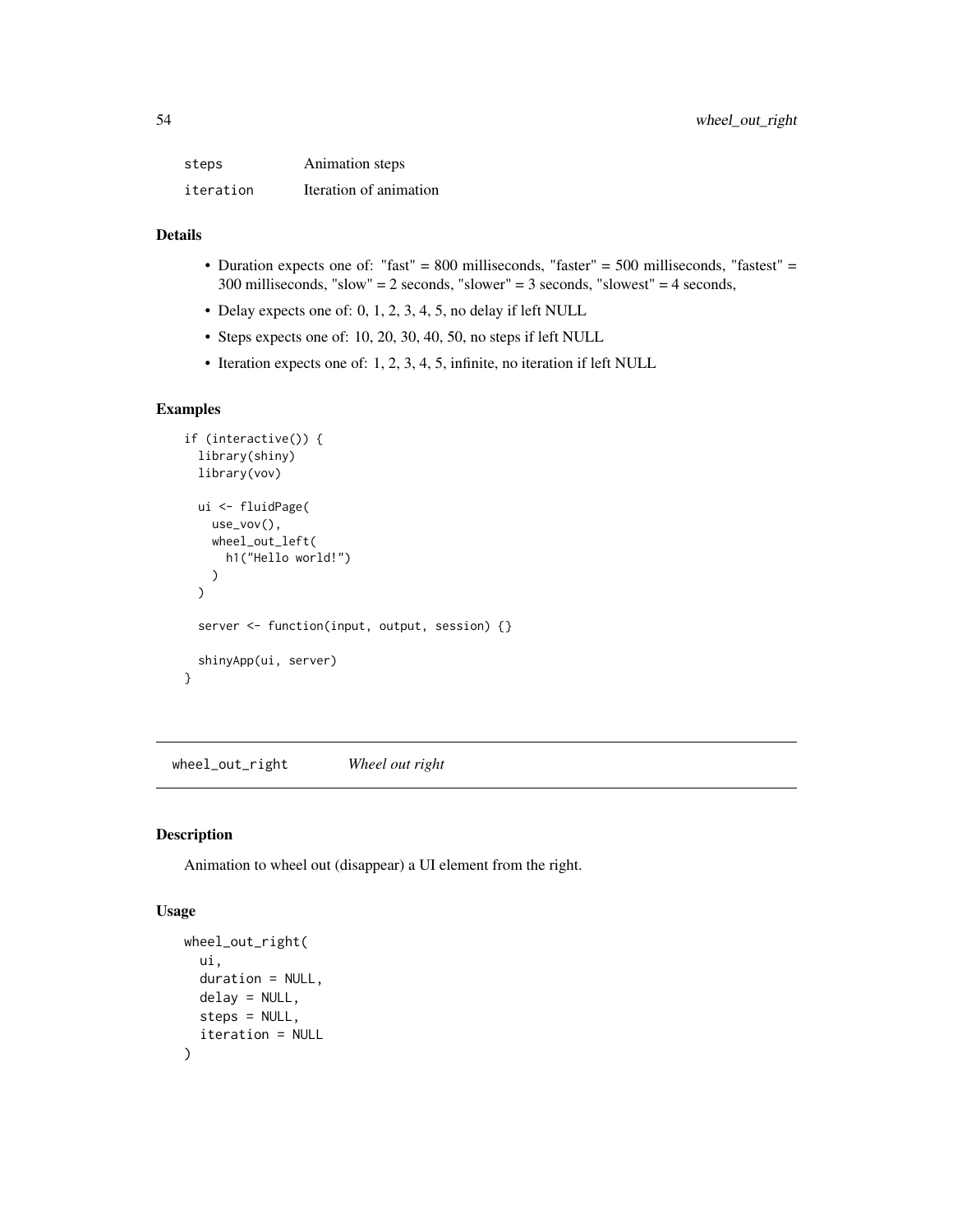#### <span id="page-54-0"></span>zoom\_in 55

#### Arguments

| ui        | A UI element                             |
|-----------|------------------------------------------|
| duration  | Duration of animation                    |
| delay     | Delay in seconds before animation starts |
| steps     | Animation steps                          |
| iteration | Iteration of animation                   |

# Details

- Duration expects one of: "fast" = 800 milliseconds, "faster" = 500 milliseconds, "fastest" = 300 milliseconds, "slow" = 2 seconds, "slower" = 3 seconds, "slowest" = 4 seconds,
- Delay expects one of: 0, 1, 2, 3, 4, 5, no delay if left NULL
- Steps expects one of: 10, 20, 30, 40, 50, no steps if left NULL
- Iteration expects one of: 1, 2, 3, 4, 5, infinite, no iteration if left NULL

# Examples

```
if (interactive()) {
  library(shiny)
  library(vov)
  ui <- fluidPage(
    use_vov(),
    wheel_out_right(
      h1("Hello world!")
    \lambda\lambdaserver <- function(input, output, session) {}
  shinyApp(ui, server)
}
```
# Description

Animation to zoom a UI element.

```
zoom_in(ui, duration = NULL, delay = NULL, steps = NULL, iteration = NULL)
```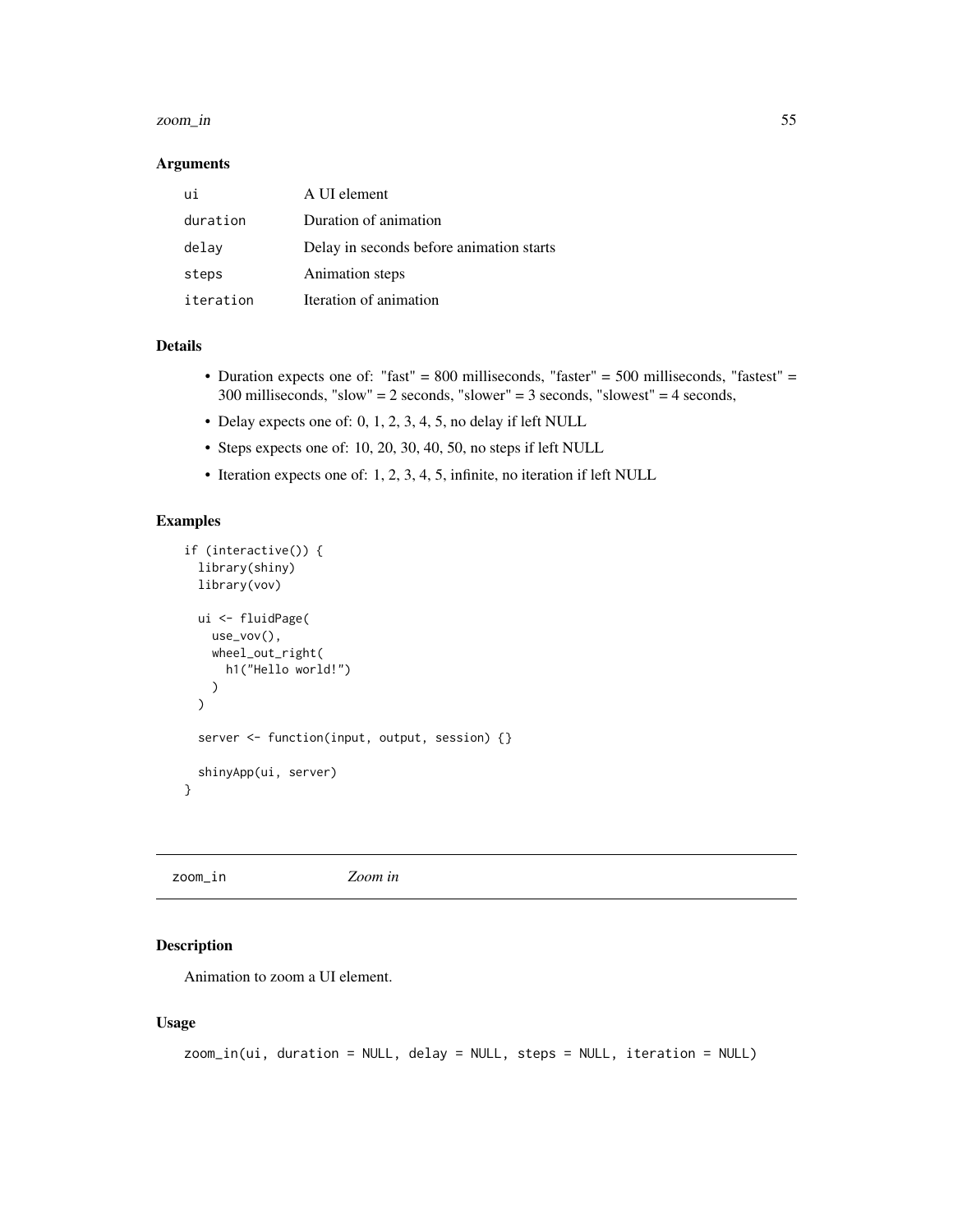### <span id="page-55-0"></span>Arguments

| ui        | A UI element                             |
|-----------|------------------------------------------|
| duration  | Duration of animation                    |
| delay     | Delay in seconds before animation starts |
| steps     | Animation steps                          |
| iteration | Iteration of animation                   |

### Details

- Duration expects one of: "fast" = 800 milliseconds, "faster" = 500 milliseconds, "fastest" = 300 milliseconds, "slow" = 2 seconds, "slower" = 3 seconds, "slowest" = 4 seconds,
- Delay expects one of: 0, 1, 2, 3, 4, 5, no delay if left NULL
- Steps expects one of: 10, 20, 30, 40, 50, no steps if left NULL
- Iteration expects one of: 1, 2, 3, 4, 5, infinite, no iteration if left NULL

# Examples

```
if (interactive()) {
 library(shiny)
 library(vov)
 ui <- fluidPage(
   use_vov(),
   zoom_in(
      h1("Hello world!")
   \lambda\lambdaserver <- function(input, output, session) {}
 shinyApp(ui, server)
}
```
zoom\_in\_down *Zoom in down*

#### Description

Animation to zoom a UI element down.

```
zoom_in_down(ui, duration = NULL, delay = NULL, steps = NULL, iteration = NULL)
```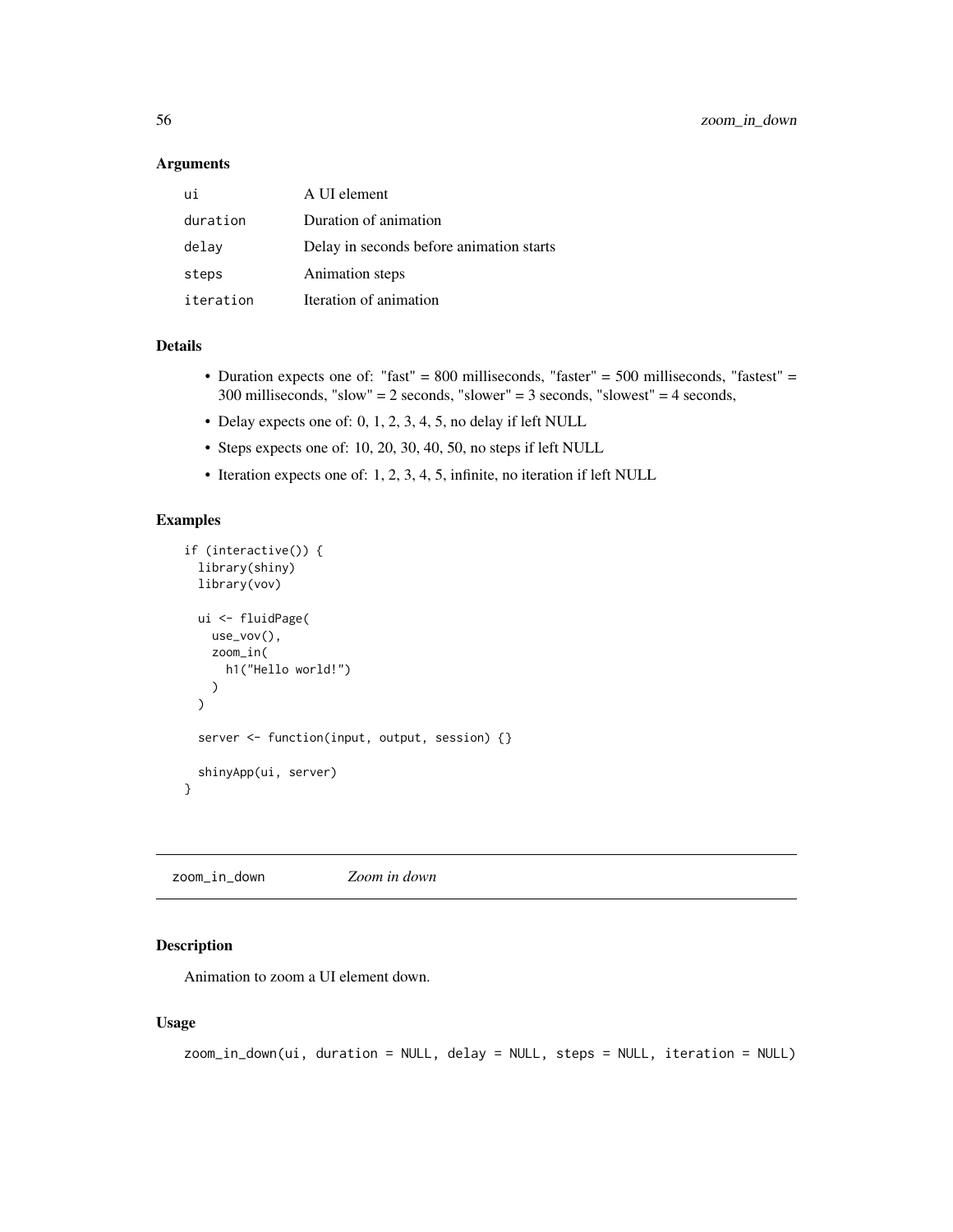# <span id="page-56-0"></span>zoom\_in\_left 57

### Arguments

| ui        | A UI element                             |
|-----------|------------------------------------------|
| duration  | Duration of animation                    |
| delay     | Delay in seconds before animation starts |
| steps     | Animation steps                          |
| iteration | Iteration of animation                   |

# Details

- Duration expects one of: "fast" = 800 milliseconds, "faster" = 500 milliseconds, "fastest" = 300 milliseconds, "slow" = 2 seconds, "slower" = 3 seconds, "slowest" = 4 seconds,
- Delay expects one of: 0, 1, 2, 3, 4, 5, no delay if left NULL
- Steps expects one of: 10, 20, 30, 40, 50, no steps if left NULL
- Iteration expects one of: 1, 2, 3, 4, 5, infinite, no iteration if left NULL

# Examples

```
if (interactive()) {
 library(shiny)
 library(vov)
 ui <- fluidPage(
   use_vov(),
   zoom_in_down(
      h1("Hello world!")
   )
 \lambdaserver <- function(input, output, session) {}
 shinyApp(ui, server)
}
```
zoom\_in\_left *Zoom in left*

#### Description

Animation to zoom a UI element left.

```
zoom_in_left(ui, duration = NULL, delay = NULL, steps = NULL, iteration = NULL)
```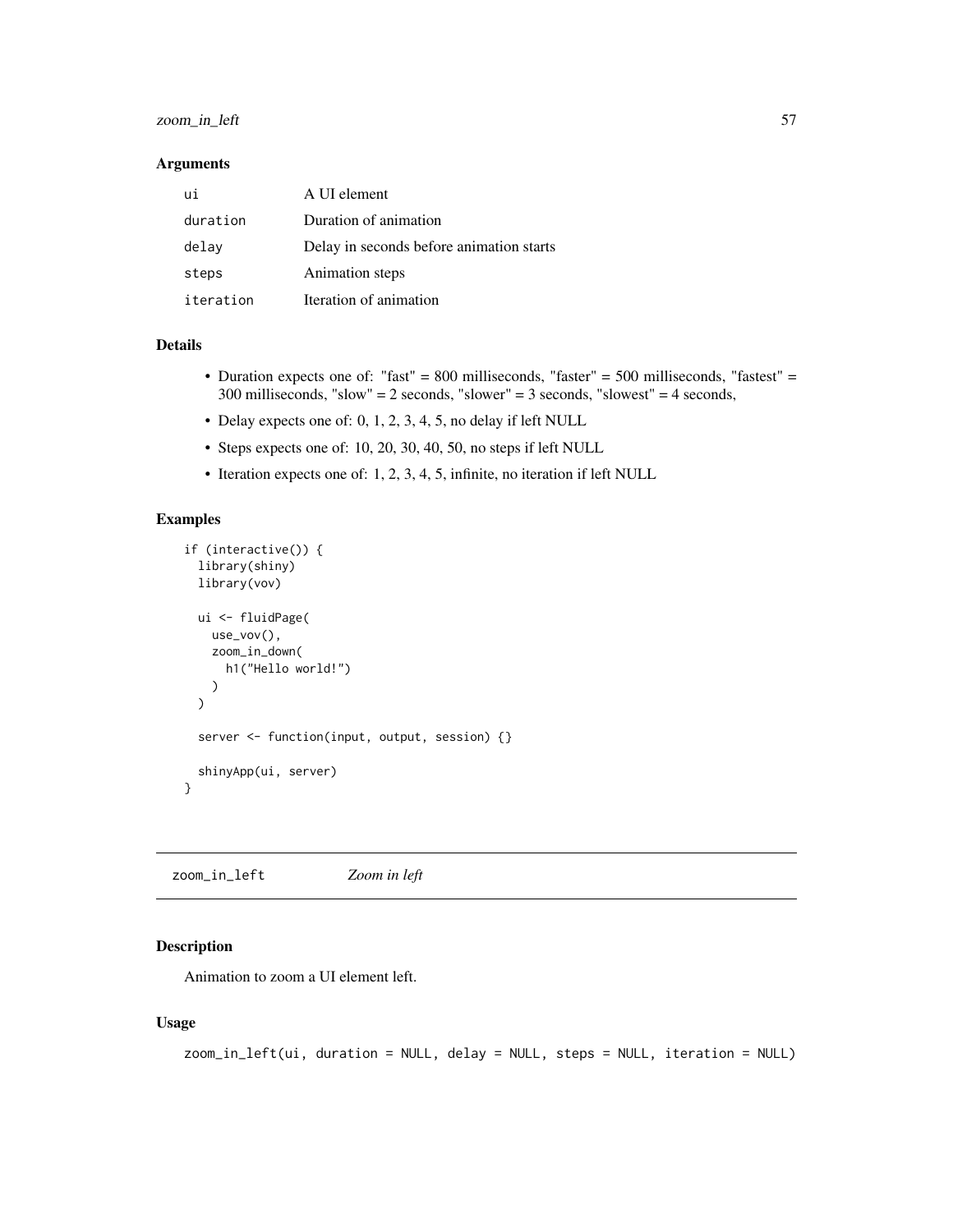#### <span id="page-57-0"></span>Arguments

| ui        | A UI element                             |
|-----------|------------------------------------------|
| duration  | Duration of animation                    |
| delay     | Delay in seconds before animation starts |
| steps     | Animation steps                          |
| iteration | Iteration of animation                   |

#### Details

- Duration expects one of: "fast" = 800 milliseconds, "faster" = 500 milliseconds, "fastest" = 300 milliseconds, "slow" = 2 seconds, "slower" = 3 seconds, "slowest" = 4 seconds,
- Delay expects one of: 0, 1, 2, 3, 4, 5, no delay if left NULL
- Steps expects one of: 10, 20, 30, 40, 50, no steps if left NULL
- Iteration expects one of: 1, 2, 3, 4, 5, infinite, no iteration if left NULL

#### Examples

```
if (interactive()) {
 library(shiny)
 library(vov)
 ui <- fluidPage(
   use_vov(),
   zoom_in_left(
     h1("Hello world!")
   )
 \lambdaserver <- function(input, output, session) {}
 shinyApp(ui, server)
}
```
zoom\_in\_right *Zoom in right*

## Description

Animation to zoom a UI element right.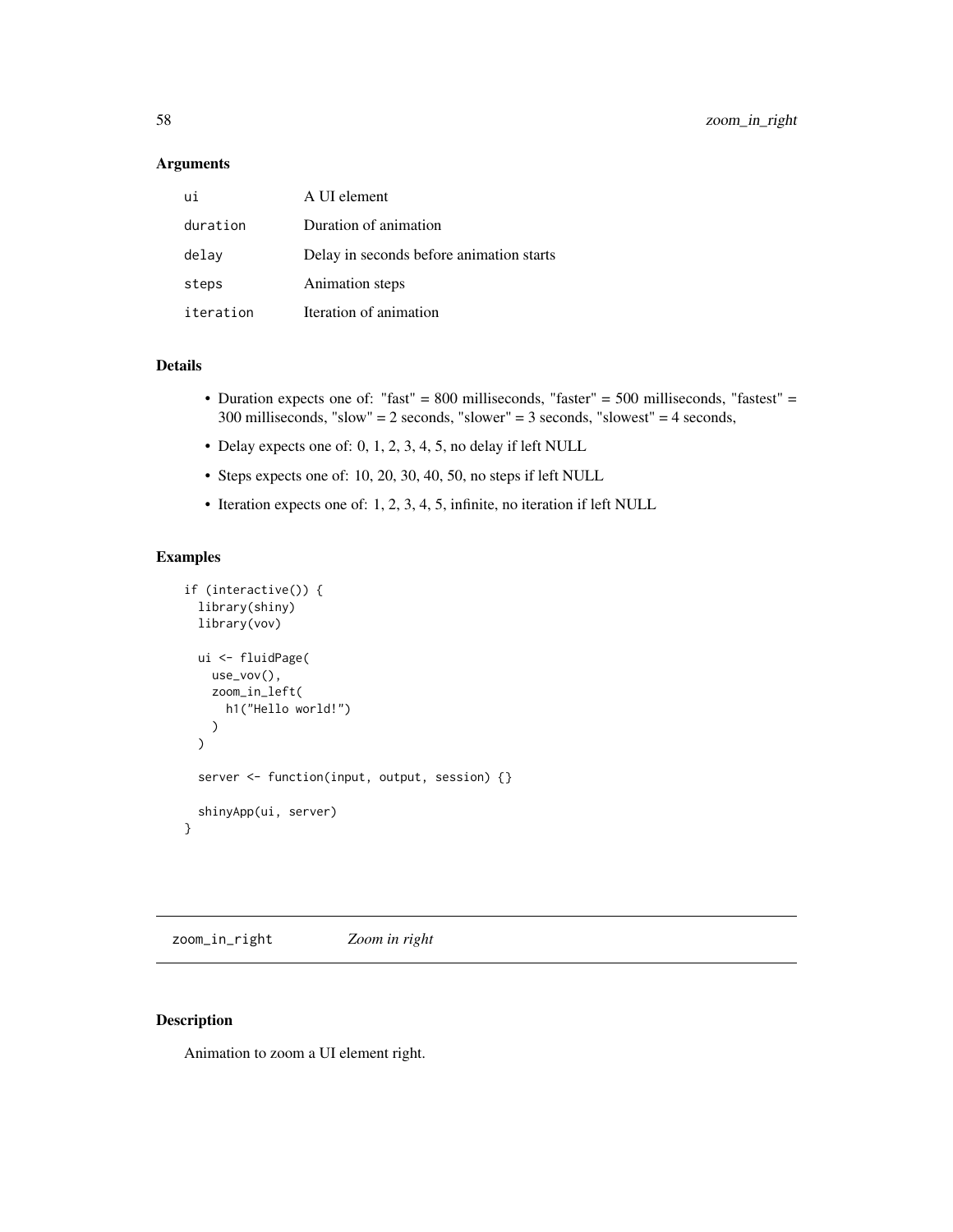zoom\_in\_right 59

### Usage

```
zoom_in_right(
  ui,
  duration = NULL,
  delay = NULL,
  steps = NULL,
  iteration = NULL
)
```
# Arguments

| ui        | A UI element                             |
|-----------|------------------------------------------|
| duration  | Duration of animation                    |
| delay     | Delay in seconds before animation starts |
| steps     | Animation steps                          |
| iteration | Iteration of animation                   |

# Details

- Duration expects one of: "fast" = 800 milliseconds, "faster" = 500 milliseconds, "fastest" = 300 milliseconds, "slow" = 2 seconds, "slower" = 3 seconds, "slowest" = 4 seconds,
- Delay expects one of: 0, 1, 2, 3, 4, 5, no delay if left NULL
- Steps expects one of: 10, 20, 30, 40, 50, no steps if left NULL
- Iteration expects one of: 1, 2, 3, 4, 5, infinite, no iteration if left NULL

```
if (interactive()) {
 library(shiny)
 library(vov)
 ui <- fluidPage(
   use_vov(),
   zoom_in_right(
      h1("Hello world!")
   )
 \mathcal{L}server <- function(input, output, session) {}
 shinyApp(ui, server)
}
```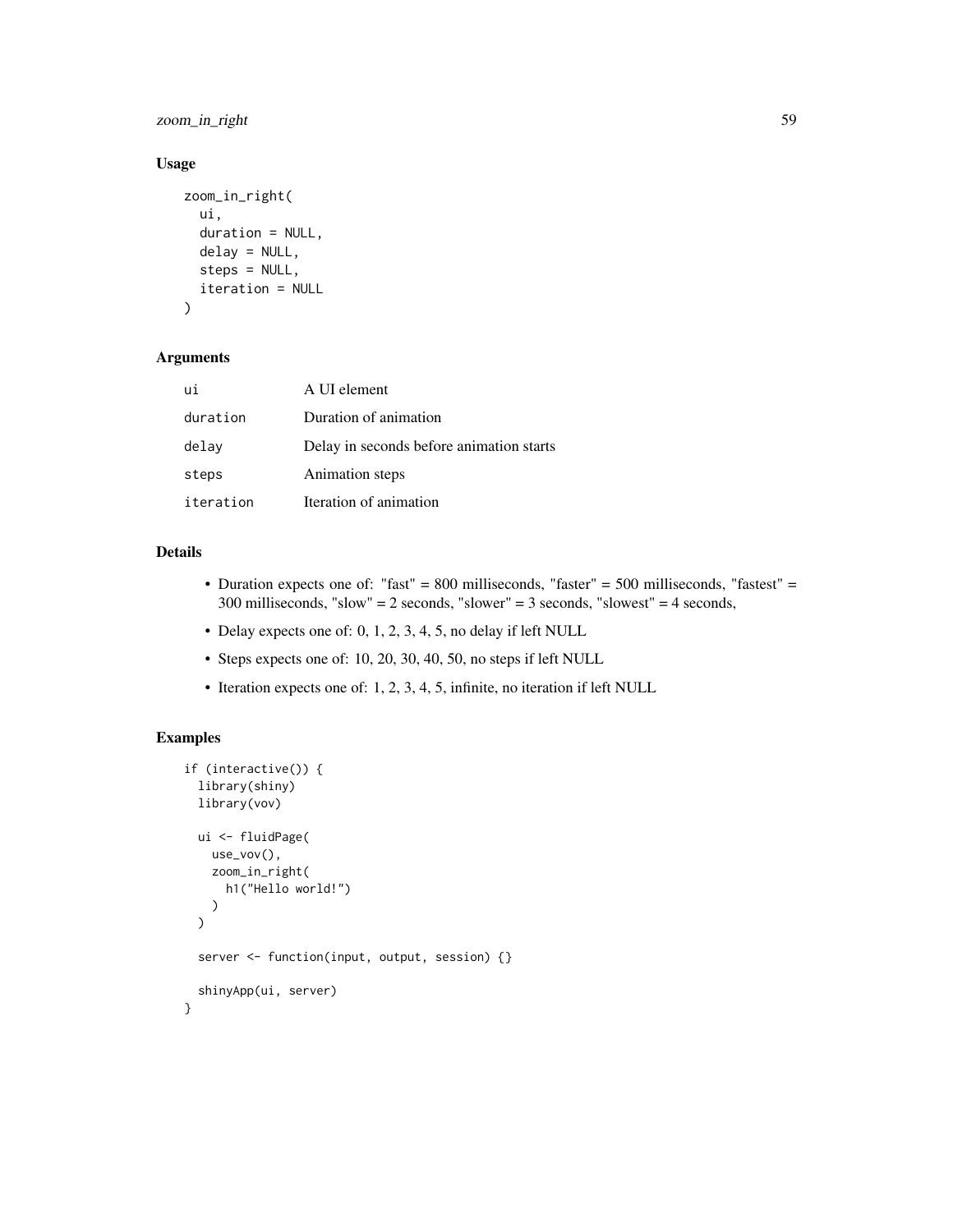<span id="page-59-0"></span>zoom\_in\_up *Zoom in up*

#### Description

Animation to zoom a UI element up.

# Usage

```
zoom_in_up(ui, duration = NULL, delay = NULL, steps = NULL, iteration = NULL)
```
# Arguments

| ui        | A UI element                             |
|-----------|------------------------------------------|
| duration  | Duration of animation                    |
| delay     | Delay in seconds before animation starts |
| steps     | Animation steps                          |
| iteration | Iteration of animation                   |

# Details

- Duration expects one of: "fast" = 800 milliseconds, "faster" = 500 milliseconds, "fastest" = 300 milliseconds, "slow" = 2 seconds, "slower" = 3 seconds, "slowest" = 4 seconds,
- Delay expects one of: 0, 1, 2, 3, 4, 5, no delay if left NULL
- Steps expects one of: 10, 20, 30, 40, 50, no steps if left NULL
- Iteration expects one of: 1, 2, 3, 4, 5, infinite, no iteration if left NULL

```
if (interactive()) {
 library(shiny)
 library(vov)
 ui <- fluidPage(
   use_vov(),
   zoom_in_up(
     h1("Hello world!")
   )
 \lambdaserver <- function(input, output, session) {}
 shinyApp(ui, server)
}
```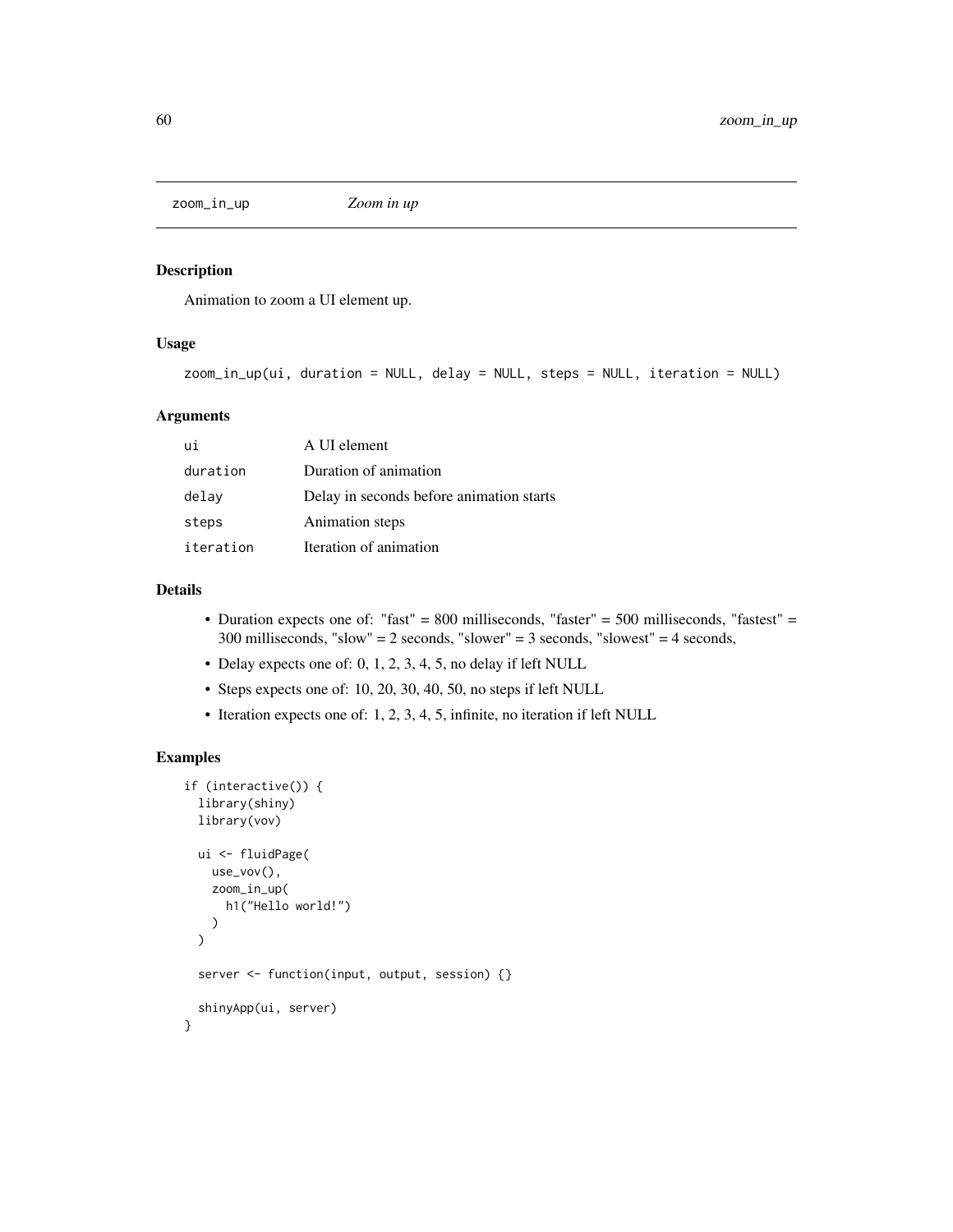<span id="page-60-0"></span>

#### Description

Animation to zoom a UI element.

# Usage

```
zoom_out(ui, duration = NULL, delay = NULL, steps = NULL, iteration = NULL)
```
#### Arguments

| ui        | A UI element                             |
|-----------|------------------------------------------|
| duration  | Duration of animation                    |
| delay     | Delay in seconds before animation starts |
| steps     | Animation steps                          |
| iteration | Iteration of animation                   |

# Details

- Duration expects one of: "fast" = 800 milliseconds, "faster" = 500 milliseconds, "fastest" = 300 milliseconds, "slow" = 2 seconds, "slower" = 3 seconds, "slowest" = 4 seconds,
- Delay expects one of: 0, 1, 2, 3, 4, 5, no delay if left NULL
- Steps expects one of: 10, 20, 30, 40, 50, no steps if left NULL
- Iteration expects one of: 1, 2, 3, 4, 5, infinite, no iteration if left NULL

```
if (interactive()) {
 library(shiny)
 library(vov)
 ui <- fluidPage(
   use_vov(),
   zoom_out(
     h1("Hello world!")
    )
 \mathcal{L}server <- function(input, output, session) {}
 shinyApp(ui, server)
}
```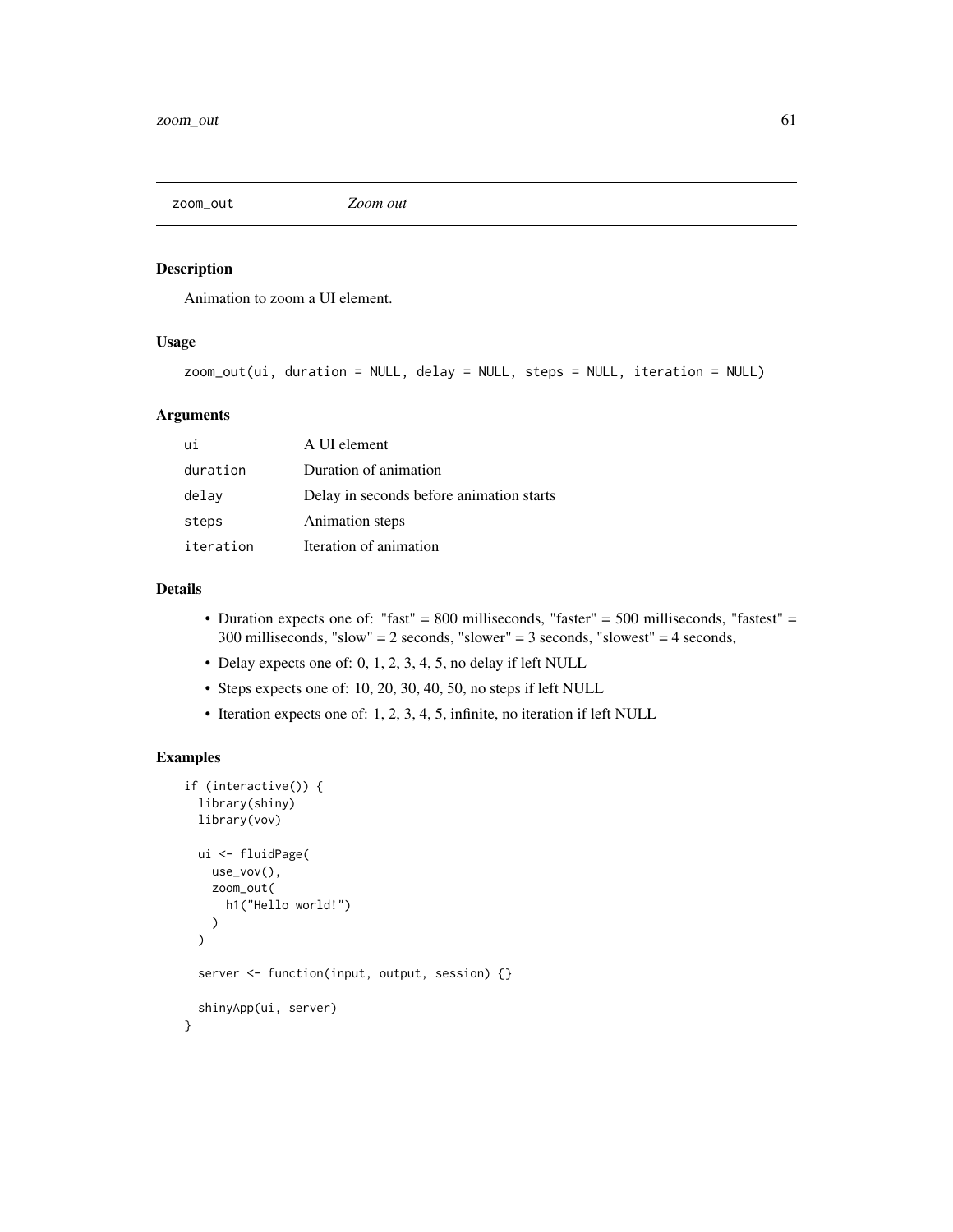<span id="page-61-0"></span>zoom\_out\_down *Zoom out down*

#### Description

Animation to zoom a UI element down.

# Usage

```
zoom_out_down(
  ui,
  duration = NULL,
  delay = NULL,
  steps = NULL,
  iteration = NULL
\mathcal{E}
```
#### Arguments

| ui        | A UI element                             |
|-----------|------------------------------------------|
| duration  | Duration of animation                    |
| delay     | Delay in seconds before animation starts |
| steps     | Animation steps                          |
| iteration | Iteration of animation                   |

#### Details

- Duration expects one of: "fast" = 800 milliseconds, "faster" = 500 milliseconds, "fastest" = 300 milliseconds, "slow" = 2 seconds, "slower" = 3 seconds, "slowest" = 4 seconds,
- Delay expects one of: 0, 1, 2, 3, 4, 5, no delay if left NULL
- Steps expects one of: 10, 20, 30, 40, 50, no steps if left NULL
- Iteration expects one of: 1, 2, 3, 4, 5, infinite, no iteration if left NULL

```
if (interactive()) {
  library(shiny)
  library(vov)
  ui <- fluidPage(
    use_vov(),
    zoom_out_down(
      h1("Hello world!")
    )
  \mathcal{L}
```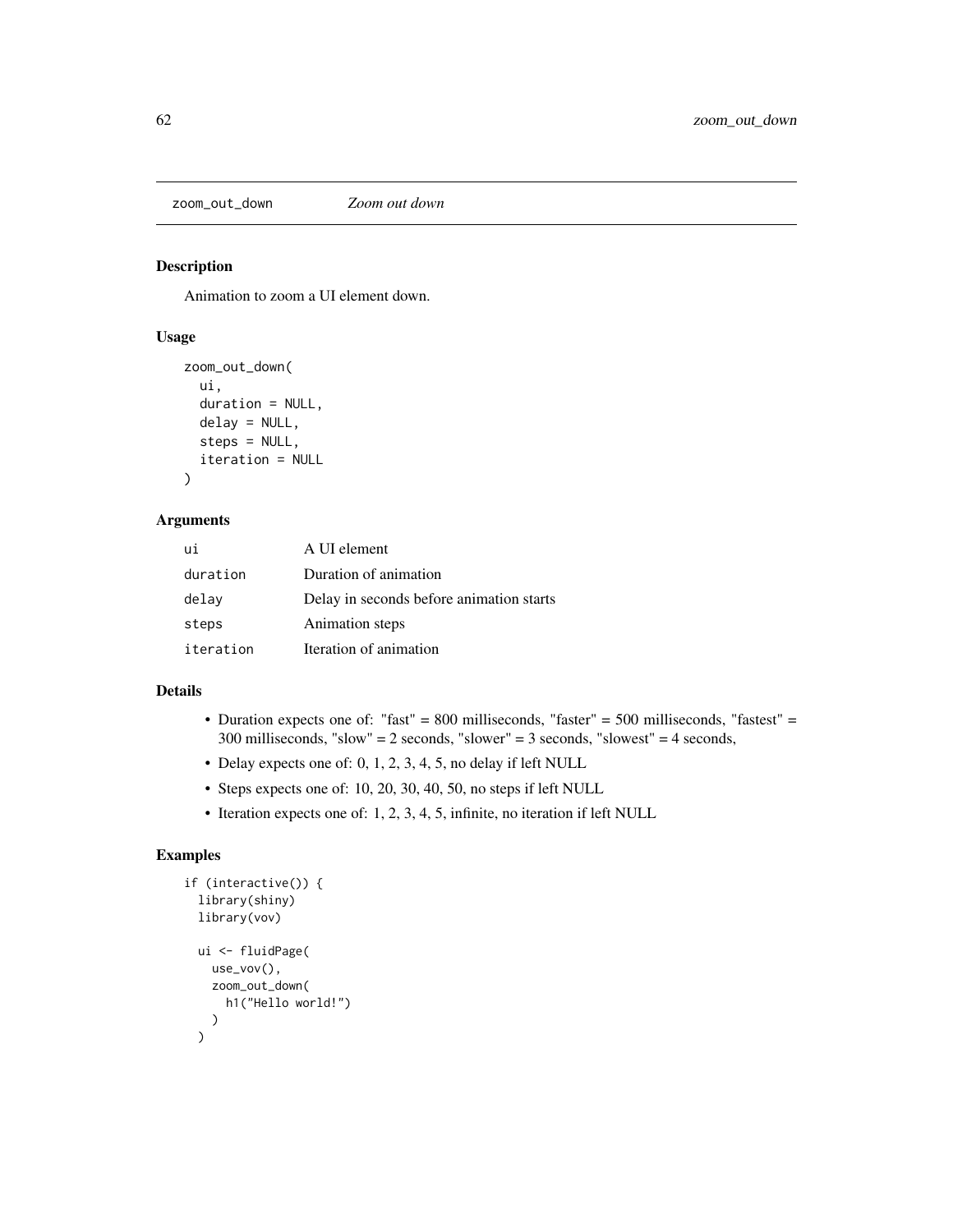# <span id="page-62-0"></span>zoom\_out\_left 63

```
server <- function(input, output, session) {}
 shinyApp(ui, server)
}
```
zoom\_out\_left *Zoom out left*

#### Description

Animation to zoom a UI element left.

#### Usage

```
zoom_out_left(
  ui,
  duration = NULL,
  delay = NULL,steps = NULL,
  iteration = NULL
)
```
#### Arguments

| ui        | A UI element                             |
|-----------|------------------------------------------|
| duration  | Duration of animation                    |
| delay     | Delay in seconds before animation starts |
| steps     | Animation steps                          |
| iteration | Iteration of animation                   |

#### Details

- Duration expects one of: "fast" = 800 milliseconds, "faster" = 500 milliseconds, "fastest" = 300 milliseconds, "slow" = 2 seconds, "slower" = 3 seconds, "slowest" = 4 seconds,
- Delay expects one of: 0, 1, 2, 3, 4, 5, no delay if left NULL
- Steps expects one of: 10, 20, 30, 40, 50, no steps if left NULL
- Iteration expects one of: 1, 2, 3, 4, 5, infinite, no iteration if left NULL

```
if (interactive()) {
 library(shiny)
 library(vov)
 ui <- fluidPage(
   use_vov(),
```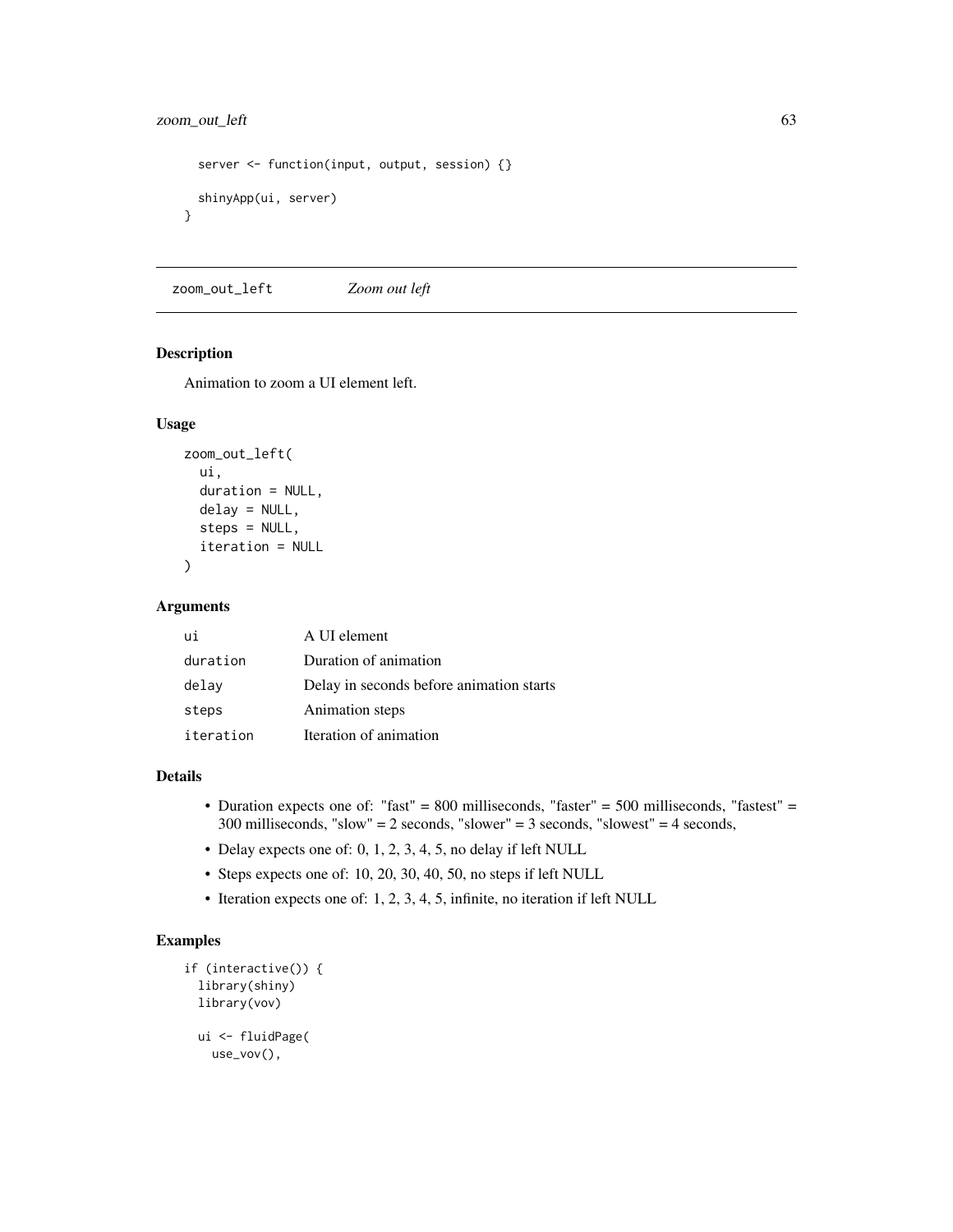```
zoom_out_left(
      h1("Hello world!")
    )
  \mathcal{L}server <- function(input, output, session) {}
  shinyApp(ui, server)
}
```
zoom\_out\_right *Zoom out right*

#### Description

Animation to zoom a UI element right.

#### Usage

```
zoom_out_right(
  ui,
  duration = NULL,
  delay = NULL,
  steps = NULL,
  iteration = NULL
)
```
# Arguments

| ui        | A UI element                             |
|-----------|------------------------------------------|
| duration  | Duration of animation                    |
| delay     | Delay in seconds before animation starts |
| steps     | Animation steps                          |
| iteration | Iteration of animation                   |

#### Details

- Duration expects one of: "fast" = 800 milliseconds, "faster" = 500 milliseconds, "fastest" = 300 milliseconds, "slow" = 2 seconds, "slower" = 3 seconds, "slowest" = 4 seconds,
- Delay expects one of: 0, 1, 2, 3, 4, 5, no delay if left NULL
- Steps expects one of: 10, 20, 30, 40, 50, no steps if left NULL
- Iteration expects one of: 1, 2, 3, 4, 5, infinite, no iteration if left NULL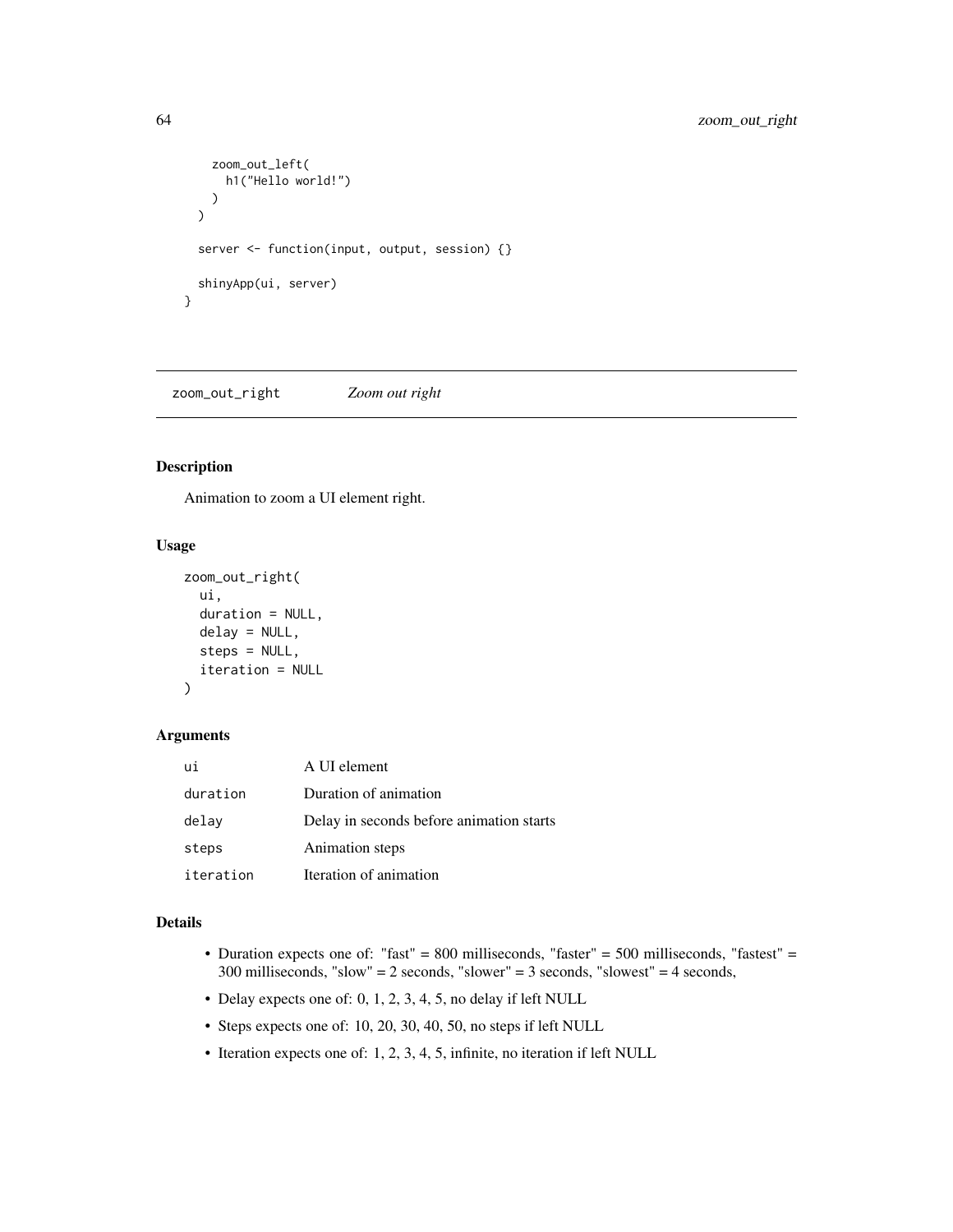<span id="page-64-0"></span>zoom\_out\_up 65

#### Examples

```
if (interactive()) {
 library(shiny)
 library(vov)
 ui <- fluidPage(
   use_vov(),
   zoom_out_right(
     h1("Hello world!")
   )
 \mathcal{L}server <- function(input, output, session) {}
 shinyApp(ui, server)
}
```
zoom\_out\_up *Zoom out up*

# Description

Animation to zoom a UI element up.

#### Usage

```
zoom_out_up(ui, duration = NULL, delay = NULL, steps = NULL, iteration = NULL)
```
#### Arguments

| ui        | A UI element                             |
|-----------|------------------------------------------|
| duration  | Duration of animation                    |
| delay     | Delay in seconds before animation starts |
| steps     | Animation steps                          |
| iteration | Iteration of animation                   |

## Details

- Duration expects one of: "fast" = 800 milliseconds, "faster" = 500 milliseconds, "fastest" = 300 milliseconds, "slow" = 2 seconds, "slower" = 3 seconds, "slowest" = 4 seconds,
- Delay expects one of: 0, 1, 2, 3, 4, 5, no delay if left NULL
- Steps expects one of: 10, 20, 30, 40, 50, no steps if left NULL
- Iteration expects one of: 1, 2, 3, 4, 5, infinite, no iteration if left NULL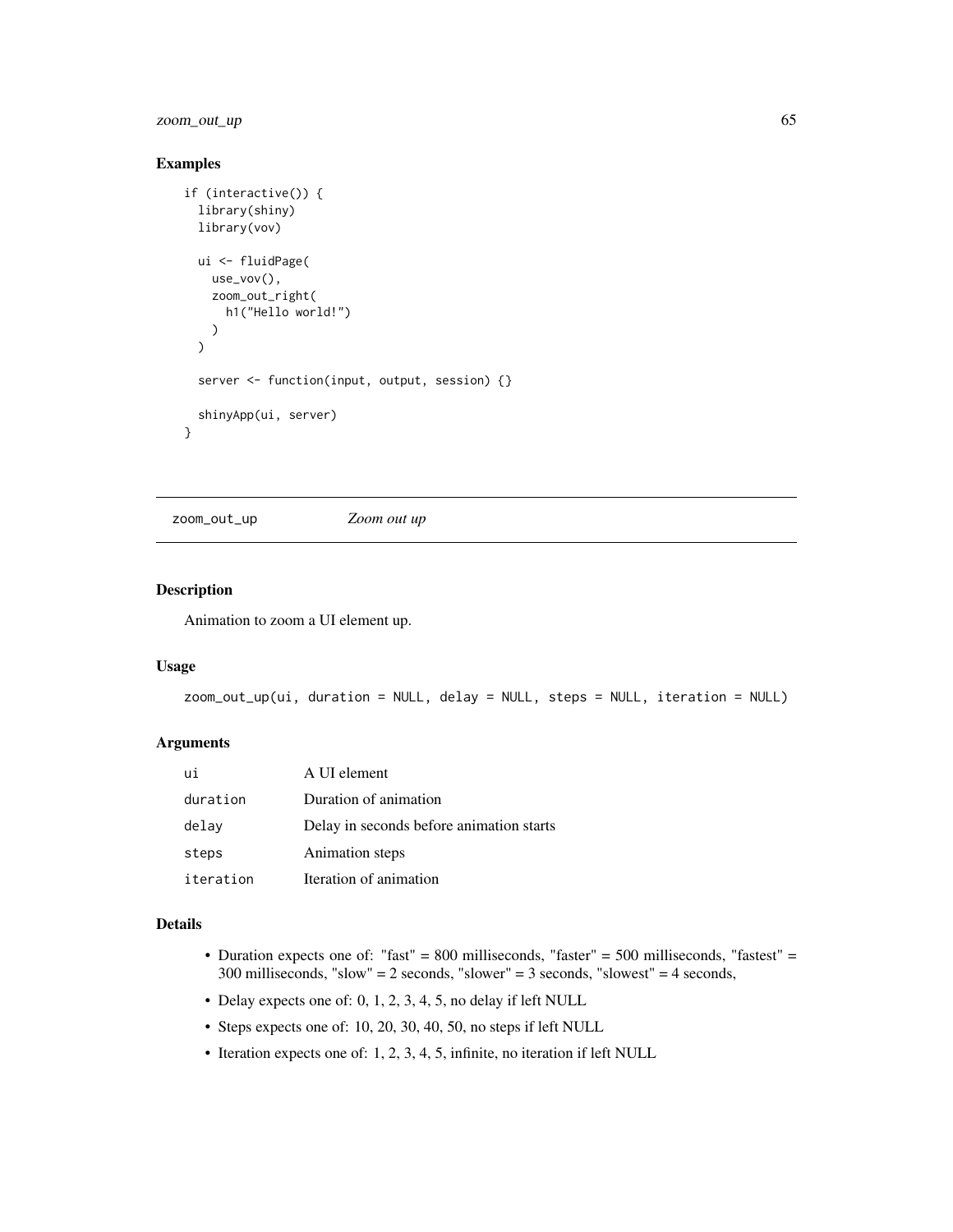```
if (interactive()) {
 library(shiny)
 library(vov)
 ui <- fluidPage(
   use_vov(),
   zoom_out_up(
     h1("Hello world!")
   )
 )
 server <- function(input, output, session) {}
 shinyApp(ui, server)
}
```